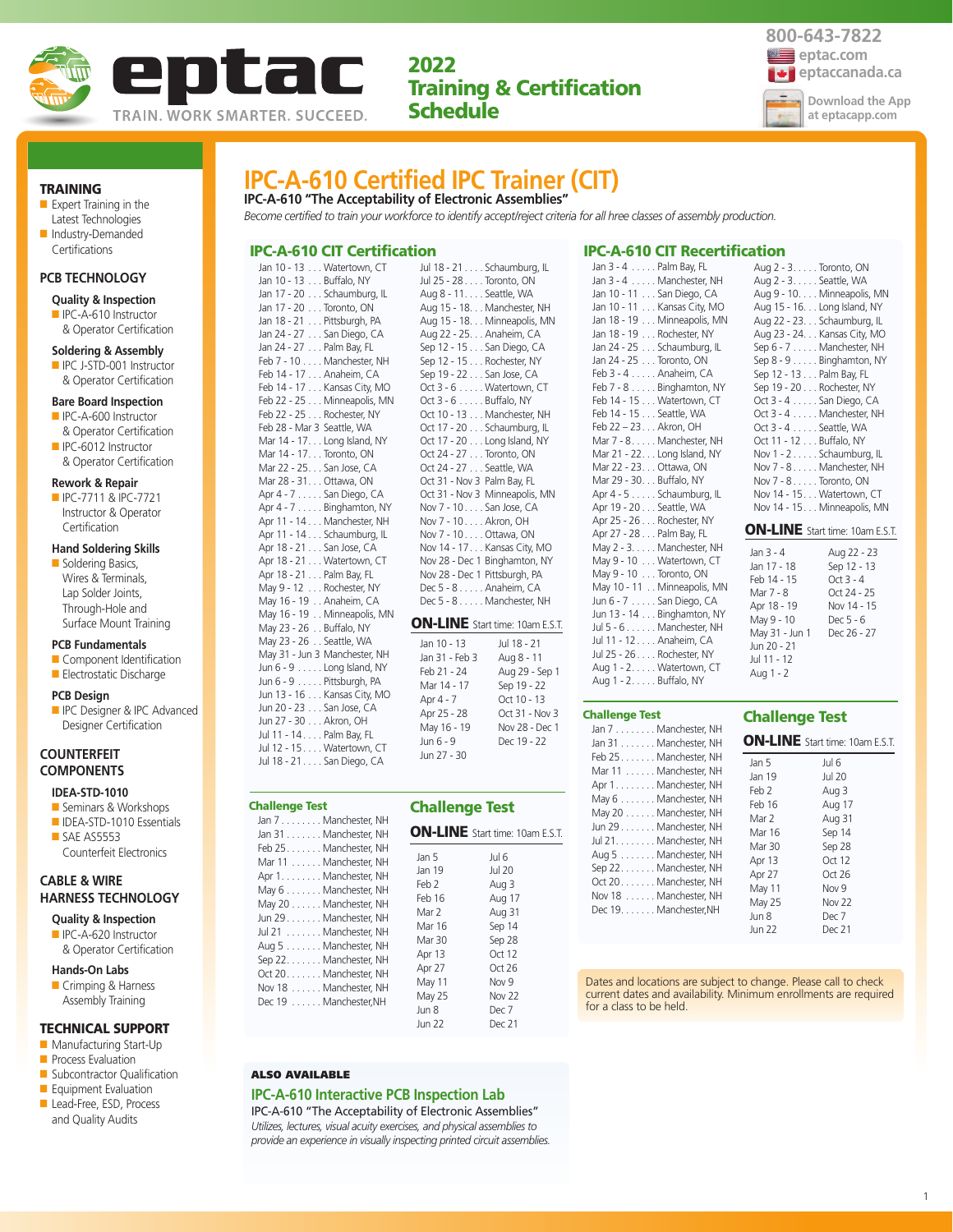

*Learn accept/reject criteria for all 3 classes of assembly production as published in the most widely used inspection specification, IPC-A-610.*

**IPC-A-610 Certified IPC Specialist (CIS)**

**IPC-A-610 "The Acceptability of Electronic Assemblies"**

IPC-A-610 CIS Certification

Jan 3 - 5 . . . . . Atlanta, GA



TRAINING

■ Expert Training in the Latest Technologies ■ Industry-Demanded

## Certifications

## **PCB TECHNOLOGY**

#### **Quality & Inspection**

■ IPC-A-610 Instructor & Operator Certification

#### **Soldering & Assembly**

■ IPC J-STD-001 Instructor & Operator Certification

#### **Bare Board Inspection**

- IPC-A-600 Instructor & Operator Certification
- IPC-6012 Instructor & Operator Certification

## **Rework & Repair**

**Certification** 

■ IPC-7711 & IPC-7721 Instructor & Operator

## **Hand Soldering Skills**

■ Soldering Basics, Wires & Terminals, Lap Solder Joints, Through-Hole and Surface Mount Training

#### **PCB Fundamentals**

- Component Identification ■ Electrostatic Discharge
- 

#### **PCB Design**

**ID** IPC Designer & IPC Advanced Designer Certification

### **COUNTERFEIT COMPONENTS**

## **IDEA-STD-1010**

- Seminars & Workshops
- IDEA-STD-1010 Essentials ■ SAE AS5553 Counterfeit Electronics

## **CABLE & WIRE HARNESS TECHNOLOGY**

- **Quality & Inspection** ■ IPC-A-620 Instructor
- & Operator Certification

## **Hands-On Labs**

■ Crimping & Harness Assembly Training

## TECHNICAL SUPPORT

- Manufacturing Start-Up
- **Process Evaluation**
- Subcontractor Qualification
- Equipment Evaluation ■ Lead-Free, ESD, Process
- and Quality Audits

| Jan 10 - 12 Watertown, CT    |                         | Jul 18 - 20. San Diego, CA             |
|------------------------------|-------------------------|----------------------------------------|
| Jan 10 - 12 Buffalo, NY      |                         | Jul 18 - 20 Schaumburg, IL             |
| Jan 17 - 19 Schaumburg, IL   | Jul 25 - 27 Atlanta, GA |                                        |
| Jan 17 - 19 Toronto, ON      |                         | Jul 25 - 27 Toronto, ON                |
| Jan 17 - 19 Manchester, NH   |                         | Jul 25 - 27 Manchester, NH             |
| Jan 18 - 20 Pittsburgh, PA   | Aug 8 - 10. Seattle, WA |                                        |
| Jan 24 - 26 San Diego, CA    |                         | Aug 8 - 10. Manchester, NH             |
| Jan 24 - 26 Palm Bay, FL     |                         | Aug 22 - 24. Anaheim, CA               |
| Feb 14 - 16 Manchester, NH   |                         | Sep 6 - 8 Syracuse, NY                 |
| Feb 14 - 16 Anaheim, CA      |                         | Sep 12 - 14 San Diego, CA              |
| Feb 14 - 16 Kansas City, MO  |                         | Sep 12 - 14 Rochester, NY              |
| Feb 22 - 24 Rochester, NY    |                         | Sep 19 - 21 Manchester, NH             |
| Feb 28 - Mar 2 Seattle, WA   |                         | Sep 19 - 21 San Jose, CA               |
| Mar 7 - 9. Syracuse, NY      |                         | Sep 26 - 28 Manchester, NH             |
| Mar 14 - 16. Long Island, NY |                         | Oct 3 - 5 Watertown, CT                |
| Mar 14 - 16. Toronto, ON     | Oct 3 - 5 Atlanta, GA   |                                        |
| Mar 21 - 23. Manchester, NH  | Oct 3 - 5 Buffalo, NY   |                                        |
| Mar 22 - 24. San Jose, CA    |                         | Oct 17 - 19 Schaumburg, IL             |
| Mar 28 - 30. Ottawa, ON      |                         | Oct 17 - 19 Long Island, NY            |
| Apr 4 - 6 San Diego, CA      |                         | Oct 17 - 19 Manchester, NH             |
| Apr 4 - 6 Atlanta, GA        |                         | Oct 24 - 26 Toronto, ON                |
| Apr 4 - 6 Binghamton, NY     |                         | Oct 24 - 26 Seattle, WA                |
| Apr 11 - 13 Schaumburg, IL   |                         | Oct 31 - Nov 2 Palm Bay, FL            |
| Apr 18 - 20 San Jose, CA     |                         | Nov 7 - 9. San Jose, CA                |
| Apr 18 - 20 Watertown, CT    | Nov 7 - 9 Akron, OH     |                                        |
| Apr 18 - 20 Palm Bay, FL     |                         | Nov 7 - 9. Ottawa, ON                  |
| Apr 18 - 20 Manchester, NH   |                         | Nov 14 - 16. Kansas City, MO           |
| May 9 - 11 Rochester, NY     |                         | Nov 14 - 16. Manchester, NH            |
| May 16 - 18 Anaheim, CA      |                         | Nov 28 - 30. Binghamton, NY            |
| May 16 - 18 Manchester, NH   |                         | Nov 28 - 30 Pittsburgh, PA             |
| May 23 - 25 Buffalo, NY      |                         | Dec 5 - 7 Anaheim, CA                  |
| May 23 - 25 Seattle, WA      |                         |                                        |
| May 31 - Jun 2 Halifax, NS   |                         | <b>ON-LINE</b> Start time: 10am E.S.T. |
| Jun $6 - 8$ Long Island, NY  | Jan 10 - 12             | Jul 18 - 20                            |
| Jun 6 - 8 Pittsburgh, PA     | Jan 31 - Feb 2          | Aug 8 - 10                             |
| Jun 6 - 8 Manchester, NH     | Feb 21 - 23             | Aug 29 - 31                            |
| Jun 13 - 15 Kansas City, MO  | Mar 14 - 16             | Sep 19 - 21                            |
| Jun 13 - 15 Syracuse, NY     | Apr 4 - 6               | Oct 10 - 12                            |
| Jun 20 - 22 San Jose, CA     | Apr 25 - 27             | Oct 31 - Nov 2                         |
| Jun 20 - 22 Baltimore, MD    | May 16 - 18             | Nov 28 - 30                            |
| Jun 27 - 29 Akron, OH        | Jun 6 - 8               | Dec 19 - 21                            |
| Jul 11 - 13 Palm Bav. FL     | 1.1222222               |                                        |

## Challenge Test

| <b>Challenge Test</b>                                                                                                                                                                                                                                                                                                                                        |                                                                                    |                                                                                         |
|--------------------------------------------------------------------------------------------------------------------------------------------------------------------------------------------------------------------------------------------------------------------------------------------------------------------------------------------------------------|------------------------------------------------------------------------------------|-----------------------------------------------------------------------------------------|
| Jan 7 Manchester, NH<br>Jan 31 Manchester, NH<br>Feb 25. Manchester, NH<br>Mar 11 Manchester, NH<br>Apr 1. Manchester, NH<br>May 6 Manchester, NH<br>May 20 Manchester, NH<br>Jun 29 Manchester, NH<br>Jul 21. Manchester, NH<br>Aug 5 Manchester, NH<br>Sep 22. Manchester, NH<br>Oct 20. Manchester, NH<br>Nov 18 Manchester, NH<br>Dec 19. Manchester, NH | <b>Challenge Test</b><br>Jan 5<br>Jan 19<br>Feb 2<br>Feb 16<br>Mar 2               | <b>ON-LINE</b> Start time: 10am E.S.T.<br>Jul 6<br>Jul 20<br>Aug 3<br>Aug 17<br>Aug 31  |
|                                                                                                                                                                                                                                                                                                                                                              | Mar 16<br>Mar 30<br>Apr 13<br>Apr 27<br>May 11<br>May 25<br>Jun 8<br><b>Jun 22</b> | Sep 14<br>Sep 28<br>Oct 12<br>Oct $26$<br>Nov 9<br>Nov <sub>22</sub><br>Dec 7<br>Dec 21 |

## ALSO AVAILABLE

## **IPC-A-610 Interactive PCB Inspection Lab**

IPC-A-610 "The Acceptability of Electronic Assemblies"

*Utilizes, lectures, visual acuity exercises, and physical assemblies to provide an experience in visually inspecting printed circuit assemblies.*

## IPC-A-610 CIS Recertification

 $Jan 3 E$   $A+Jan 5 GA$ 

| Jali J - J Audrita, UA           |
|----------------------------------|
| Jan 10 - 12 Watertown, CT        |
| Jan 10 - 12 Buffalo, NY          |
| Jan 17 - 19 Schaumburg, IL       |
| Jan 17 - 19 Toronto, ON          |
| Jan 17 - 19 Manchester, NH       |
| Jan 18 - 20 Pittsburgh, PA       |
| Jan 24 - 26 San Diego, CA        |
| Jan 24 - 26 Palm Bay, FL         |
| Feb 7 - 9 San Jose, CA           |
| Feb 14 - 16 Anaheim, CA          |
| Feb 14 - 16 Kansas City, MO      |
| Feb 14 - 16 Manchester, NH       |
| Feb 22 - 24 Rochester, NY        |
| Feb 28 - Mar 2 Seattle, WA       |
| Mar 7 - 9. Syracuse, NY          |
| Mar 14 - 16. Long Island, NY     |
| Mar 14 - 16. Toronto, ON         |
| Mar 21 - 23. Manchester, NH      |
| Mar 28 - 30. Ottawa, ON          |
| Apr 4 - 6 San Diego, CA          |
| Apr 4 - 6 Atlanta, GA            |
| Apr 4 - 6 Binghamton, NY         |
| Apr 11 - 13 Schaumburg, IL       |
| Apr 18 - 20 San Jose, CA         |
| Apr 18 - 20 Watertown, CT        |
| Apr 18 - 20 Palm Bay, FL         |
| Apr 18 - 20 Manchester, NH       |
| May 9 - 11 Rochester, NY         |
| May 16 - 18 Anaheim, CA          |
| May 16 - 18 Manchester, NH       |
| May 23 - 25 $\ldots$ Buffalo, NY |
| May 23 - 25 Seattle, WA          |
| May 31 - Jun 2 Halifax, NS       |
| Jun 6 - 8 Long Island, NY        |
| Jun 6 - 8 Pittsburgh, PA         |
| Jun 6 - 8 Manchester, NH         |
| Jun 13 - 15 Kansas City, MO      |
| Jun 13 - 15 Syracuse, NY         |
| Jun 20 - 22 San Jose, CA         |
| Jun 20 - 22 Baltimore, MD        |
| Jun 27 - 29 Akron, OH            |
| Jul 11 - 13 Palm Bay, FL         |
|                                  |

#### Jul 25 - 27 . . . . Toronto, ON Jul 25 - 27 . . . . Manchester, NH Aug 8 - 10. . . . Seattle, WA Aug 8 - 10. . . . Manchester, NH Aug 22 - 24. . . Anaheim, CA Sep 6 - 8 . . . . . Syracuse, NY Sep 12 - 14 . . . San Diego, CA Sep 12 - 14 . . . Rochester, NY Sep 19 - 21 . . . Manchester, NH Sep 19 - 21 . . . San Jose, CA Sep 26 - 28 . . . Manchester, NH Oct 3 - 5 . . . . . Watertown, CT Oct 3 - 5 . . . . . Atlanta, GA Oct 3 - 5 . . . . . Buffalo, NY Oct 17 - 19 . . . Schaumburg, IL Oct 17 - 19 . . . Long Island, NY Oct 17 - 19 . . . Manchester, NH Oct 24 - 26 . . . Toronto, ON Oct 24 - 26 . . . Seattle, WA Oct 31 - Nov 2 Palm Bay, FL Nov 7 - 9 . . . . . San Jose, CA Nov 7 - 9 . . . . . Akron, OH Nov 7 - 9 . . . . . Ottawa, ON Nov 14 - 16. . . Kansas City, MO Nov 14 - 16. . . Manchester, NH Nov 28 - 30. . . Binghamton, NY Nov 28 - 30. . . Pittsburgh, PA Dec 5 - 7 . . . . . Anaheim, CA ON-LINE Start time: 10am E.S.T.

Jul 12 - 14 . . . . Watertown, CT Jul 18 - 20 . . . . San Diego, CA Jul 18 - 20 . . . . Schaumburg, IL Jul 25 - 27 . . . . Atlanta, GA

| Jan 10 - 12    | Jul 18 - 20    |
|----------------|----------------|
| Jan 31 - Feb 2 | Aug 8 - 10     |
| Feb 21 - 23    | Aug 29 - 31    |
| Mar 14 - 16    | Sep 19 - 21    |
| Apr 4 - 6      | Oct 10 - 12    |
| Apr 25 - 27    | Oct 31 - Nov 2 |
| May 16 - 18    | Nov 28 - 30    |
| $\lim 6 - 8$   | Dec 19 - 21    |
| Jun 27 - 29    |                |

## Challenge Test

| Jan 7 Manchester, NH   |
|------------------------|
| Jan 31 Manchester, NH  |
| Feb 25. Manchester, NH |
| Mar 11 Manchester, NH  |
| Apr 1. Manchester, NH  |
| May 6 Manchester, NH   |
| May 20 Manchester, NH  |
| Jun 29 Manchester, NH  |
| Jul 21. Manchester, NH |
| Aug 5 Manchester, NH   |
| Sep 22. Manchester, NH |
| Oct 20 Manchester, NH  |
| Nov 18 Manchester, NH  |
| Dec 19. Manchester, NH |
|                        |

## Challenge Test ON-LINE Start time: 10am E.S.T.

| Jan 5  | Jul 6         |
|--------|---------------|
| Jan 19 | Jul 20        |
| Feb 2  | Aug 3         |
| Feb 16 | Aug 17        |
| Mar 2  | Aug 31        |
| Mar 16 | Sep 14        |
| Mar 30 | Sep 28        |
| Apr 13 | Oct 12        |
| Apr 27 | Oct 26        |
| May 11 | Nov 9         |
| May 25 | <b>Nov 22</b> |
| Jun 8  | Dec 7         |
| Jun 22 | Dec 21        |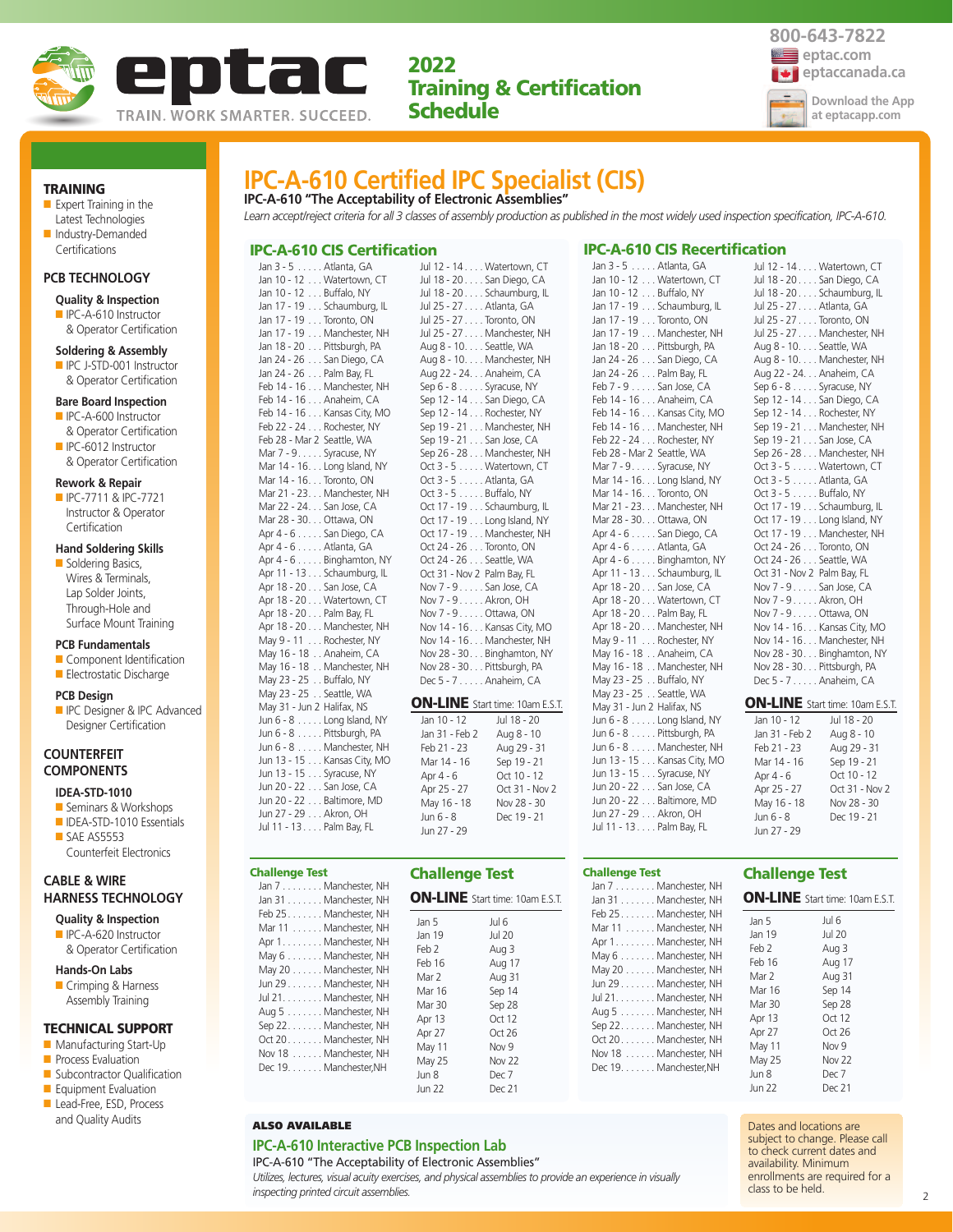



### TRAINING

- Expert Training in the Latest Technologies
- Industry-Demanded Certifications

## **PCB TECHNOLOGY**

- **Quality & Inspection**
- IPC-A-610 Instructor & Operator Certification

- **Soldering & Assembly**
- IPC J-STD-001 Instructor & Operator Certification

#### **Bare Board Inspection**

- IPC-A-600 Instructor & Operator Certification
- IPC-6012 Instructor & Operator Certification

#### **Rework & Repair**

■ IPC-7711 & IPC-7721 Instructor & Operator Certification

#### **Hand Soldering Skills**

■ Soldering Basics, Wires & Terminals, Lap Solder Joints, Through-Hole and Surface Mount Training

#### **PCB Fundamentals**

- Component Identification
- Electrostatic Discharge

#### **PCB Design**

**ID** IPC Designer & IPC Advanced Designer Certification

## **COUNTERFEIT COMPONENTS**

## **IDEA-STD-1010**

- Seminars & Workshops ■ IDEA-STD-1010 Essentials
- SAE AS5553 Counterfeit Electronics

## **CABLE & WIRE HARNESS TECHNOLOGY**

- **Quality & Inspection** ■ IPC-A-620 Instructor
- & Operator Certification

## **Hands-On Labs**

■ Crimping & Harness Assembly Training

## TECHNICAL SUPPORT

- Manufacturing Start-Up
- Process Evaluation
- Subcontractor Qualification
- Equipment Evaluation
- Lead-Free, ESD, Process and Quality Audits

## **IPC-A-610 Certified Standards Expert (CSE) IPC-A-610 "The Acceptability of Electronic Assemblies"** *Become a subject matter expert in IPC-A-610.*

## IPC-A-610 CSE Certification

Jan 10 - 13 . . . Watertown, CT Jan 10 - 13 . . . Buffalo, NY Jan 17 - 20 . . . Schaumburg, IL Jan 17 - 20 . . . Toronto, ON Jan 18 - 21 . . . Pittsburgh, PA Jan 24 - 27 . . . San Diego, CA Jan 24 - 27 . . . Palm Bay, FL Feb 7 - 10 . . . . Manchester, NH Feb 14 - 17 . . . Anaheim, CA Feb 14 - 17 . . . Kansas City, MO Feb 22 - 25 . . . Minneapolis, MN Feb 22 - 25 . . . Rochester, NY Feb 28 - Mar 3 Seattle, WA Mar 14 - 17. . . Long Island, NY Mar 14 - 17. . . Toronto, ON Mar 22 - 25. . . San Jose Mar 28 - 31. . . Ottawa, ON Apr 4 - 7 . . . . . San Diego, CA Apr 4 - 7 . . . . . Binghamton, NY Apr 11 - 14 . . . Manchester, NH Apr 11 - 14 . . . Schaumburg, IL Apr 18 - 21 . . . San Jose, CA Apr 18 - 21 . . . Watertown, CT Apr 18 - 21 . . . Palm Bay, FL May 9 - 12 . . . Rochester, NY May 16 - 19 . . Anaheim, CA May 16 - 19 . . Minneapolis, MN May 23 - 26 . . Buffalo, NY May 23 - 26 . . Seattle, WA May 31 - Jun 3 Manchester, NH Jun 6 - 9 . . . . . Long Island, NY Jun 6 - 9 . . . . . Pittsburgh, PA Jun 13 - 16 . . . Kansas City, MO Jun 20 - 23 . . . San Jose, CA Jun 27 - 30 . . . Akron, OH

Jul 11 - 14 . . . . Palm Bay, FL Jul 12 - 15 . . . . Watertown, CT

Challenge Test

Jul 18 - 21 . . . . San Diego, CA Jul 18 - 21 . . . . Schaumburg, IL Jul 25 - 28 . . . . Toronto, ON Aug 8 - 11. . . . Seattle, WA Aug 15 - 18. . . Manchester, NH Aug 15 - 18. . . Minneapolis, MN Aug 22 - 25. . . Anaheim, CA Sep 12 - 15 . . . San Diego, CA Sep 12 - 15 . . . Rochester, NY Sep 19 - 22 . . . San Jose, CA Oct 3 - 6 . . . . . Watertown, CT Oct 3 - 6 . . . . . Buffalo, NY Oct 10 - 13 . . . Manchester, NH Oct 17 - 20 . . . Schaumburg, IL Oct 17 - 20 . . . Long Island, NY Oct 24 - 27 . . . Toronto, ON Oct 24 - 27 . . . Seattle, WA Oct 31 - Nov 3 Palm Bay, FL Oct 31 - Nov 3 Minneapolis, MN Nov 7 - 10. . . . San Jose, CA Nov 7 - 10. . . . Akron, OH Nov 7 - 10. . . . Ottawa, ON Nov 14 - 17. . . Kansas City, MO Nov 28 - Dec 1 Binghamton, NY Nov 28 - Dec 1 Pittsburgh, PA Dec 5 - 8 . . . . . Anaheim, CA Dec 5 - 8 . . . . . Manchester, NH ON-LINE Start time: 10am E.S.T.

| Jan 10 - 13    | Jul 18 - 21    |
|----------------|----------------|
| Jan 31 - Feb 3 | Aug 8 - 11     |
| Feb 21 - 24    | Aug 29 - Sep 1 |
| Mar 14 - 17    | Sep 19 - 22    |
| Apr 4 - 7      | Oct 10 - 13    |
| Apr 25 - 28    | Oct 31 - Nov 3 |
| May 16 - 19    | Nov 28 - Dec 1 |
| Jun 6 - 9      | Dec 19 - 22    |
| Jun 27 - 30    |                |

## Challenge Test

| Jan 7 Manchester, NH<br>Jan 31 Manchester, NH                                                                                                                                                                                                                                                              |                                                                                                                                   | <b>ON-LINE</b> Start time: 10am E.S.T.                                                                                            |
|------------------------------------------------------------------------------------------------------------------------------------------------------------------------------------------------------------------------------------------------------------------------------------------------------------|-----------------------------------------------------------------------------------------------------------------------------------|-----------------------------------------------------------------------------------------------------------------------------------|
| Feb 25. Manchester, NH<br>Mar 11 Manchester, NH<br>Apr 1. Manchester, NH<br>May 6 Manchester, NH<br>May 20 Manchester, NH<br>Jun 29. Manchester, NH<br>Jul 21 Manchester, NH<br>Aug 5 Manchester, NH<br>Sep 22. Manchester, NH<br>Oct 20. Manchester, NH<br>Nov 18 Manchester, NH<br>Dec 19 Manchester, NH | Jan 5<br>Jan 19<br>Feb 2<br>Feb 16<br>Mar 2<br>Mar 16<br>Mar 30<br>Apr 13<br>Apr 27<br>May 11<br>May 25<br>Jun 8<br><b>Jun 22</b> | Jul 6<br><b>Jul 20</b><br>Aug 3<br>Aug 17<br>Aug 31<br>Sep 14<br>Sep 28<br>Oct 12<br>Oct 26<br>Nov 9<br>Nov 22<br>Dec 7<br>Dec 21 |

## IPC-A-610 CSE Recertification Jan 3 - 4 . . . . . Palm Bay, FL

| Jan 3 - 4 Manchester, NH     |  |
|------------------------------|--|
| Jan 10 - 11 San Diego, CA    |  |
| Jan 10 - 11 Kansas City, MO  |  |
| Jan 18 - 19 Minneapolis, MN  |  |
| Jan 18 - 19 Rochester, NY    |  |
| Jan 24 - 25 Schaumburg, IL   |  |
| Jan 24 - 25 Toronto, ON      |  |
| Feb 3 - 4 Anaheim, CA        |  |
| Feb 7 - 8 Binghamton, NY     |  |
| Feb 14 - 15 Watertown, CT    |  |
| Feb 14 - 15 Seattle, WA      |  |
| Feb 22 - 23 Akron, OH        |  |
| Mar 7 - 8. Manchester, NH    |  |
| Mar 21 - 22. Long Island, NY |  |
| Mar 22 - 23. Ottawa, ON      |  |
| Mar 29 - 30. Buffalo, NY     |  |
| Apr 4 - 5 Schaumburg, IL     |  |
| Apr 19 - 20 Seattle, WA      |  |
| Apr 25 - 26 Rochester, NY    |  |
| Apr 27 - 28 Palm Bay, FL     |  |
| May 2 - 3. Manchester, NH    |  |
| May 9 - 10 Watertown, CT     |  |
| May 9 - 10 Toronto, ON       |  |
| May 10 - 11 Minneapolis, MN  |  |
| Jun 6 - 7 San Diego, CA      |  |
| Jun 13 - 14 Binghamton, NY   |  |
| Jul 5 - 6 Manchester, NH     |  |
| Jul 11 - 12 Anaheim, CA      |  |
| Jul 25 - 26 Rochester, NY    |  |
| Aug 1 - 2 Watertown, CT      |  |
| Aug 1 - 2 Buffalo, NY        |  |

#### Challenge Test

| Jan 31 Manchester, NH                                                                                                                                                                                                                                                            | ON-L                                                                                                |
|----------------------------------------------------------------------------------------------------------------------------------------------------------------------------------------------------------------------------------------------------------------------------------|-----------------------------------------------------------------------------------------------------|
|                                                                                                                                                                                                                                                                                  |                                                                                                     |
| Feb 25 Manchester, NH<br>Mar 11 Manchester, NH<br>Apr 1. Manchester, NH<br>May 6 Manchester, NH<br>May 20 Manchester, NH<br>Jun 29. Manchester, NH<br>Jul 21 Manchester, NH<br>Aug 5 Manchester, NH<br>Sep 22. Manchester, NH<br>Oct 20. Manchester, NH<br>Nov 18 Manchester, NH | Jan 5<br>Jan 19<br>Feb 2<br>Feb 16<br>Mar 2<br>Mar 1<br>Mar 3<br>Apr 13<br>Apr 27<br>May 1<br>May 2 |
| Dec 19 Manchester, NH                                                                                                                                                                                                                                                            | Jun 8<br>مصنبا                                                                                      |

| Aug 2 - 3. Toronto, ON                 |
|----------------------------------------|
| Aug 2 - 3. Seattle, WA                 |
| Aug 9 - 10. Minneapolis, MN            |
| Aug 15 - 16. Long Island, NY           |
| Aug 22 - 23. Schaumburg, IL            |
| Aug 23 - 24. Kansas City, MO           |
| Sep 6 - 7 Manchester, NH               |
| Sep 8 - 9 Binghamton, NY               |
| Sep 12 - 13 Palm Bay, FL               |
| Sep 19 - 20 Rochester, NY              |
| Oct 3 - 4 San Diego, CA                |
| Oct 3 - 4 Manchester, NH               |
| Oct 3 - 4 Seattle, WA                  |
| Oct 11 - 12 Buffalo, NY                |
| Nov 1 - 2 Schaumburg, IL               |
| Nov 7 - 8 Manchester, NH               |
| Nov 7 - 8 Toronto, ON                  |
| Nov 14 - 15 Watertown, CT              |
| Nov 14 - 15 Minneapolis, MN            |
|                                        |
| <b>ON-LINE</b> Start time: 10am E.S.T. |

| Jan 3 - 4      | Aug 1 - 2   |
|----------------|-------------|
| Jan 17 - 18    | Aug 22 - 23 |
| Feb 14 - 15    | Sep 12 - 13 |
| Mar 7 - 8      | $Oct3 - 4$  |
| Apr 18 - 19    | Oct 24 - 25 |
| May 9 - 10     | Nov 14 - 15 |
| May 31 - Jun 1 | Dec 5 - 6   |
| Jun 20 - 21    | Dec 26 - 27 |
| Jul 11 - 12    |             |
|                |             |

## Challenge Test

#### $JNE$  Start time: 10am E.S.T.

| Jan 5  | Jul 6            |
|--------|------------------|
| Jan 19 | Jul 20           |
| Feb 2  | Aug 3            |
| Feb 16 | Aug 17           |
| Mar 2  | Aug 31           |
| Mar 16 | Sep 14           |
| Mar 30 | Sep 28           |
| Apr 13 | Oct 12           |
| Apr 27 | Oct26            |
| May 11 | Nov <sub>9</sub> |
| May 25 | <b>Nov 22</b>    |
| Jun 8  | Dec 7            |
| Jun 22 | Dec 21           |

Dates and locations are subject to change. Please call to check current dates and availability. Minimum enrollments are required for a class to be held.

#### ALSO AVAILABLE

#### **IPC-A-610 Interactive PCB Inspection Lab**

IPC-A-610 "The Acceptability of Electronic Assemblies" *Utilizes, lectures, visual acuity exercises, and physical assemblies to provide an experience in visually inspecting printed circuit assemblies.*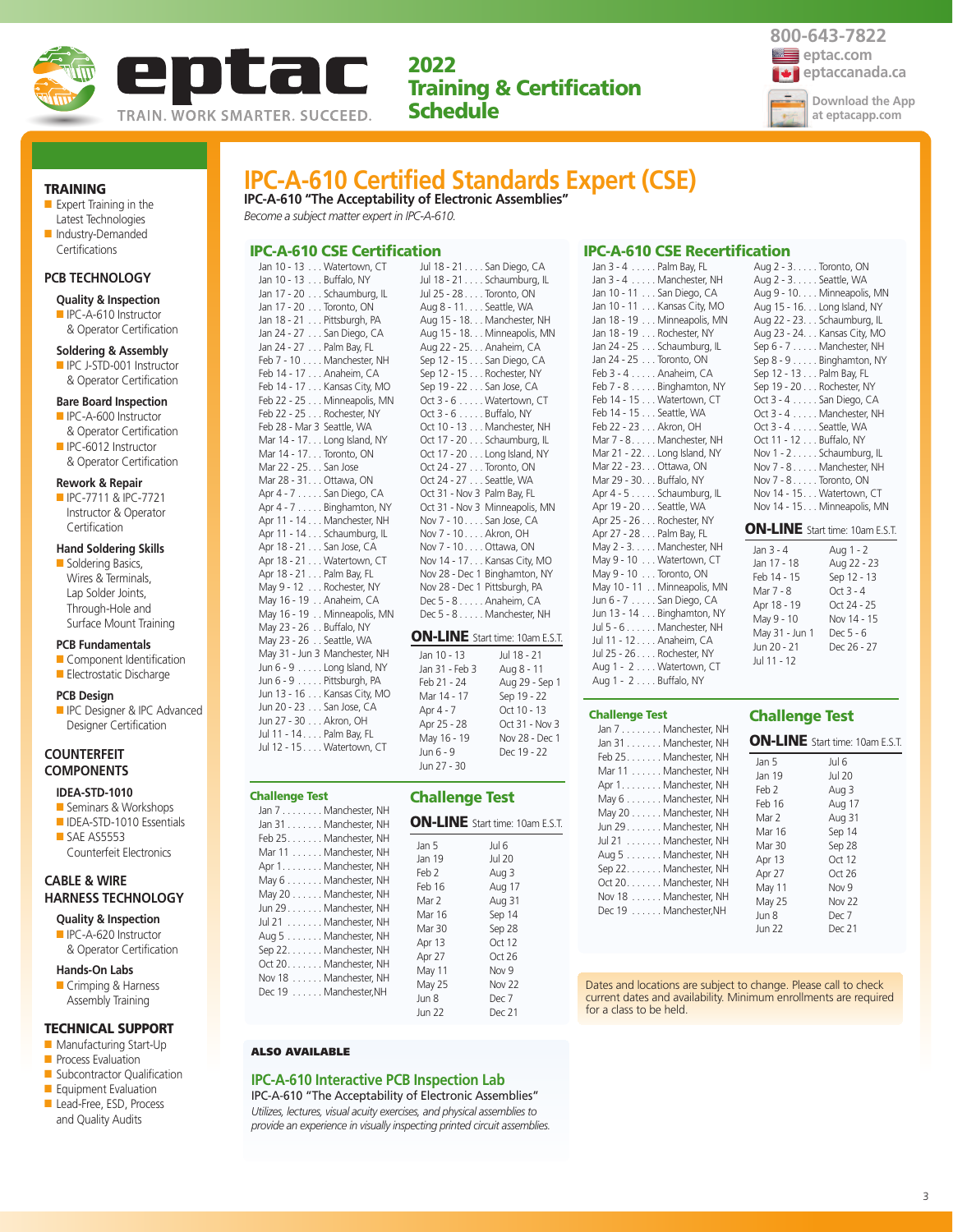



## TRAINING

■ Expert Training in the Latest Technologies ■ Industry-Demanded

## **PCB TECHNOLOGY**

Certifications

## **Quality & Inspection**

- IPC-A-610 Instructor
- & Operator Certification

#### **Soldering & Assembly**

■ IPC J-STD-001 Instructor & Operator Certification

#### **Bare Board Inspection**

- IPC-A-600 Instructor & Operator Certification
- IPC-6012 Instructor & Operator Certification

#### **Rework & Repair**

■ IPC-7711 & IPC-7721 Instructor & Operator **Certification** 

## **Hand Soldering Skills**

■ Soldering Basics, Wires & Terminals, Lap Solder Joints, Through-Hole and Surface Mount Training

### **PCB Fundamentals**

- Component Identification
- Electrostatic Discharge

#### **PCB Design**

■ IPC Designer & IPC Advanced Designer Certification

## **COUNTERFEIT COMPONENTS**

#### **IDEA-STD-1010**

- Seminars & Workshops
- IDEA-STD-1010 Essentials ■ SAE AS5553 Counterfeit Electronics

## **CABLE & WIRE HARNESS TECHNOLOGY**

**Quality & Inspection** ■ IPC-A-620 Instructor

& Operator Certification

#### **Hands-On Labs**

■ Crimping & Harness Assembly Training

## TECHNICAL SUPPORT

- Manufacturing Start-Up
- **Process Evaluation**
- Subcontractor Qualification ■ Equipment Evaluation
- Lead-Free, ESD, Process
- and Quality Audits

## **IPC-A-610 Interactive PCB Inspection Lab (CIT or CIS Option) IPC-A-610 "The Acceptability of Electronic Assemblies"**

*Utilizes, lectures, visual acuity exercises, and physical assemblies to provide an experience in visually inspecting printed circuit assemblies.*

#### IPC-A-610 Interactive Inspection Labs

|                                      |                          | ------------          |                         |
|--------------------------------------|--------------------------|-----------------------|-------------------------|
|                                      | Jan 14 Watertown, CT     |                       | Jul 22. Schaumburg, IL  |
| Jan $14 \ldots \ldots$ . Buffalo, NY |                          |                       | Jul 28. Manchester, NH  |
|                                      | Jan 20 Manchester, NH    | Jul 29. Toronto, ON   |                         |
|                                      | Jan 21 Schaumburg, IL    |                       | Aug 11 Manchester, NH   |
| Jan $21$ Toronto, ON                 |                          | Aug 26 Anaheim, CA    |                         |
|                                      | Jan 28 San Diego, CA     |                       | Sep 16. San Diego, CA   |
| Feb 11 San Jose, CA                  |                          | Sep 16. Rochester, NY |                         |
|                                      | Feb 17. Manchester, NH   | Sep 23. San Jose, CA  |                         |
| Feb 18. Anaheim, CA                  |                          |                       | Sep 29. Manchester, NH  |
| Mar 4 Seattle, WA                    |                          |                       | Oct 7 Watertown, CT     |
|                                      | Mar $18$ Long Island, NY | Oct 7. Buffalo, NY    |                         |
| Mar 18 Toronto, ON                   |                          |                       | Oct 14. Manchester, NH  |
|                                      | Mar 24 Manchester, NH    |                       | Oct 21. Schaumburg, IL  |
| Apr 1. Ottawa, ON                    |                          |                       | Oct 21. Long Island, NY |
|                                      | Apr 15. Schaumburg, IL   | Oct 28Toronto, ON     |                         |
|                                      | Apr 21. Manchester, NH   |                       | Nov 4 Minneapolis, MN   |
|                                      | Apr 22. Watertown, CT    | Nov 11  San Jose, CA  |                         |
|                                      | May 19 Manchester, NH    | Nov 11  Akron, OH     |                         |
|                                      | May 20 Anaheim, CA       | Nov 11 Ottawa, ON     |                         |
| May 27 Seattle, WA                   |                          |                       | Nov 18 Kansas City, MO  |
|                                      | Jun 9 Manchester, NH     | Dec 2. Pittsburgh, PA |                         |
|                                      | Jun 10 Pittsburgh, PA    | Dec 9. Anaheim, CA    |                         |
|                                      | Jun 17 Kansas City, MO   |                       | Dec 9. Manchester, NH   |
| Jun 17 Syracuse, NY                  |                          |                       |                         |
|                                      | Jul 22. San Diego, CA    |                       |                         |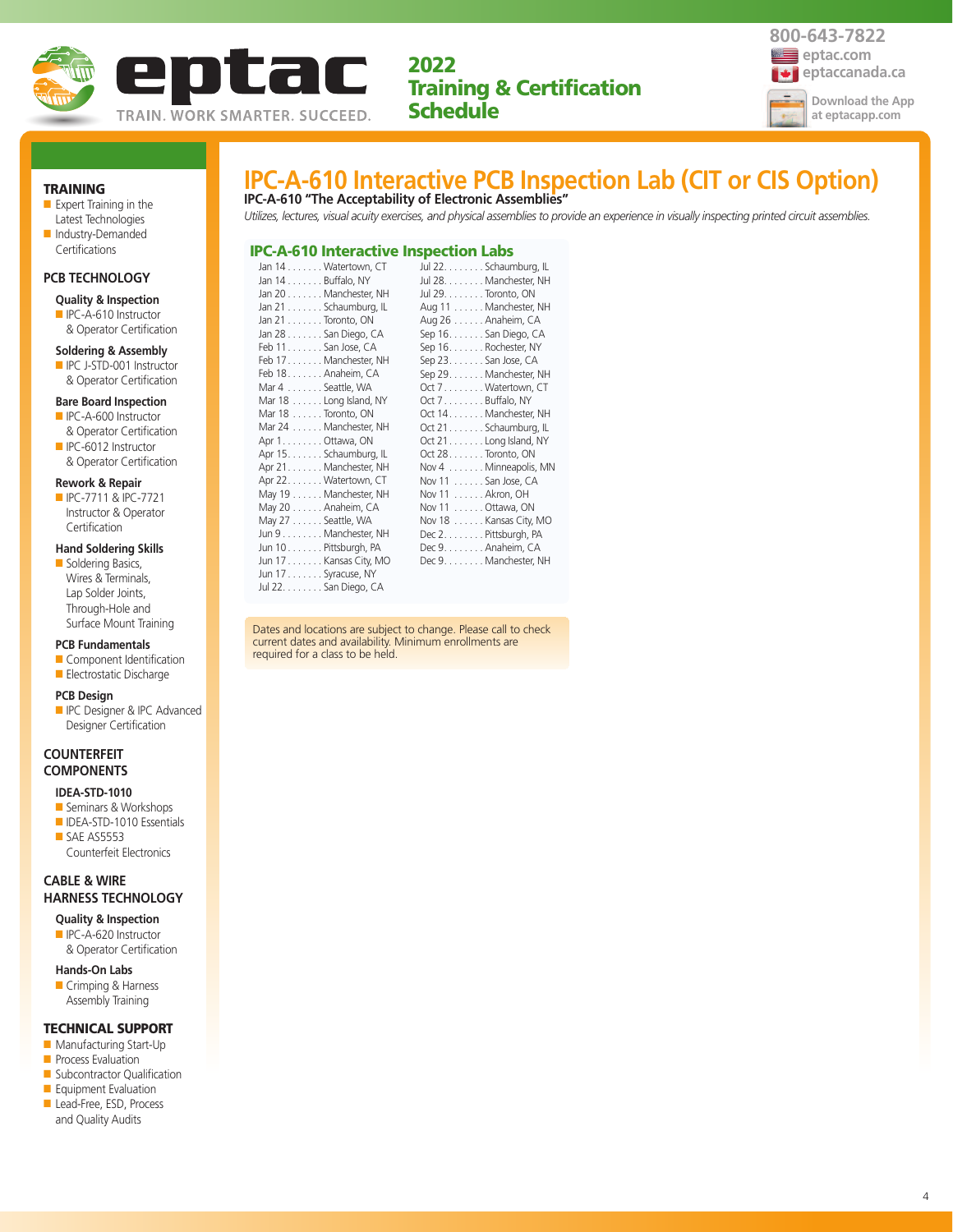



Aug 3 - 4. . . . . Buffalo, NY Aug 4 - 5. . . . . Toronto, ON Aug 4 - 5. . . . . Seattle, WA Aug 11 - 12. . . Minneapolis, MN Aug 17 - 18. . . Long Island, NY Aug 24 - 25. . . Schaumburg, IL Aug 25 - 26. . . Kansas City, MO Sep 8 - 9 . . . . . Manchester, NH Sep 14 - 15 . . . Palm Bay, FL Sep 21 - 22 . . . Rochester, NY Oct 5 - 6 . . . . . San Diego, CA Oct 5 - 6 . . . . . Manchester, NH Oct 5 - 6 . . . . . Seattle, WA Oct 13 - 14 . . . Buffalo, NY Nov 3 - 4 . . . . . Schaumburg, IL Nov 9 - 10. . . . Manchester, NH Nov 9 - 10. . . . Toronto, ON Nov 16 - 17. . . Watertown, CT Nov 16 - 17. . . Minneapolis, MN ON-LINE Start time: 10am E.S.T. **FOR LECTURE AND EXAM ONLY\***

TRAINING

- Expert Training in the Latest Technologies ■ Industry-Demanded
- **Certifications**

## **PCB TECHNOLOGY**

- **Quality & Inspection**
- IPC-A-610 Instructor & Operator Certification

#### **Soldering & Assembly**

■ IPC J-STD-001 Instructor & Operator Certification

#### **Bare Board Inspection**

- IPC-A-600 Instructor & Operator Certification
- IPC-6012 Instructor & Operator Certification

#### **Rework & Repair**

**Certification** 

■ IPC-7711 & IPC-7721 Instructor & Operator

## **Hand Soldering Skills**

■ Soldering Basics, Wires & Terminals, Lap Solder Joints, Through-Hole and Surface Mount Training

#### **PCB Fundamentals**

- Component Identification
- Electrostatic Discharge

#### **PCB Design**

**ID** IPC Designer & IPC Advanced Designer Certification

## **COUNTERFEIT COMPONENTS**

## **IDEA-STD-1010**

- Seminars & Workshops
- IDEA-STD-1010 Essentials ■ SAE AS5553 Counterfeit Electronics

## **CABLE & WIRE HARNESS TECHNOLOGY**

- **Quality & Inspection** ■ IPC-A-620 Instructor
- & Operator Certification

## **Hands-On Labs**

■ Crimping & Harness Assembly Training

### TECHNICAL SUPPORT

- Manufacturing Start-Up
- **Process Evaluation**
- Subcontractor Qualification
- Equipment Evaluation ■ Lead-Free, ESD, Process
- and Quality Audits

## **J-STD-001 Certified IPC Trainer (CIT)**

**J-STD-001 "Requirements for Soldered Electrical & Electronic Assemblies"** *Acquire the skills, instructional materials and industry certification to deliver IPC's J-STD-001 Operator Training program.*

> Aug 8 - 12. . . . Ottawa , ON Aug 15 - 19. . . San Diego, CA Aug 15 - 19. . . Watertown, CT Aug 15 - 19. . . Seattle, WA Aug 22 - 26. . . Rochester, NY Aug 22 - 26. . . Toronto, ON Aug 29 - Sep 2 Manchester, NH Sep 12 - 16 . . . Minneapolis, MN Sep 12 - 16 . . . Toronto, ON Sep 19 - 23 . . . Schaumburg, IL Oct 3 - 7 . . . . . Binghamton, NY Oct 3 - 7 . . . . . Toronto, ON Oct 10 - 14 . . . Anaheim, CA Oct 31 - Nov 4 San Jose, CA Oct 31 - Nov 4 Manchester, NH Nov 7 - 11. . . . Watertown, CT Nov 14 - 18. . . San Diego, CA Nov 21 - 25. . . Ottawa, ON Nov 28 - Dec 2 Seattle, WA Dec 5 - 9 . . . . . Schaumburg, IL Dec 12 - 16 . . . Palm Bay, FL Dec 12 - 16 . . . Kansas City, MO Dec 12 - 16 . . . Long Island, NY Dec 12 - 16 . . . Toronto, ON Dec 19 - 23 . . . Buffalo, NY ON-LINE Start time: 10am E.S.T. **FOR LECTURE AND EXAM ONLY\***

## J-STD-001 CIT Certification

Jan 3 - 7 . . . . . Buffalo, NY Jan 3 - 7 . . . . . San Jose, CA Jan 17 - 21 . . . Manchester, NH Jan 24 - 28 . . . Anaheim, CA Jan 24 - 28 . . . Rochester, NY Jan 31 - Feb 4 . Schaumburg, IL Jan 31 - Feb 4 . Toronto, ON Feb 7 - 11 . . . . Watertown, CT Feb 14 - 18 . . . San Diego, CA Feb 21 - 25 . . . Palm Bay, FL Feb 28 - Mar 4 Ottawa, ON Mar 7 - 11. . . . Kansas City, MO Mar 14 - 18. . . Seattle, WA Mar 21 - 25. . . Minneapolis, MN Mar 21 - 25. . . Manchester, NH Mar 28 - Apr 1 San Jose, CA Apr 4 - 8 . . . . . Buffalo, NY Apr 11 - 15 . . . Anaheim, CA Apr 18 - 22 . . . Rochester, NY Apr 18 - 22 . . . Toronto, ON May 2 - 6. . . . . San Jose, CA May 2 - 6. . . . . Palm Bay, FL May 2 - 6. . . . . Long Island, NY May 16 - 20 . . Watertown, CT May 16 - 20 . . Binghamton, NY May 16 - 20 . . Manchester, NH May 23 - 27 . . Schaumburg, IL Jun 13 - 17 . . . San Diego, CA Jun 13 - 17 . . . Toronto, ON Jun 20 - 24 . . . Minneapolis, MN Jul 11 - 15 . . . . Kansas City, MO Jul 25 - 29 . . . . Anaheim, CA Jul 25 - 29 . . . . Buffalo, NY

Challenge Test

Apr

Jul 25 - 29 . . . . Manchester, NH Aug 8 - 12. . . . Palm Bay, FL

| Jan 7 Manchester, NH  | Jun 29 Manchester, NH  |
|-----------------------|------------------------|
| Jan 31 Manchester, NH | Jul 21. Manchester, NH |
| Feb 25Manchester, NH  | Aug 5 Manchester, NH   |
| Mar 11 Manchester, NH | Sep 22. Manchester, NH |
| Apr 1. Manchester, NH | Oct 20 Manchester, NH  |
| May 6 Manchester, NH  | Nov 18 Manchester, NH  |
| May 20 Manchester, NH | Dec 19. Manchester, NH |
|                       |                        |

Feb 21 - 24 Apr 25 - 28 Jun 27 - 30 Aug 15 - 18 Oct 17 - 20 Dec 26 - 29

## J-STD-001 CIT Space Addendum **Certification**

| Jan 28 Manchester, NH<br>Feb 18 Watertown, CT<br>Feb 21 San Diego, CA<br>Feb $23$ Toronto, ON | Oct 21. San Diego, CA<br>Nov 11 Manchester, NH<br>Nov 11 Toronto, ON<br>Dec 20. Manchester, NH |
|-----------------------------------------------------------------------------------------------|------------------------------------------------------------------------------------------------|
| Mar 28 Manchester, NH<br>Apr 29. Rochester, NY                                                | <b>ON-LINE</b> Start time: 10am E.S.T.                                                         |
| May 13 Watertown, CT                                                                          | Feb 25                                                                                         |
| May 13 Toronto, ON                                                                            | Apr 29                                                                                         |
| Jun 30 Manchester, NH                                                                         | Jul 1                                                                                          |
| Jul 22. Manchester, NH                                                                        | Aug 26                                                                                         |
| Aug 5 Watertown, CT                                                                           | Oct 21                                                                                         |
| Sep 30. Manchester, NH                                                                        | <b>Nov 18</b>                                                                                  |

**\*Important Note: J-STD-001 ON-LINE CLASS DATES ARE FOR THE LECTURE AND EXAM ONLY.** Attendees will need to travel to a confirmed, in-person J-STD-001 class to complete their workmanship requirements with an EPTAC Instructor.

## J-STD-001 CIT Recertification

| Jan 5 - 6 Palm Bay, FL       |
|------------------------------|
| Jan 5 - 6 Manchester, NH     |
| Jan 12 - 13 San Diego, CA    |
| Jan 12 - 13 Kansas City, MO  |
| Jan 20 - 21 Minneapolis, MN  |
| Jan 20 - 21 Rochester, NY    |
| Jan 26 - 27 Schaumburg, IL   |
| Jan 26 - 27 Toronto, ON      |
| Feb 1 - 2 Anaheim, CA        |
| Feb 9 - 10 Binghamton, NY    |
| Feb 16 - 17 Watertown, CT    |
| Feb 16 - 17 Seattle, WA      |
| Mar 9 - 10. Manchester, NH   |
| Mar 23 - 24. Long Island, NY |
| Mar 24 - 25. Ottawa, ON      |
| Mar 31 - Apr 1 Buffalo, NY   |
| Apr 6 - 7 Schaumburg, IL     |
| Apr 21 - 22 Seattle, WA      |
| Apr 25 - 26 Palm Bay, FL     |
| Apr 27 - 28 Rochester, NY    |
| May 4 - 5. Manchester, NH    |
| May 11 - 12 Watertown, CT    |
| May 11 - 12 Toronto, ON      |
| May 12 - 13 Minneapolis, MN  |
| Jun 8 - 9 San Diego, CA      |
| Jun 15 - 16 Binghamton, NY   |
| Jul 7 - 8 Manchester, NH     |
| Jul 13 - 14 Anaheim, CA      |
| Jul 27 - 28 Rochester, NY    |
| Aug 3 - 4. Watertown, CT     |

#### Challenge Test

| Jan 7 Manchester, NH  | Jun 29 Manchester, NH  |
|-----------------------|------------------------|
| Jan 31 Manchester, NH | Jul 21. Manchester, NH |
| Feb 25Manchester, NH  | Aug 5 Manchester, NH   |
| Mar 11 Manchester, NH | Sep 22. Manchester, NH |
| Apr 1. Manchester, NH | Oct 20 Manchester, NH  |
| May 6 Manchester, NH  | Nov 18 Manchester, NH  |
| May 20 Manchester, NH | Dec 19. Manchester, NH |

Feb 16 - 17 Apr 20 - 21 Jun 22 - 23 Aug 24 - 25  $Oct 5 - 6$ Nov 16 - 17

## J-STD-001 CIT Space Addendum Recertification

|                    | Oct 21. San Diego, CA  |
|--------------------|------------------------|
|                    | Nov 11 Manchester, NH  |
| Nov 11 Toronto, ON |                        |
|                    | Dec 20. Manchester, NH |
|                    |                        |

## ON-LINE Start time: 10am E.S.T.

| Feb 25        |
|---------------|
| Apr 29        |
| Jul 1         |
| Aug 26        |
| Oct 21        |
| <b>Nov 18</b> |
|               |

Dates and locations are subject to change. Please call to check current dates and availability. Minimum enrollments are required for a class to be held.

5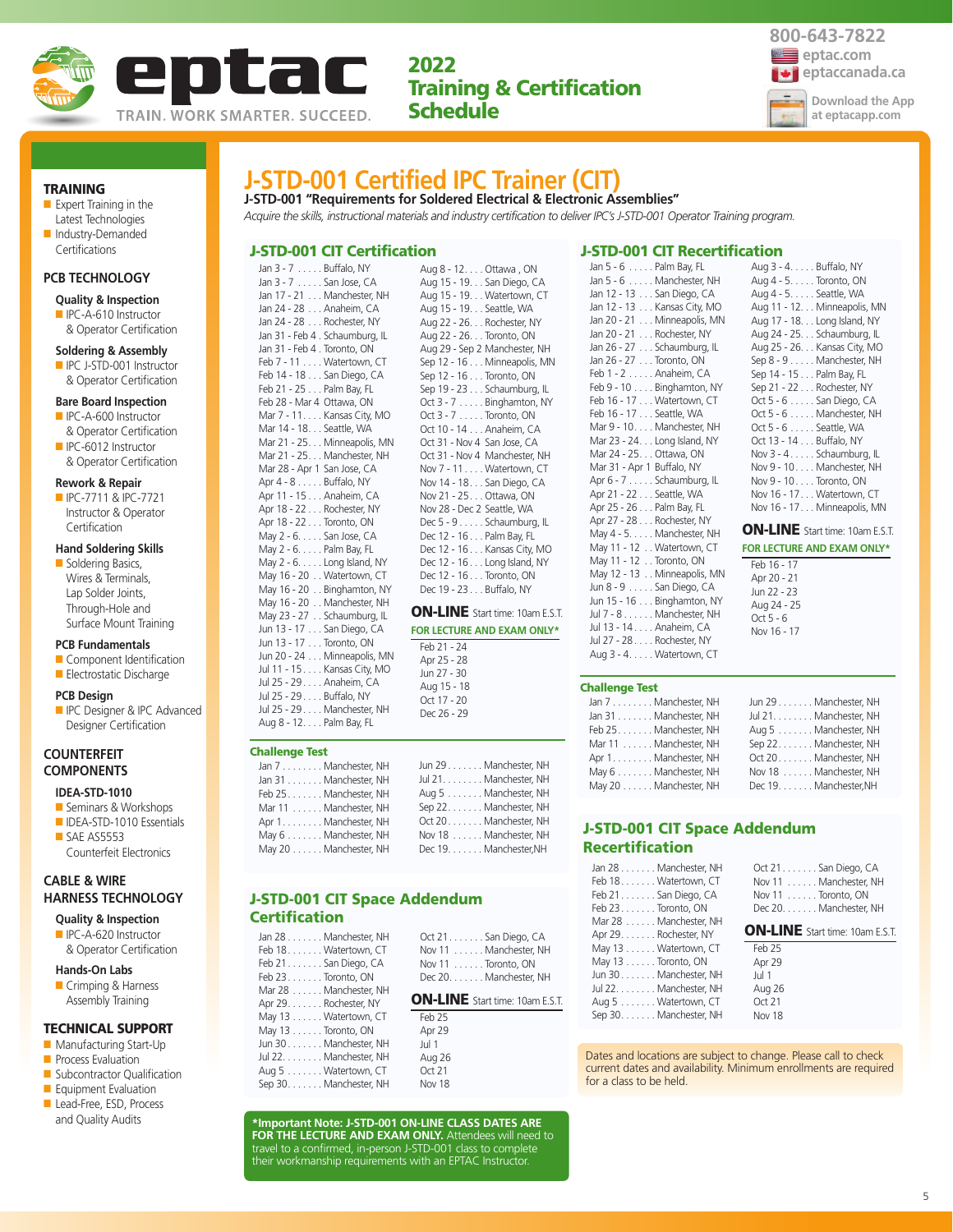



TRAINING

■ Expert Training in the Latest Technologies ■ Industry-Demanded

## **PCB TECHNOLOGY**

**Certifications** 

## **Quality & Inspection**

■ IPC-A-610 Instructor & Operator Certification

#### **Soldering & Assembly**

■ IPC J-STD-001 Instructor & Operator Certification

#### **Bare Board Inspection**

- IPC-A-600 Instructor & Operator Certification
- IPC-6012 Instructor & Operator Certification

#### **Rework & Repair**

■ IPC-7711 & IPC-7721 Instructor & Operator **Certification** 

## **Hand Soldering Skills**

■ Soldering Basics, Wires & Terminals, Lap Solder Joints, Through-Hole and Surface Mount Training

#### **PCB Fundamentals**

- Component Identification ■ Electrostatic Discharge
- 

#### **PCB Design**

**ID** IPC Designer & IPC Advanced Designer Certification

## **COUNTERFEIT COMPONENTS**

## **IDEA-STD-1010**

- Seminars & Workshops ■ IDEA-STD-1010 Essentials
- SAE AS5553 Counterfeit Electronics

## **CABLE & WIRE HARNESS TECHNOLOGY**

- **Quality & Inspection** ■ IPC-A-620 Instructor
- & Operator Certification

## **Hands-On Labs**

■ Crimping & Harness Assembly Training

#### TECHNICAL SUPPORT

- Manufacturing Start-Up
- **Process Evaluation**
- Subcontractor Qualification
- Equipment Evaluation
- Lead-Free, ESD, Process and Quality Audits

## **J-STD-001 Certified IPC Specialist (CIS)**

**J-STD-001 "Requirements for Soldered Electrical & Electronic Assemblies"** *Interpret the J-STD-001 specification in 5 one-day modules: Theory, Wires & Terminals, Through-Hole, Surface Mount and Inspection.*

#### J-STD-001 CIS Certification

Jan 3 - 7 . . . . . Buffalo, NY Jan 3 - 7 . . . . . San Jose, CA Jan 24 - 28 . . . Anaheim, CA Jan 24 - 28 . . . Rochester, NY Jan 31 - Feb 4 . Schaumburg Jan 31 - Feb 4 . Toronto, O Feb 7 - 11 . . . . Watertow Feb 14 - 18 . . . San Diego Feb 14 - 18 . . . Syracuse, Feb 21 - 25  $\dots$  Palm Bay, Feb 21 - 25 . . . Halifax, NS Feb  $21 - 25$  . . . Mancheste Feb 28 - Mar 4 Ottawa, C Mar 7 - 11. . . . Kansas Cit Mar 14 - 18. . . Pittsburgh Mar 14 - 18. . . Seattle, W Mar 28 - Apr 1 San Jose, Mar 28 -Apr 1 Akron, OH Apr 4 - 8 . . . . . Buffalo, N Apr 4 - 8 . . . . . Manchester, NH Apr 11 - 15 . . . Anaheim, CA Apr 18 - 22 . . . Rochester, Apr 18 - 22 . . . Toronto, O May 2 - 6. . . . . San Jose, May 2 - 6. . . . . Palm Bay, May  $2 - 6. \ldots$ . Long Islan May  $16 - 20$  . . Watertow May 16 - 20 . . Binghamto May 23 - 27 . . Schaumburg Jun 13 - 17 . . . San Diego Jun 13 - 17 . . . Toronto, O Jun 20 - 24 . . . Mancheste Jul 11 - 15 . . . . Kansas City, MO Jul 25 - 29 . . . . Anaheim, CA Jul 25 - 29 . . . . Buffalo, NY

| , NY           | Aug 1 - 5. Manchester, NH   |
|----------------|-----------------------------|
| urg, IL        | Aug 8 - 12. Palm Bay, FL    |
| ЭN             | Aug 8 - 12. Akron, OH       |
| n, CT          | Aug 8 - 12. Ottawa, ON      |
| ), CA          | Aug 15 - 19. San Diego, CA  |
| ΝY             | Aug 15 - 19. Watertown, CT  |
| FL             | Aug 15 - 19. Seattle, WA    |
| S.             | Aug 22 - 26. Rochester, NY  |
| er, NH         | Aug 22 - 26. Toronto, ON    |
| ЭN             | Aug 22 - 26. Pittsburgh, PA |
| tv, MO         | Sep 12 - 16 Toronto, ON     |
| ı, PA          | Sep 19 - 23 Schaumburg, IL  |
| IA.            | Sep 19 - 23 Manchester, NH  |
| CА             | Oct 3 - 7 Binghamton, NY    |
| $\overline{a}$ | Oct 3 - 7 Toronto, ON       |
| Y.             | Oct 10 - 14 Anaheim, CA     |
| er, NH         | Oct 31 - Nov 4 San Jose, CA |
| CA             | Oct 31 - Nov 4 Syracuse, NY |
| : NY           | Nov 7 - 11. Watertown, CT   |
| W.             | Nov 14 - 18. San Diego, CA  |
| СA             | Nov 21 - 25 Ottawa, ON      |
| FL.            | Nov 28 - Dec 2 Seattle, WA  |
| ıd, NY         | Dec 5 - 9 Schaumburg, IL    |
| n. CT          | Dec 5 - 9 Manchester, NH    |
| on, NY         | Dec 12 - 16 Palm Bay, FL    |
| urg, IL        | Dec 12 - 16 Kansas City, MO |
| ), CA          | Dec 12 - 16 Long Island, NY |
| ЭN             | Dec 12 - 16 Toronto, ON     |
| er, NH         | Dec 19 - 23 Buffalo, NY     |
|                |                             |

### J-STD-001 CIS Recertification

Jan 3 - 7 . . . . . Buffalo, NY Jan 3 - 7 . . . . . San Jose, CA Jan 24 - 28 . . . Anaheim, CA Jan 24 - 28 . . . Rochester, NY Jan 31 - Feb 4 . Schaumburg, IL Jan 31 - Feb 4 . Toronto, ON Feb 7 - 11 . . . . Watertown, CT Feb 14 - 18 . . . San Diego, CA Feb 14 - 18 . . . Syracuse, NY Feb 21 - 25 . . . Palm Bay, FL Feb 21 - 25 . . . Halifax, NS Feb 21 - 25 . . . Manchester, NH Feb 28 - Mar 4 Ottawa, ON Mar 7 - 11.... Watertown, CT Mar 7 - 11. . . . Kansas City, MO Mar 14 - 18. . . Pittsburgh, PA Mar 14 - 18. . . Seattle, WA Mar 28 - Apr 1 San Jose, CA Mar 28 - Apr 1 Akron, OH Apr 4 - 8 . . . . . Buffalo, NY Apr 4 - 8 . . . . . Manchester, NH Apr 11 - 15 . . . Anaheim, CA Apr 18 - 22 . . . Rochester, NY Apr 18 - 22 . . . Toronto, ON May 2 - 6. . . . . San Jose, CA May 2 - 6. . . . . Palm Bay, FL May 2 - 6. . . . . Long Island, NY May 16 - 20 . . Watertown, CT May 16 - 20 . . Binghamton, NY May 23 - 27 . . Schaumburg, IL Jun 13 - 17 . . . San Diego, CA Jun 13 - 17 . . . Toronto, ON Jun 20 - 24 . . . Manchester, NH

Jul 11 - 15 . . . . Kansas City, MO Jul 25 - 29 . . . . Anaheim, CA Jul 25 - 29 . . . . Buffalo, NY Aug 1 - 5. . . . . Manchester, NH Aug 8 - 12. . . . Palm Bay, FL Aug 8 - 12. . . . Akron, OH Aug 8 - 12. . . . Ottawa, ON Aug 15 - 19. . . San Diego, CA Aug 15 - 19. . . Watertown, CT Aug 15 - 19. . . Seattle, WA Aug 22 - 26. . . Rochester, NY Aug 22 - 26. . . Toronto, ON Aug 22 - 26. . . Pittsburgh, PA Sep 12 - 16 . . . Toronto, ON Sep 19 - 23 . . . Schaumburg, IL Sep 19 - 23 . . . Manchester, NH Oct 3 - 7 . . . . . Binghamton, NY Oct 3 - 7 . . . . . Toronto, ON Oct 10 - 14 . . . Anaheim, CA Oct 31 - Nov 4 San Jose, CA Oct 31 - Nov 4 Syracuse, NY Nov 7 - 11. . . . Watertown, CT Nov 14 - 18. . . San Diego, CA Nov 21 - 25. . . Ottawa, ON Nov 28 - Dec 2 Seattle, WA Dec 5 - 9 . . . . . Schaumburg, IL Dec 5 - 9 . . . . . Manchester, NH Dec 12 - 16 . . . Palm Bay, FL Dec 12 - 16 . . . Kansas City, MO Dec 12 - 16 . . . Long Island, NY Dec 12 - 16 . . . Toronto, ON Dec 19 - 23 . . . Buffalo, NY

### J-STD-001 CIS Space Addendum **Certification**

| Jan 28 Manchester, NH                                                                        | Oct 21 San Diego, CA              |
|----------------------------------------------------------------------------------------------|-----------------------------------|
| Feb 18. Watertown, CT                                                                        | Nov 11 Manchester, NH             |
| Feb 21 San Diego, CA                                                                         | Nov 11 Toronto, ON                |
| Feb 23 Toronto, ON                                                                           | Dec 20. Manchester, NH            |
| Mar 28 Manchester, NH                                                                        | <b>ON-LINE</b> Start time: 10am E |
| Apr 29. Rochester, NY<br>May 13 Watertown, CT<br>May 13 Toronto, ON<br>Jun 30 Manchester, NH | Feb 25<br>Apr 29<br>Jul 1         |

| Feb 25        |  |
|---------------|--|
| Apr 29        |  |
| Jul 1         |  |
| Aug 26        |  |
| Oct 21        |  |
| <b>Nov 18</b> |  |

| <b>Challenge Test</b> |                           |  |
|-----------------------|---------------------------|--|
| $1 - 7$               | A Annual contract A H. L. |  |

| JAI I /  . IVIAI IU IESLEI, INI I |  |
|-----------------------------------|--|
| Jan 31 Manchester, NH             |  |
| Feb 25 Manchester, NH             |  |
| Mar 11 Manchester, NH             |  |
| Apr 1. Manchester, NH             |  |
| May 6 Manchester, NH              |  |
| May 20 Manchester, NH             |  |

Jul 22. . . . . . . . Manchester, NH Aug 5 . . . . . . . Watertown, CT Sep 30. . . . . . . Manchester, NH

| 1    |  |  |  |
|------|--|--|--|
| g 26 |  |  |  |
| t 21 |  |  |  |
| v 18 |  |  |  |
|      |  |  |  |
|      |  |  |  |

| Jun 29 Manchester, NH  |  |
|------------------------|--|
| Jul 21. Manchester, NH |  |
| Aug 5 Manchester, NH   |  |
| Sep 22. Manchester, NH |  |
| Oct 20Manchester, NH   |  |
| Nov 18 Manchester, NH  |  |
| Dec 19. Manchester, NH |  |

## J-STD-001 CIS Space Addendum Recertification

lan 28

| Jan 28 Manchester, NH<br>Feb 18. Watertown, CT<br>Feb 21San Diego, CA<br>Feb $23$ Toronto, ON<br>Mar 28 Manchester, NH | Oct 21. San Diego, CA<br>Nov 11 Manchester, NH<br>Nov $11 \ldots \ldots$ Toronto, ON<br>Dec 20. Manchester, NH |
|------------------------------------------------------------------------------------------------------------------------|----------------------------------------------------------------------------------------------------------------|
| Apr 29. Rochester, NY                                                                                                  | <b>ON-LINE</b> Start time: 10am E.S.T.                                                                         |
| May 13 Watertown, CT                                                                                                   | Feb 25                                                                                                         |
| May 13 Toronto, ON                                                                                                     | Apr 29                                                                                                         |
| Jun 30 Manchester, NH                                                                                                  | Jul 1                                                                                                          |
| Jul 22. Manchester, NH                                                                                                 | Aug 26                                                                                                         |
| Aug 5 Watertown, CT                                                                                                    | Oct21                                                                                                          |
| Sep 30. Manchester, NH                                                                                                 | <b>Nov 18</b>                                                                                                  |
|                                                                                                                        |                                                                                                                |
| <b>Challenge Test</b>                                                                                                  |                                                                                                                |
| Jan 7 Manchester, NH                                                                                                   | Jun 29 Manchester, NH                                                                                          |
| Jan 31 Manchester, NH                                                                                                  | Jul 21. Manchester, NH                                                                                         |
| Feb 25 Manchester, NH                                                                                                  | Aug 5 Manchester, NH                                                                                           |
| Mar 11 Manchester, NH                                                                                                  | Sep 22. Manchester, NH                                                                                         |

| Apr 1. Manchester, NH |  |  | Oct 20 Manchester, NH |  |
|-----------------------|--|--|-----------------------|--|
| May 6 Manchester, NH  |  |  | Nov 18 Manchester, NH |  |
| May 20 Manchester, NH |  |  | Dec 19. Manchester.NH |  |
|                       |  |  |                       |  |
|                       |  |  |                       |  |
|                       |  |  |                       |  |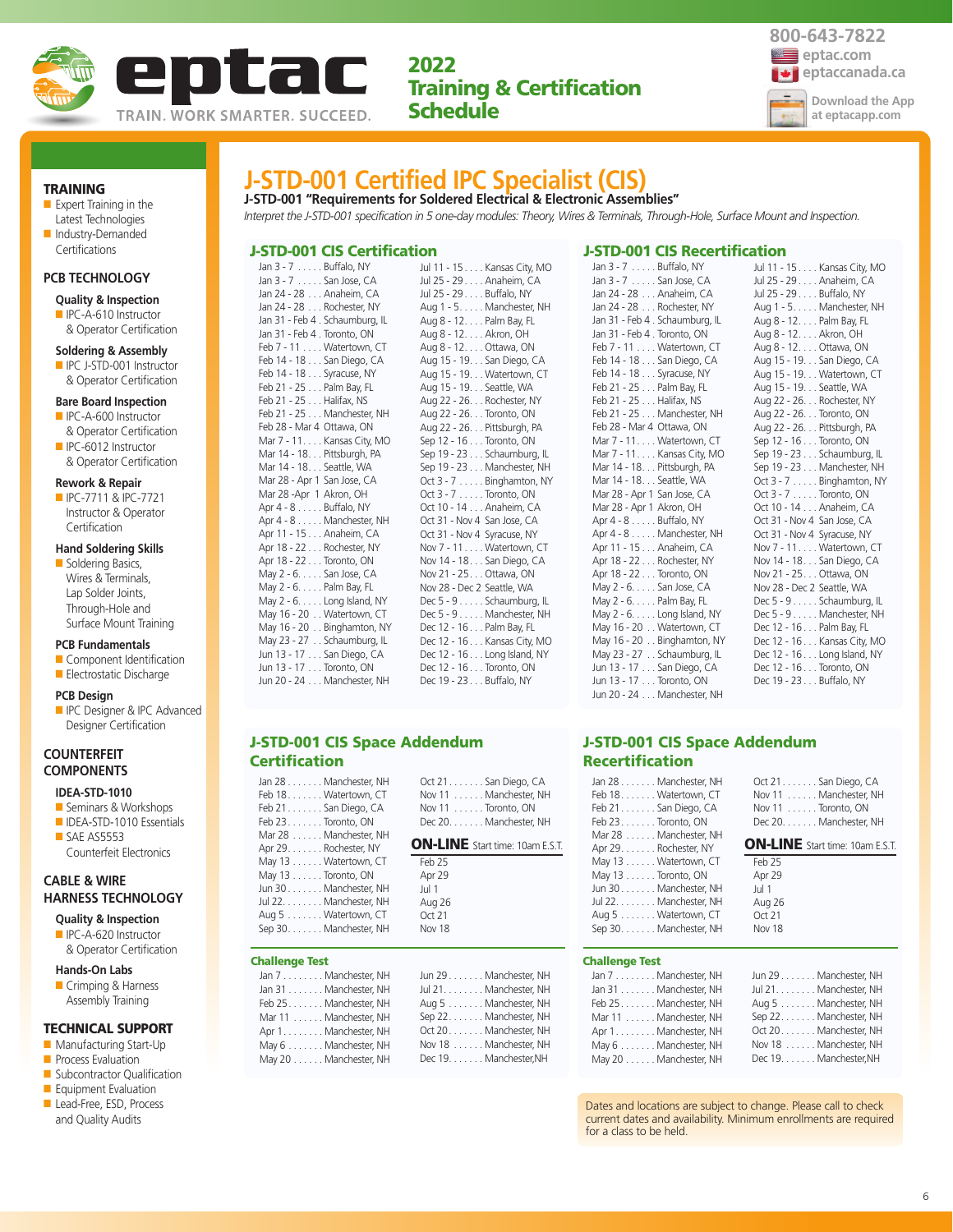

## eptac.com **exploitant extendio for the extendio of the extendio extendio and allegated according to the extendio of the extendio extendio and according to the extendio according to the extendio of the extendio according to the exten 800-643-7822 Download the App at eptacapp.com**

Dates and locations are subject to change. Please call to check current dates and availability. Minimum enrollments are required for a class to

TRAINING

■ Expert Training in the Latest Technologies ■ Industry-Demanded

#### **PCB TECHNOLOGY**

**Certifications** 

#### **Quality & Inspection**

■ IPC-A-610 Instructor & Operator Certification

#### **Soldering & Assembly**

■ IPC J-STD-001 Instructor & Operator Certification

#### **Bare Board Inspection**

- IPC-A-600 Instructor & Operator Certification
- IPC-6012 Instructor & Operator Certification

#### **Rework & Repair**

■ IPC-7711 & IPC-7721 Instructor & Operator **Certification** 

## **Hand Soldering Skills**

■ Soldering Basics, Wires & Terminals, Lap Solder Joints, Through-Hole and Surface Mount Training

#### **PCB Fundamentals**

- Component Identification ■ Electrostatic Discharge
- 

#### **PCB Design**

**ID** IPC Designer & IPC Advanced Designer Certification

## **COUNTERFEIT COMPONENTS**

## **IDEA-STD-1010**

- Seminars & Workshops ■ IDEA-STD-1010 Essentials
- SAE AS5553 Counterfeit Electronics

## **CABLE & WIRE HARNESS TECHNOLOGY**

- **Quality & Inspection** ■ IPC-A-620 Instructor
- & Operator Certification **Hands-On Labs**

■ Crimping & Harness Assembly Training

#### TECHNICAL SUPPORT

- Manufacturing Start-Up
- **Process Evaluation**
- Subcontractor Qualification
- Equipment Evaluation ■ Lead-Free, ESD, Process
- and Quality Audits

# **J-STD-001 Certified Standards Expert (CSE)**

**J-STD-001 "Requirements for Soldered Electrical & Electronic Assemblies"** *Become a subject matter expert in J-STD-001.*

## J-STD-001 CSE Certification

Jan 3 - 7 . . . . . Buffalo, NY Jan 3 - 7 . . . . . San Jose, CA Jan 17 - 21 . . . Manchester, NH Jan 24 - 28 . . . Anaheim, CA Jan 24 - 28 . . . Rochester, NY Jan 31 - Feb 4 . Schaumburg, IL Jan 31 - Feb 4 . Toronto, ON Feb 14 - 18 . . . San Diego, CA Feb 21 - 25 . . . Palm Bay, FL Feb 28 - 4 . . . . Ottawa, ON Mar 7 - 11. . . . Kansas City, MO Mar 14 - 18. . . Seattle, WA Mar 21 - 25. . . Minneapolis, MN Mar 21 - 25. . . Manchester, NH Mar 28 - Apr 1 San Jose, CA Apr 4 - 8 . . . . . Buffalo, NY Apr 11 - 15 . . . Anaheim, CA Apr 18 - 22 . . . Rochester, NY Apr 18 - 22 . . . Toronto, ON May 2 - 6. . . . . San Jose, CA May 2 - 6. . . . . Palm Bay, FL May 2 - 6. . . . . Long Island, NY May 16 - 20 . . Watertown, CT May 16 - 20 . . Binghamton, NY May 16 - 20 . . Manchester, NH May 23 - 27 . . Schaumburg, IL Jun 13 - 17 . . . San Diego, CA Jun 13 - 17 . . . Toronto, ON Jun 20 - 24 . . . Minneapolis, MN Jul 11 - 15 . . . . Kansas City, MO Jul 25 - 29 . . . . Anaheim, CA

Jul 25 - 29 . . . . Buffalo, NY Jul 25 - 29 . . . . Manchester, NH Aug 8 - 12. . . . Palm Bay, FL

Challenge Test

Aug 8 - 12. . . . Ottawa, ON Aug 15 - 19. . . San Diego, CA Aug 15 - 19. . . Watertown, CT Aug 15 - 19. . . Seattle, WA Aug 22 - 26. . . Rochester, NY Aug 22 - 26. . . Toronto, ON Aug 29 - Sep 2 Manchester, NH Sep 12 - 16 . . . Minneapolis, MN Sep 12 - 16 . . . Toronto, ON Sep 19 - 23 . . . Schaumburg, IL Oct 3 - 7 . . . . . Binghamton, NY Oct 3 - 7 . . . . . Toronto, ON Oct 10 - 14 . . . Anaheim, CA Oct 31 - Nov 4 San Jose, CA Oct 31 - Nov 4 Manchester, NH Nov 7 - 11. . . . Watertown, CT Nov 14 - 18. . . San Diego, CA Nov 21 - 25. . . Ottawa, ON Nov 28 - Dec 2 Seattle, WA Dec 5 - 9 . . . . . Schaumburg, IL Dec 12 - 16 . . . Palm Bay, FL Dec 12 - 16 . . . Kansas City, MO Dec 12 - 16 . . . Long Island, NY Dec 12 - 16 . . . Toronto, ON Dec 19 - 23 . . . Buffalo, NY

## ON-LINE Start time: 10am E.S.T.

#### Feb 21 - 24 Apr 25 - 28 Jun 27 - 30 Aug 15 - 18 Oct 17 - 20 Dec 26 - 29

| <b>hallenge Test</b><br>Jan 7 Manchester, NH                                                                                                                                                                                                                                                               | <b>Challenge Test</b>                                                                                                             |                                                                                                                                              |
|------------------------------------------------------------------------------------------------------------------------------------------------------------------------------------------------------------------------------------------------------------------------------------------------------------|-----------------------------------------------------------------------------------------------------------------------------------|----------------------------------------------------------------------------------------------------------------------------------------------|
| Jan 31 Manchester, NH                                                                                                                                                                                                                                                                                      |                                                                                                                                   | <b>ON-LINE</b> Start time: 10am E.S.T.                                                                                                       |
| Feb 25 Manchester, NH<br>Mar 11 Manchester, NH<br>Apr 1. Manchester, NH<br>May 6 Manchester, NH<br>May 20 Manchester, NH<br>Jun 29 Manchester, NH<br>Jul 21. Manchester, NH<br>Aug 5 Manchester, NH<br>Sep 22. Manchester, NH<br>Oct 20. Manchester, NH<br>Nov 18 Manchester, NH<br>Dec 19. Manchester, NH | Jan 5<br>Jan 19<br>Feb 2<br>Feb 16<br>Mar 2<br>Mar 16<br>Mar 30<br>Apr 13<br>Apr 27<br>May 11<br>May 25<br>Jun 8<br><b>Jun 22</b> | Jul 6<br><b>Jul 20</b><br>Aug 3<br>Aug 17<br>Aug 31<br>Sep 14<br>Sep 28<br>Oct 12<br>Oct 26<br>Nov <sub>9</sub><br>Nov 22<br>Dec 7<br>Dec 21 |
|                                                                                                                                                                                                                                                                                                            |                                                                                                                                   |                                                                                                                                              |

## J-STD-001 CSE Space Addendum **Certification**

Apr 29. . . . . . . Rochester, NY May 13 . . . . . . Watertown, CT May 13 . . . . . . Toronto, ON Jun 30 . . . . . . . Manchester, NH Jul 22. . . . . . . . Manchester, NH Aug 5 . . . . . . . Watertown, CT Sep 30. . . . . . . Manchester, NH

| Jan 28 Manchester, NH | Oct 21. San Diego, CA          |
|-----------------------|--------------------------------|
| Feb 18. Watertown, CT | Nov 11 Manchester, NH          |
| Feb 21 San Diego, CA  | Nov $11, \ldots$ . Toronto, ON |
| Feb $23$ Toronto. ON  | Dec 20. Manchester, NH         |
| Mar 28 Manchester, NH |                                |

#### ON-LINE Start time: 10am E.S.T.

| Feb 25 |  |
|--------|--|
| Apr 29 |  |
| Jul 1  |  |
| Aug 26 |  |
| Oct 21 |  |
| Nov 18 |  |

#### J-STD-001 CSE Recertification Jan 5 - 6 . . . . . Palm Bay, FL

be held.

Jan 5 - 6 . . . . . Manchester, NH Jan 12 - 13 . . . San Diego, CA Jan 12 - 13 . . . Kansas City, MO Jan 20 - 21 . . . Minneapolis, MN Jan 20 - 21 . . . Rochester, NY Jan 26 - 27 . . . Schaumburg, IL Jan 26 - 27 . . . Toronto, ON Feb 1 - 2 . . . . . Anaheim, CA<br>Feb 9 - 10 . . . . Binghamton, I Binghamton, NY Feb 16 - 17 . . . Watertown, CT Feb 16 - 17 . . . Seattle, WA Mar 9 - 10. . . . Manchester, NH Mar 23 - 24. . . Long Island, NY Mar 24 - 25. . . Ottawa, ON Mar 31 - Apr 1 Buffalo, NY Apr 6 - 7 . . . . . Schaumburg, IL Apr 21 - 22 . . . Seattle, WA Apr 25 - 26 . . . Palm Bay, FL Apr 27 - 28 . . . Rochester, NY May 4 - 5. . . . . Manchester, NH May 11 - 12 . . Watertown, CT May 11 - 12 . . Toronto, ON May 12 - 13 . . Minneapolis, MN Jun 8 - 9 . . . . . San Diego, CA Jun 15 - 16 . . . Binghamton, NY Jul 7 - 8 . . . . . . Manchester, NH Jul 13 - 14 . . . . Anaheim, CA Jul 27 - 28 . . . . Rochester, NY

#### Challenge Test

| Jan 7 Manchester, NH   |    |
|------------------------|----|
| Jan 31 Manchester, NH  | Ol |
| Feb 25 Manchester, NH  |    |
| Mar 11 Manchester, NH  | Ja |
| Apr 1. Manchester, NH  | Ja |
| May 6 Manchester, NH   | Fe |
| May 20 Manchester, NH  | Fe |
| Jun 29 Manchester, NH  | М  |
| Jul 21. Manchester, NH | М  |
| Aug 5 Manchester, NH   | М  |
| Sep 22. Manchester, NH | Aı |
| Oct 20. Manchester, NH | A  |
| Nov 18 Manchester, NH  | Μ  |
| Dec 19. Manchester, NH | М  |
|                        | Ju |
|                        |    |

# Challenge Test

| NΗ                                                                   |                                                                                                                                   |                                                                                                                                                         |
|----------------------------------------------------------------------|-----------------------------------------------------------------------------------------------------------------------------------|---------------------------------------------------------------------------------------------------------------------------------------------------------|
| NΗ                                                                   |                                                                                                                                   | <b>ON-LINE</b> Start time: 10am E.S.T.                                                                                                                  |
| NΗ<br>NΗ<br>NΗ<br>NΗ<br>NΗ<br>NΗ<br>NΗ<br>NΗ<br>NΗ<br>NΗ<br>NΗ<br>JΗ | Jan 5<br>Jan 19<br>Feb 2<br>Feb 16<br>Mar 2<br>Mar 16<br>Mar 30<br>Apr 13<br>Apr 27<br>May 11<br>May 25<br>Jun 8<br><b>Jun 22</b> | Jul 6<br><b>Jul 20</b><br>Aug 3<br>Aug 17<br>Aug 31<br>Sep 14<br>Sep 28<br>Oct 12<br>Oct 26<br>Nov <sub>9</sub><br>Nov <sub>22</sub><br>Dec 7<br>Dec 21 |
|                                                                      |                                                                                                                                   |                                                                                                                                                         |

## J-STD-001 CSE Space Addendum **Certification**

| Jan 28 Manchester, NH<br>Feb 18 Watertown, CT<br>Feb 21 San Diego, CA | Oct 21. San Diego, CA<br>Nov 11 Manchester, NH<br>Nov 11 Toronto, ON |
|-----------------------------------------------------------------------|----------------------------------------------------------------------|
| Feb 23 Toronto, ON                                                    | Dec 20. Manchester, NH                                               |
| Mar 28 Manchester, NH<br>Apr 29. Rochester, NY                        | <b>ON-LINE</b> Start time: 10am E.S.T.                               |
| May 13 Watertown, CT                                                  | Feb 25                                                               |
| May 13 Toronto, ON                                                    | Apr 29                                                               |
| Jun 30 Manchester, NH                                                 | Jul 1                                                                |
| Jul 22. Manchester, NH                                                | Aug 26                                                               |
| Aug 5 Watertown, CT                                                   | Oct 21                                                               |
| Sep 30. Manchester, NH                                                | Nov 18                                                               |

| Aug 3 - 4. Watertown, CT     |
|------------------------------|
| Aug 3 - 4. Buffalo, NY       |
| Aug 4 - 5. Toronto, ON       |
| Aug 4 - 5. Seattle, WA       |
| Aug 11 - 12. Minneapolis, MN |
| Aug 17 - 18. Long Island, NY |
| Aug 24 - 25. Schaumburg, IL  |
| Aug 25 - 26. Kansas City, MO |
| Sep 8 - 9 Manchester, NH     |
| Sep 14 - 15 Palm Bay, FL     |
| Sep 21 - 22 Rochester, NY    |
| Oct 5 - 6 San Diego, CA      |
| Oct 5 - 6 Manchester, NH     |
| Oct 5 - 6 Seattle, WA        |

 $\overline{X}$ 

Oct 13 - 14 . . . Buffalo, NY Nov 3 - 4 . . . . . Schaumburg, IL Nov 9 - 10. . . . Manchester, NH Nov 9 - 10. . . . Toronto, ON Nov 16 - 17. . . Watertown, CT Nov 16 - 17. . . Minneapolis, MN

ON-LINE Start time: 10am E.S.T.

Feb 16 - 17 Apr 20 - 21 Jun 22 - 23 Aug 24 - 25  $Ort 5 - 6$ Nov 16 - 17

| Apr 29        |  |
|---------------|--|
| Jul 1         |  |
| Aug 26        |  |
| Oct21         |  |
| <b>Nov 18</b> |  |
|               |  |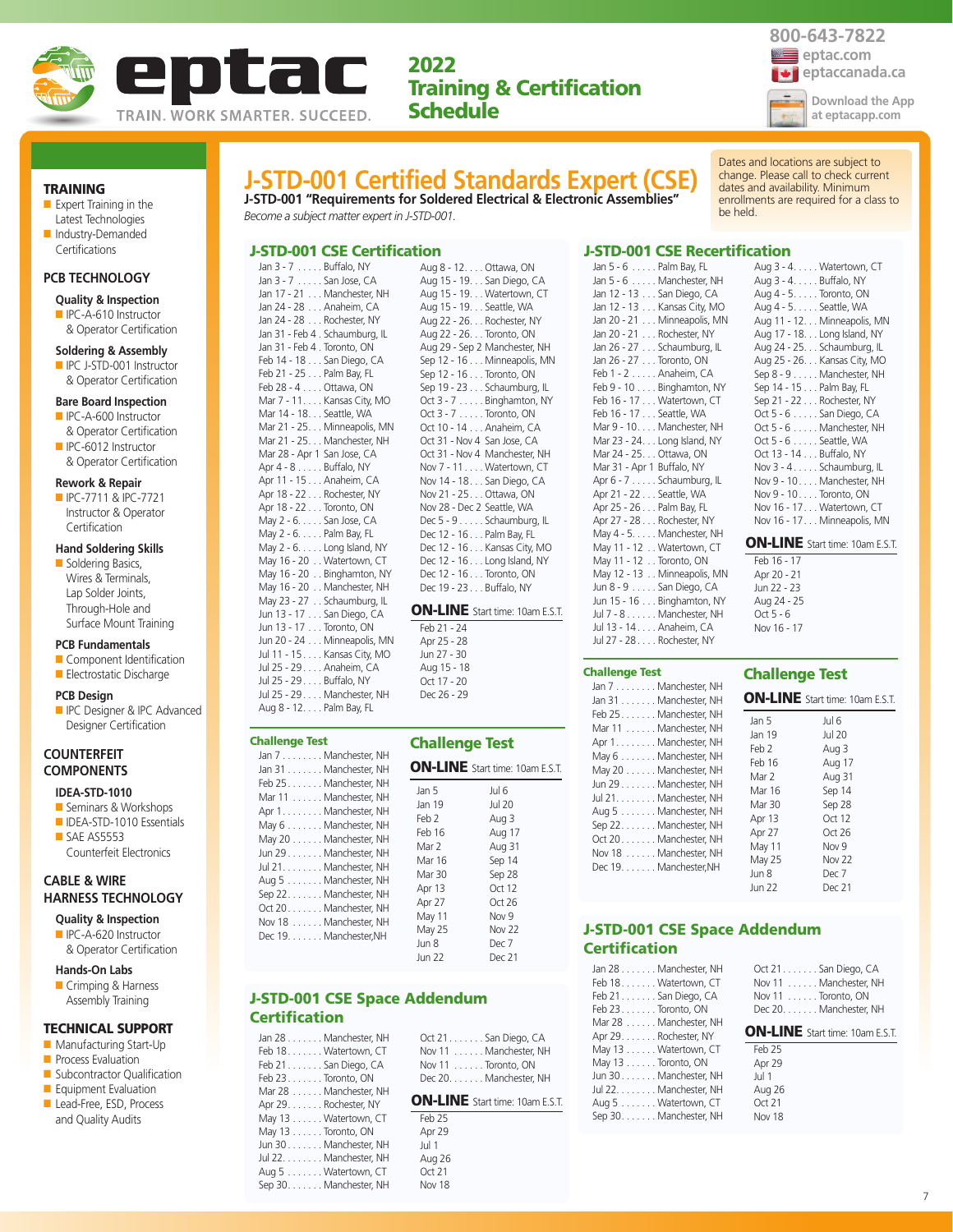



TRAINING

- Expert Training in the Latest Technologies ■ Industry-Demanded
- Certifications

## **PCB TECHNOLOGY**

- **Quality & Inspection**
- IPC-A-610 Instructor & Operator Certification

#### **Soldering & Assembly**

■ IPC J-STD-001 Instructor & Operator Certification

#### **Bare Board Inspection**

- IPC-A-600 Instructor & Operator Certification
- IPC-6012 Instructor & Operator Certification

#### **Rework & Repair**

■ IPC-7711 & IPC-7721 Instructor & Operator **Certification** 

### **Hand Soldering Skills**

■ Soldering Basics, Wires & Terminals, Lap Solder Joints, Through-Hole and Surface Mount Training

## **PCB Fundamentals**

- Component Identification ■ Electrostatic Discharge
- 
- **PCB Design**
- **ID** IPC Designer & IPC Advanced Designer Certification

## **COUNTERFEIT COMPONENTS**

## **IDEA-STD-1010**

- Seminars & Workshops ■ IDEA-STD-1010 Essentials
- SAE AS5553 Counterfeit Electronics

## **CABLE & WIRE HARNESS TECHNOLOGY**

- **Quality & Inspection** ■ IPC-A-620 Instructor
- & Operator Certification

## **Hands-On Labs**

■ Crimping & Harness Assembly Training

#### TECHNICAL SUPPORT

- Manufacturing Start-Up
- **Process Evaluation**
- Subcontractor Qualification
- Equipment Evaluation
- Lead-Free, ESD, Process and Quality Audits

| J-STD-001 Space Addendum (CIT, CIS, CSE)                                 |  |  |  |  |
|--------------------------------------------------------------------------|--|--|--|--|
| J-STD-001 "Requirements for Soldered Electrical & Electronic Assemblies" |  |  |  |  |

*Acquire the skills, instructional materials and industry certification to deliver IPC's J-STD-001 Operator Training program.*

## J-STD-001 CIT Space Addendum **Certification** Oct 21. . . . . . . San Diego, CA

| Jan 28 Manchester, NH  | Oct 21 San Diego, CA                   |
|------------------------|----------------------------------------|
| Feb 18. Watertown, CT  | Nov 11 Manchester, NH                  |
| Feb 21 San Diego, CA   | Nov 11 Toronto, ON                     |
| Feb $23$ Toronto, ON   | Dec 20. Manchester, NH                 |
| Mar 28 Manchester, NH  |                                        |
| Apr 29. Rochester, NY  | <b>ON-LINE</b> Start time: 10am E.S.T. |
| May 13 Watertown, CT   | Feb 25                                 |
| May 13 Toronto, ON     | Apr 29                                 |
| Jun 30 Manchester, NH  | Jul 1                                  |
| Jul 22. Manchester, NH | Aug 26                                 |
| Aug 5 Watertown, CT    | Oct $21$                               |
| Sep 30. Manchester, NH | <b>Nov 18</b>                          |

Apr 29. . . . . . . Rochester, NY

|                 |  | J-STD-001 CIT Space Addendum |
|-----------------|--|------------------------------|
| Recertification |  |                              |

| Jan 28 Manchester, NH | Oct 21. San Diego, CA       |
|-----------------------|-----------------------------|
| Feb 18. Watertown, CT | Nov 11 Manchester, NH       |
| Feb 21 San Diego, CA  | Nov $11 \ldots$ Toronto, ON |
| Feb 23Toronto. ON     | Dec 20. Manchester, NH      |
| Mar 28 Manchester, NH |                             |

## ON-LINE Start time: 10am E.S.T.

#### May 13 . . . . . . Watertown, CT May 13 . . . . . . Toronto, ON Jun 30 . . . . . . . Manchester, NH Jul 22. . . . . . . . Manchester, NH Aug 5 . . . . . . . Watertown, CT Sep 30. . . . . . . Manchester, NH Feb 25 Apr 29 Jul 1 Aug 26 Oct 21 Nov 18

## J-STD-001 CIS Space Addendum **Certification**

| Jan 28 Manchester, NH  | Oct $21$ San Diego, CA                 |
|------------------------|----------------------------------------|
| Feb 18 Watertown, CT   | Nov 11 Manchester, NH                  |
| Feb 21 San Diego, CA   | Nov 11 Toronto, ON                     |
| Feb 23 Toronto, ON     | Dec 20. Manchester, NH                 |
| Mar 28 Manchester, NH  |                                        |
| Apr 29. Rochester, NY  | <b>ON-LINE</b> Start time: 10am E.S.T. |
| May 13 Watertown, CT   | Feb 25                                 |
| May 13 Toronto, ON     | Apr 29                                 |
| Jun 30Manchester, NH   | Jul 1                                  |
| Jul 22. Manchester, NH | Aug 26                                 |
| Aug 5 Watertown, CT    | Oct 21                                 |
| Sep 30. Manchester, NH | Nov 18                                 |

# J-STD-001 CIS Space Addendum

## Recertification

|                       | Jan 28 Manchester, NH  |
|-----------------------|------------------------|
|                       | Feb 18. Watertown, CT  |
| Feb 21. San Diego, CA |                        |
| Feb 23. Toronto, ON   |                        |
|                       | Mar 28 Manchester, NH  |
| Apr 29. Rochester, NY |                        |
|                       | May 13 Watertown, CT   |
| May 13 Toronto, ON    |                        |
|                       | Jun 30 Manchester, NH  |
|                       | Jul 22. Manchester, NH |
|                       | Aug 5 Watertown, CT    |
|                       | Sep 30. Manchester, NH |
|                       |                        |

| Oct 21. San Diego, CA |
|-----------------------|
| Nov 11 Manchester, NH |
| Nov 11 Toronto, ON    |
| Dec 20 Manchester NH  |

### ON-LINE Start time: 10am E.S.T.

|   | Feb 25 |
|---|--------|
|   | Apr 29 |
| ⊣ | Jul 1  |
| ┥ | Aug 26 |
|   | Oct 21 |
| ⊣ | Nov 18 |
|   |        |

## J-STD-001 CSE Space Addendum Certification

| Jan 28 Manchester, NH  |  |
|------------------------|--|
| Feb 18. Watertown, CT  |  |
| Feb 21 San Diego, CA   |  |
| Feb 23. Toronto, ON    |  |
| Mar 28 Manchester, NH  |  |
| Apr 29. Rochester, NY  |  |
| May 13 Watertown, CT   |  |
| May 13 Toronto, ON     |  |
| Jun 30 Manchester, NH  |  |
| Jul 22. Manchester, NH |  |
| Aug 5 Watertown, CT    |  |
| Sep 30. Manchester, NH |  |
|                        |  |

#### Oct 21. . . . . . . San Diego, CA Nov 11 . . . . . . Manchester, NH Nov 11 . . . . . . Toronto, ON Dec 20. . . . . . . Manchester, NH

ON-LINE Start time: 10am E.S.T.

| Feb 25 |  |
|--------|--|
| Apr 29 |  |
| Jul 1  |  |
| Aug 26 |  |
| Oct21  |  |
| Nov 18 |  |

## J-STD-001 CSE Space Addendum **Certification**

| Jan 28 Manchester, NH  | Oct 21. San Diego, CA                  |
|------------------------|----------------------------------------|
| Feb 18 Watertown, CT   | Nov 11 Manchester, NH                  |
| Feb 21 San Diego, CA   | Nov 11 Toronto, ON                     |
| Feb 23 Toronto, ON     | Dec 20. Manchester, NH                 |
| Mar 28 Manchester, NH  |                                        |
| Apr 29. Rochester, NY  | <b>ON-LINE</b> Start time: 10am E.S.T. |
| May 13 Watertown, CT   | Feb 25                                 |
| May 13 Toronto, ON     | Apr 29                                 |
| Jun 30 Manchester, NH  | Jul 1                                  |
| Jul 22. Manchester, NH | Aug 26                                 |
| Aug 5 Watertown, CT    | Oct 21                                 |
| Sep 30. Manchester, NH | Nov 18                                 |

Dates and locations are subject to change. Please call to check current dates and availability. Minimum enrollments are required for a class to be held.

8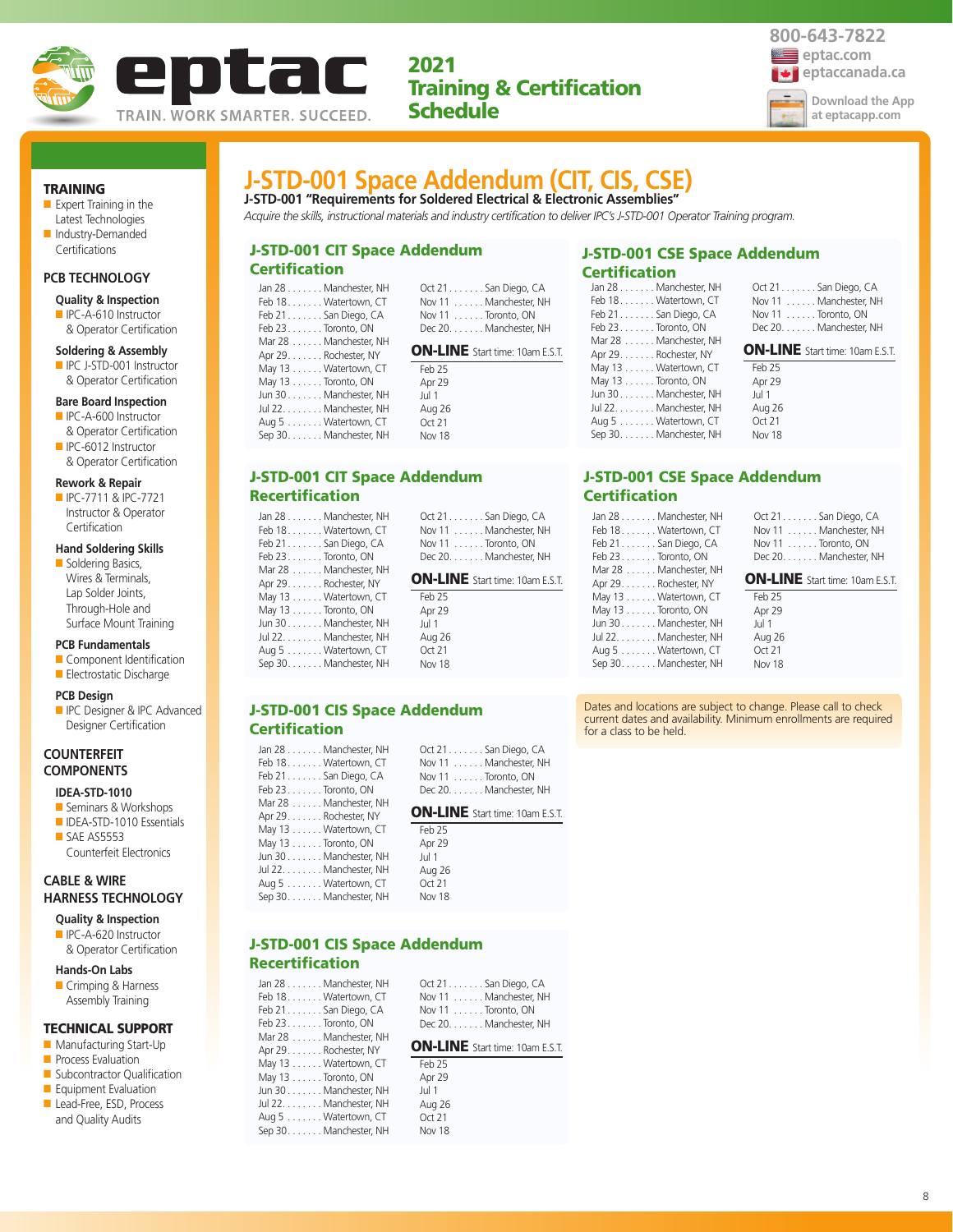



Oct 10 - 11 . . . Watertown, CT Oct 10 - 11 . . . Rochester, NY Oct 19 - 20 . . . San Diego, CA Oct 19 - 20 . . . Palm Bay, FL Oct 27 - 28 . . . Minneapolis, MN Nov 7 - 8 . . . . . Long Island, NY Nov 21 - 22. . . Manchester, NH Nov 21 - 22. . . Buffalo, NY Dec 19 - 20 . . . Toronto, ON

#### TRAINING

- Expert Training in the Latest Technologies
- Industry-Demanded

## **Certifications**

## **PCB TECHNOLOGY**

- **Quality & Inspection** ■ IPC-A-610 Instructor
- & Operator Certification

#### **Soldering & Assembly**

■ IPC J-STD-001 Instructor & Operator Certification

#### **Bare Board Inspection**

- IPC-A-600 Instructor & Operator Certification
- IPC-6012 Instructor & Operator Certification

#### **Rework & Repair**

■ IPC-7711 & IPC-7721 Instructor & Operator **Certification** 

### **Hand Soldering Skills**

■ Soldering Basics, Wires & Terminals, Lap Solder Joints, Through-Hole and Surface Mount Training

#### **PCB Fundamentals**

- Component Identification ■ Electrostatic Discharge
- 

#### **PCB Design**

■ IPC Designer & IPC Advanced Designer Certification

## **COUNTERFEIT COMPONENTS**

#### **IDEA-STD-1010**

- Seminars & Workshops
- IDEA-STD-1010 Essentials ■ SAE AS5553 Counterfeit Electronics

## **CABLE & WIRE HARNESS TECHNOLOGY**

- **Quality & Inspection** ■ IPC-A-620 Instructor
- & Operator Certification

#### **Hands-On Labs**

■ Crimping & Harness Assembly Training

## TECHNICAL SUPPORT

- Manufacturing Start-Up
- Process Evaluation
- Subcontractor Qualification
- Equipment Evaluation
- Lead-Free, ESD, Process and Quality Audits

## **IPC-A-620 Certified IPC Trainer (CIT)**

**IPC/WHMA-A-620 "Requirements and Acceptance for Cable and Wire Harness Assemblies"** *Become an expert in the quality standards of Wire, Cable and Harness, and be certified for inspection and instruction.*

### IPC-A-620 CIT Certification

Jan 3 - 6 . . . . . Kansas City, MO Jan 4 - 7 . . . . . Anaheim, CA Jan 10 - 13 . . . Manchester, NH Jan 18 - 21 . . . Watertown, CT Jan 18 - 21 . . . Long Island, NY Feb 7 - 10 . . . . San Diego, CA Feb 7 - 10 . . . . Pittsburgh, PA Feb 7 - 10 . . . . Seattle, WA Feb 14 - 17 . . . Schaumburg, IL Feb 14 - 17 . . . Toronto, ON Feb 28 - Mar 3 Palm Bay, FL Feb 28 - Mar 3 Manchester, NH Mar 7 - 10. . . . San Jose, CA Mar 14 - 17. . . Anaheim, CA Mar 14 - 17. . . Buffalo, NY Mar 21 - 24. . . Rochester, NY Apr 11 - 14 . . . San Diego, CA Apr 11 - 14 . . . Watertown, CT Apr 18 - 21 . . . Minneapolis, MN May 2 - 5. . . . . Schaumburg, IL May 9 - 12 . . . Kansas City, MO May 9 - 12 . . . Long Island, NY May 9 - 12 . . . Manchester, NH May 16 - 19 . . Toronto, ON May 23 - 26 . . Akron, OH Jun 6 - 9 . . . . . Minneapolis, MN Jun 13 - 16 . . . Anaheim, CA Jun 20 - 23 . . . Palm Bay, FL Jun 20 - 23 . . . Rochester, NY Jun 27 - 30 . . . Buffalo, NY Jul 11 - 14 . . . . Seattle, WA Jul 11 - 14 . . . . Manchester, NH Jul 18 - 21 . . . . Watertown, CT Aug 8 - 11. . . . Schaumburg, IL Aug 15 - 18. . . Toronto, ON Aug 22 - 25. . . San Jose, CA Sep 6 - 9 . . . . . Pittsburgh, PA Sep 12 - 15 . . . Anaheim, CA Sep 12 - 15 . . . Akron, OH

## Challenge Test

| nancinje iest          |  |
|------------------------|--|
| Jan 7 Manchester, NH   |  |
| Jan 31 Manchester, NH  |  |
| Feb 25 Manchester, NH  |  |
| Mar 11 Manchester, NH  |  |
| Apr 1. Manchester, NH  |  |
| May 6 Manchester, NH   |  |
| May 20 Manchester, NH  |  |
| Jun 29 Manchester, NH  |  |
| Jul 21. Manchester, NH |  |
| Aug 5 Manchester, NH   |  |
| Sep 22Manchester, NH   |  |
| Oct 20 Manchester, NH  |  |
| Nov 18 Manchester, NH  |  |
| Dec 19. Manchester, NH |  |
|                        |  |
|                        |  |
|                        |  |

| Sep 12 - 15 Manchester, NH          |  |
|-------------------------------------|--|
| Sep 19 - 22 San Diego, CA           |  |
| Sep 19 - 22 Palm Bay, FL            |  |
| Sep 19 - 22 Minneapolis, MN         |  |
| Sep 19 - 22 Buffalo, NY             |  |
| Sep 26 - 29 Schaumburg, IL          |  |
| Sep $26 - 29$ Long Island, NY       |  |
| Oct $3 - 6$ Rochester, NY           |  |
| Oct 10 - 13 Kansas City, MO         |  |
| Oct 17 - 20 Watertown, CT           |  |
| Nov 14 - 17 Schaumburg, IL          |  |
| Nov 14 - 17. Seattle, WA            |  |
| Nov 15 - 18. Anaheim, CA            |  |
| Nov 28 - Dec 1 Toronto, ON          |  |
| Nov 29 - Dec 2 Minneapolis, MN      |  |
| Dec 5 - 8 San Jose, CA              |  |
| Dec 5 - 8 Palm Bay, FL              |  |
| Dec 12 - 15 Manchester, NH          |  |
| Dec 19 - 22 San Diego, CA           |  |
|                                     |  |
| <b>ON-LINE</b> Start time: 10am EST |  |

#### Start time: 10am E.S.T. Jan 17 - 20

Feb 7 - 10 Feb 28 - Mar 3 Mar 21 - 24 Apr 11 - 14 May 2 - 5 May 23 - 26 Jun 13 - 16 Jul 5 - 8 Jul 25 - 28 Aug 15 - 18 Sep 6 - 9 Sep 26 - 29 Oct 17 - 20 Nov 7 - 10 Nov 28 - Dec 1 Dec 12 - 15 Dec 26 - 29

#### Challenge Test ON-LINE Start time: 10am E.S.T. Jan 5 Jan 19 Jul 6 Jul 20

| Feb 2  | Aug 3            |
|--------|------------------|
| Feb 16 | Aug 17           |
| Mar 2  | Aug 31           |
| Mar 16 | Sep 14           |
| Mar 30 | Sep 28           |
| Apr 13 | Oct $12$         |
| Apr 27 | Oct $26$         |
| May 11 | Nov <sub>9</sub> |
| May 25 | Nov 22           |
| Jun 8  | Dec 7            |
| Jun 22 | Dec 21           |

#### Jan 31 - Feb 1 . Manchester, NH Feb 2 - 3 . . . . . Palm Bay, FL Feb 3 - 4 . . . . . Rochester, NY Feb 22 - 23 . . . San Diego, CA Feb 22 - 23 . . . Schaumburg, IL Feb 28 - Mar 1 Manchester, NH Mar 21 - 22. . . Watertown, CT Apr 25 - 26 . . . Seattle, WA May 26 - 27 . . Toronto, ON May 31 - Jun 1 Manchester, NH Jun 2 - 3 . . . . . Long Island, NY Jun 9 - 10 . . . . Anaheim, CA Jun 9 - 10 . . . . Watertown, CT Jun 15 - 16 . . . Schaumburg, IL Jun 27 - 28 . . . Rochester, NY Jun 27 - 28 . . . Pittsburgh, PA Jul 11 - 12 . . . . Minneapolis, MN Jul 18 - 19 . . . . Palm Bay, FL Aug 8 - 9. . . . . Buffalo, NY Aug 29 - 30. . . Anaheim, CA Aug 29 - 30. . . Kansas City, MO Aug 29 - 30. . . Manchester, NH Sep 1 - 2 . . . . . Seattle, WA Sep 12 - 13 . . . Schaumburg, IL

#### Challenge Test Jan 7 . . . . . . . . Manchester, NH  $lan<sub>3</sub>$ Feb 2

| Jan 31 Manchester, NH                                                                                                                                                                                                                                                                                     |                                                                                                                                          | <b>ON-LINE</b> Start time: 10am E.S.                                                                                                    |
|-----------------------------------------------------------------------------------------------------------------------------------------------------------------------------------------------------------------------------------------------------------------------------------------------------------|------------------------------------------------------------------------------------------------------------------------------------------|-----------------------------------------------------------------------------------------------------------------------------------------|
| Feb 25 Manchester, NH<br>Mar 11 Manchester, NH<br>Apr 1. Manchester, NH<br>May 6 Manchester, NH<br>May 20 Manchester, NH<br>Jun 29 Manchester, NH<br>Jul 21. Manchester, NH<br>Aug 5 Manchester, NH<br>Sep 22. Manchester, NH<br>Oct 20 Manchester, NH<br>Nov 18 Manchester, NH<br>Dec 19. Manchester, NH | Jan 5<br>Jan 19<br>Feb 2<br>Feb 16<br>Mar 2<br><b>Mar 16</b><br>Mar 30<br>Apr 13<br>Apr 27<br>May 11<br>May 25<br>Jun 8<br><b>Jun 22</b> | Jul 6<br><b>Jul 20</b><br>Aug 3<br>Aug 17<br>Aug 31<br>Sep 14<br>Sep 28<br>Oct 12<br>Oct26<br>Nov 9<br><b>Nov 22</b><br>Dec 7<br>Dec 21 |

#### ALSO AVAILABLE

#### **IPC-A-620 Hands-on Lab**

*Through hands-on labs, students perform necessary procedures for building an entire wire harness assembly.*

Dates and locations are subject to change. Please call to check current dates and availability. Minimum enrollments are required for a class to be held.

#### IPC-A-620 CIT Recertification Jan 5 - 6 . . . . . Toronto, ON Sep 26 - 27 . . . Toronto, ON

Jan 31 - Feb 1 . Minneapolis, MN

| <b>ON-LINE</b> Start time: 10am E.S.T                                                                                                                                       |                |  |
|-----------------------------------------------------------------------------------------------------------------------------------------------------------------------------|----------------|--|
| Jan 27 - 28<br>Feb 16 - 17<br>Mar 9 - 10<br>Apr 11 - 12<br>May 11 - 12<br>Jun $2 - 3$<br>Jul 13 - 14<br>Aug 3 - 4<br>Sep 14 - 15<br>Oct 26 - 27<br>Nov 21 - 22<br>Dec 7 - 8 |                |  |
| <b>Challenge Test</b>                                                                                                                                                       |                |  |
| <b>ON-LINE</b> Start time: 10am E.S.T.                                                                                                                                      |                |  |
| Jan 5<br>$\ln 10$                                                                                                                                                           | Jul 6<br>∩ר ا⊔ |  |

9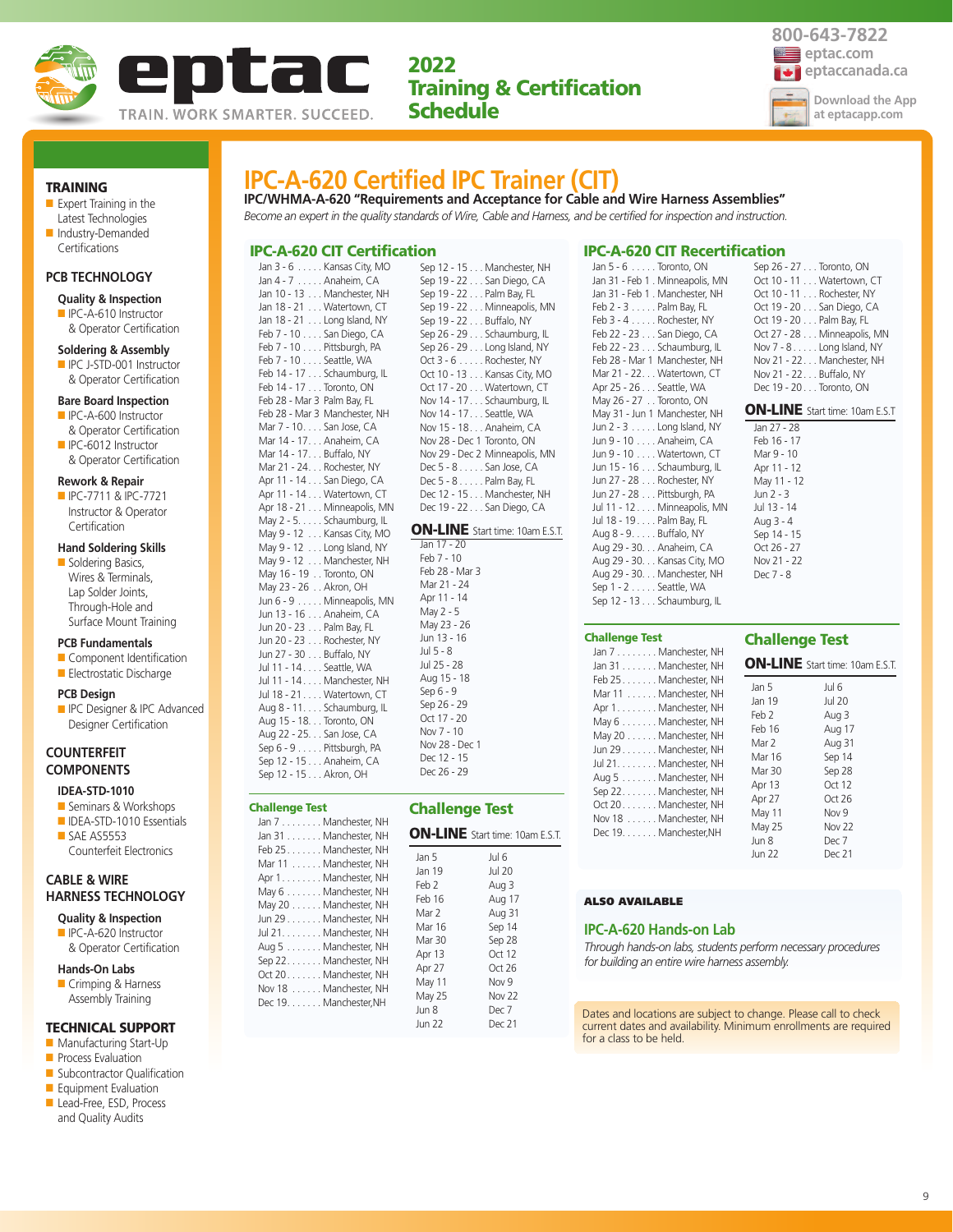

**IPC/WHMA-A-620 "Requirements and Acceptance for Cable and Wire Harness Assemblies"** *Learn assembly requirements and accept/reject criteria for all three classes of cable and wire harness assembly.*

**IPC-A-620 Certified IPC Specialist (CIS)**



#### TRAINING

■ Expert Training in the Latest Technologies ■ Industry-Demanded

#### **PCB TECHNOLOGY**

Certifications

#### **Quality & Inspection**

■ IPC-A-610 Instructor & Operator Certification

#### **Soldering & Assembly**

■ IPC J-STD-001 Instructor & Operator Certification

#### **Bare Board Inspection**

- IPC-A-600 Instructor & Operator Certification
- IPC-6012 Instructor & Operator Certification

#### **Rework & Repair**

■ IPC-7711 & IPC-7721 Instructor & Operator **Certification** 

#### **Hand Soldering Skills**

■ Soldering Basics, Wires & Terminals, Lap Solder Joints, Through-Hole and Surface Mount Training

#### **PCB Fundamentals**

- Component Identification
- Electrostatic Discharge

#### **PCB Design**

**ID** IPC Designer & IPC Advanced Designer Certification

## **COUNTERFEIT COMPONENTS**

**CABLE & WIRE** 

- **IDEA-STD-1010**
- Seminars & Workshops ■ IDEA-STD-1010 Essentials
- SAE AS5553 Counterfeit Electronics

## **HARNESS TECHNOLOGY**

- **Quality & Inspection** ■ IPC-A-620 Instructor
- & Operator Certification

## **Hands-On Labs**

■ Crimping & Harness Assembly Training

#### TECHNICAL SUPPORT

- Manufacturing Start-Up
- **Process Evaluation**
- Subcontractor Qualification
- Equipment Evaluation
- Lead-Free, ESD, Process and Quality Audits

| Jan 3 - 6 Kansas City, MO    | Sep 12 - 15 Anaheim, CA                |
|------------------------------|----------------------------------------|
| Jan 4 - 7 Anaheim, CA        | Sep 12 - 15 Akron, OH                  |
| Jan 10 - 13 Ottawa, ON       | Sep 19 - 22 San Diego, CA              |
| Jan 18 - 21 Watertown, CT    | Sep 19 - 22 Palm Bay, FL               |
| Jan 18 - 21 Long Island, NY  | Sep 19 - 22 Buffalo, NY                |
| Jan 24 - 27 Manchester, NH   | Sep 26 - 29 Schaumburg, IL             |
| Jan 31 - Feb 3 . Atlanta, GA | Sep 26 - 29 Binghamton, NY             |
| Feb 7 - 10 San Diego, CA     | Sep 26 - 29 Long Island, NY            |
| Feb 7 - 10 Pittsburgh, PA    | Oct 3 - 6 Rochester, NY                |
| Feb 7 - 10 Seattle, WA       | Oct 10 - 13 Kansas City, MO            |
| Feb 14 - 17 Schaumburg, IL   | Oct 17 - 20 Watertown, CT              |
| Feb 14 - 17 Toronto, ON      | Oct 24 - 27 Syracuse, NY               |
|                              |                                        |
| Feb 28 - Mar 3 Palm Bay, FL  | Oct 24 - 27 Manchester, NH             |
| Feb 28 - Mar 3 Syracuse, NY  | Oct 25 - 28 Halifax, NS                |
| Mar 7 - 10. San Jose, CA     | Oct 31 - Nov 3 Ottawa, ON              |
| Mar 14 - 17. Anaheim, CA     | Nov 14 - 17. Schaumburg, IL            |
| Mar 14 - 17. Buffalo, NY     | Nov 14 - 17. Seattle, WA               |
| Mar 14 - 17. Manchester, NH  | Nov 14 - 17. Atlanta, GA               |
| Mar 21 - 24. Rochester, NY   | Nov 15 - 18. Anaheim, CA               |
| Apr 11 - 14 San Diego, CA    | Nov 28 - Dec 1 Toronto, ON             |
| Apr 11 - 14 Watertown, CT    | Dec $5 - 8 \ldots$ . San Jose, CA      |
| Apr 25 - 28 Binghamton, NY   | Dec 5 - 8 Palm Bay, FL                 |
| Apr 25 - 28 Manchester, NH   | Dec 19 - 22 San Diego, CA              |
| May 2 - 5. Schaumburg, IL    | <b>ON-LINE</b> Start time: 10am E.S.T. |
| May 2 - 5. Atlanta, GA       |                                        |
| May 9 - 12 Kansas City, MO   | Jan 17 - 20                            |
| May 9 - 12 Long Island, NY   | Feb 7 - 10                             |
| May 16 - 19 Toronto, ON      | Feb 28 - Mar 3                         |
| May 23 - 26 Akron, OH        | Mar 21 - 24                            |
| Jun 6 - 9 Syracuse, NY       | Apr 11 - 14                            |
| Jun 13 - 16 Anaheim, CA      | May 2 - 5                              |
| Jun 13 - 16 Manchester, NH   | May 23 - 26                            |
| Jun 20 - 23 Palm Bay, FL     | Jun 13 - 16                            |
| Jun 20 - 23 Rochester, NY    | Jul 5 - 8                              |
| Jun 20 - 23 Ottawa, ON       | Jul 25 - 28                            |
| Jun 27 - 30 Buffalo, NY      | Aug 15 - 18                            |
| Jul 11 - 14 Seattle, WA      | Sep 6 - 9                              |
| Jul 18 - 21 Watertown, CT    | Sep 26 - 29                            |
| Aug 1 - 4. Atlanta, GA       | Oct 17 - 20                            |
| Aug 8 - 11. Schaumburg, IL   | Nov 7 - 10                             |
| Aug 15 - 18. Toronto, ON     | Nov 28 - Dec 1                         |
| Aug 22 - 25. San Jose, CA    | Dec 12 - 15                            |
| Aug 22 - 25. Manchester, NH  | Dec 26 - 29                            |
| Sep 6 - 9 Pittsburgh, PA     |                                        |

IPC-A-620 CIS Certification  $V$ ancas City, MO

## Challenge Test

| <b>Challenge Test</b>                                                                                                                                                                                                                                                                                                            | <b>Challenge Test</b>                                                                                   |                                                                                                                                                                     |
|----------------------------------------------------------------------------------------------------------------------------------------------------------------------------------------------------------------------------------------------------------------------------------------------------------------------------------|---------------------------------------------------------------------------------------------------------|---------------------------------------------------------------------------------------------------------------------------------------------------------------------|
| Jan 7 Manchester, NH<br>Jan 31 Manchester, NH<br>Feb 25. Manchester, NH<br>Mar 11 Manchester, NH<br>Apr 1. Manchester, NH<br>May 6 Manchester, NH<br>May 20 Manchester, NH<br>Jun 29 Manchester, NH<br>Jul 21. Manchester, NH<br>Aug 5 Manchester, NH<br>Sep 22. Manchester, NH<br>Oct 20Manchester, NH<br>Nov 18 Manchester, NH | Jan 5<br>Jan 19<br>Feb 2<br>Feb 16<br>Mar 2<br>Mar 16<br>Mar 30<br>Apr 13<br>Apr 27<br>May 11<br>May 25 | <b>ON-LINE</b> Start time: 10am E.S.T.<br>Jul 6<br><b>Jul 20</b><br>Aug 3<br>Aug 17<br>Aug 31<br>Sep 14<br>Sep 28<br>Oct $12$<br>Oct $26$<br>Nov 9<br><b>Nov 22</b> |
| Dec 19. Manchester, NH                                                                                                                                                                                                                                                                                                           | Jun 8<br><b>Jun 22</b>                                                                                  | Dec 7<br>Dec 21                                                                                                                                                     |

#### ALSO AVAILABLE

#### **IPC-A-620 Hands-on Lab**

*Through hands-on labs, students perform necessary procedures for building an entire wire harness assembly.*

#### IPC-A-620 CIS Recertification

| Jan 3 - 6 Kansas City, MO    | Sep 12 - 15 Anaheim, CA                |
|------------------------------|----------------------------------------|
| Jan 4 - 7 Anaheim, CA        | Sep 12 - 15 Akron, OH                  |
| Jan 10 - 13 Ottawa, ON       | Sep 19 - 22 San Diego, CA              |
| Jan 18 - 21 Watertown, CT    | Sep 19 - 22 Palm Bay, FL               |
| Jan 18 - 21 Long Island, NY  | Sep 19 - 22 Buffalo, NY                |
| Jan 24 - 27 Manchester, NH   | Sep 26 - 29 Schaumburg, IL             |
| Jan 31 - Feb 3 . Atlanta, GA | Sep 26 - 29 Binghamton, NY             |
| Feb 7 - 10 San Diego, CA     | Sep 26 - 29 Long Island, NY            |
| Feb 7 - 10 Pittsburgh, PA    | Oct 3 - 6 Rochester, NY                |
| Feb 7 - 10 Seattle, WA       | Oct 10 - 13 Kansas City, MO            |
| Feb 14 - 17 Schaumburg, IL   | Oct 17 - 20 Watertown, CT              |
| Feb 14 - 17 Toronto, ON      | Oct 24 - 27 Syracuse, NY               |
| Feb 28 - Mar 3 Palm Bay, FL  | Oct 24 - 27 Manchester, NH             |
| Feb 28 - Mar 3 Syracuse, NY  | Oct 25 - 28 Halifax, NS                |
| Mar 7 - 10. San Jose, CA     | Oct 31 - Nov 3 Ottawa, ON              |
| Mar 14 - 17. Anaheim, CA     | Nov 14 - 17. Schaumburg, IL            |
| Mar 14 - 17. Buffalo, NY     | Nov 14 - 17. Seattle, WA               |
| Mar 14 - 17. Manchester, NH  | Nov 14 - 17. Atlanta, GA               |
| Mar 21 - 24. Rochester, NY   | Nov 15 - 18. Anaheim, CA               |
| Apr 11 - 14 San Diego, CA    | Nov 28 - Dec 1 Toronto, ON             |
| Apr 11 - 14 Watertown, CT    | Dec 5 - 8 San Jose, CA                 |
| Apr 25 - 28 Binghamton, NY   | Dec 5 - 8 Palm Bay, FL                 |
|                              |                                        |
| Apr 25 - 28 Manchester, NH   | Dec 19 - 22 San Diego, CA              |
| May 2 - 5. Schaumburg, IL    |                                        |
| May 2 - 5. Atlanta, GA       | <b>ON-LINE</b> Start time: 10am E.S.T. |
| May 9 - 12 Kansas City, MO   | Jan 17 - 20                            |
| May 9 - 12 Long Island, NY   | Feb 7 - 10                             |
| May 16 - 19 Toronto, ON      | Feb 28 - Mar 3                         |
| May 23 - 26 Akron, OH        | Mar 21 - 24                            |
| Jun 6 - 9 Syracuse, NY       | Apr 11 - 14                            |
| Jun 13 - 16 Anaheim, CA      | May 2 - 5                              |
| Jun 13 - 16 Manchester, NH   | May 23 - 26                            |
| Jun 20 - 23 Palm Bay, FL     | Jun 13 - 16                            |
| Jun 20 - 23 Rochester, NY    | Jul 5 - 8                              |
| Jun 20 - 23 Ottawa, ON       | Jul 25 - 28                            |
| Jun 27 - 30 Buffalo, NY      | Aug 15 - 18                            |
| Jul 11 - 14 Seattle, WA      | Sep 6 - 9                              |
| Jul 18 - 21 Watertown, CT    | Sep 26 - 29                            |
| Aug 1 - 4. Atlanta, GA       | Oct 17 - 20                            |
| Aug 8 - 11. Schaumburg, IL   | Nov 7 - 10                             |
| Aug 15 - 18. Toronto, ON     | Nov 28 - Dec 1                         |
| Aug 22 - 25. San Jose, CA    | Dec 12 - 15                            |
| Aug 22 - 25. Manchester, NH  | Dec 26 - 29                            |

## Challenge Test

| Jan 7 Manchester, NH   |   |
|------------------------|---|
| Jan 31 Manchester, NH  | O |
| Feb 25 Manchester, NH  |   |
| Mar 11 Manchester, NH  | J |
| Apr 1 Manchester, NH   | J |
| May 6 Manchester, NH   | F |
| May 20 Manchester, NH  | F |
| Jun 29 Manchester, NH  | ľ |
| Jul 21. Manchester, NH | ľ |
| Aug 5 Manchester, NH   | ľ |
| Sep 22Manchester, NH   | ŀ |
| Oct 20 Manchester, NH  | ŀ |
| Nov 18  Manchester, NH | ľ |
| Dec 19. Manchester, NH | ľ |
|                        | J |

Challenge Test

#### **N-LINE** Start time: 10am E.S.T. Jan 5 Jul 6

| .      | ט וטנ             |
|--------|-------------------|
| Jan 19 | <b>Jul 20</b>     |
| Feb 2  | Aug 3             |
| Feb 16 | Aug 17            |
| Mar 2  | Aug 31            |
| Mar 16 | Sep 14            |
| Mar 30 | Sep 28            |
| Apr 13 | Oct 12            |
| Apr 27 | Oct 26            |
| May 11 | Nov 9             |
| May 25 | Nov <sub>22</sub> |
| Jun 8  | Dec 7             |
| Jun 22 | Dec 21            |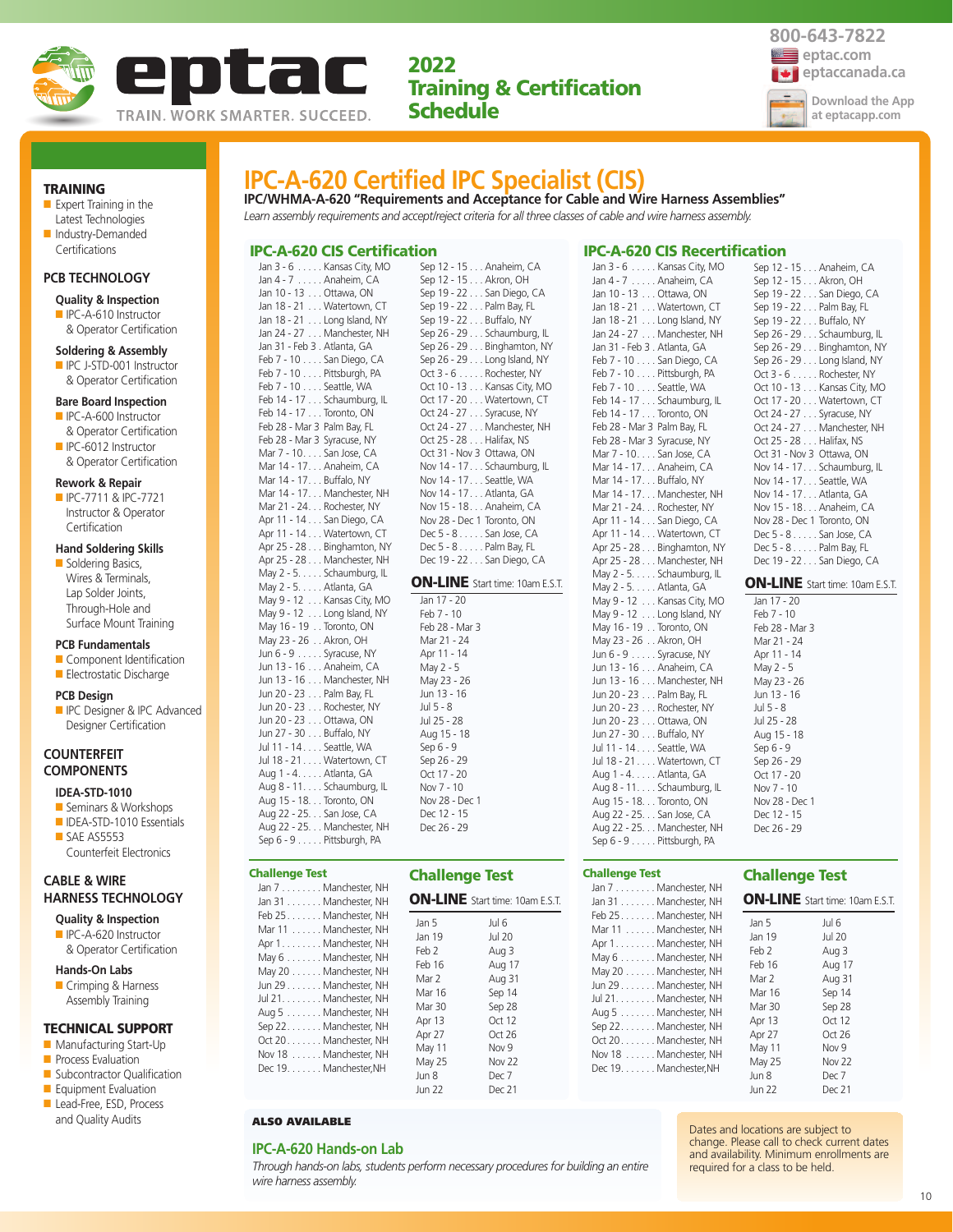



#### TRAINING

■ Expert Training in the Latest Technologies ■ Industry-Demanded

## **PCB TECHNOLOGY**

**Certifications** 

## **Quality & Inspection**

■ IPC-A-610 Instructor & Operator Certification

### **Soldering & Assembly**

■ IPC J-STD-001 Instructor & Operator Certification

#### **Bare Board Inspection**

- IPC-A-600 Instructor & Operator Certification
- IPC-6012 Instructor & Operator Certification

#### **Rework & Repair**

■ IPC-7711 & IPC-7721 Instructor & Operator **Certification** 

## **Hand Soldering Skills**

■ Soldering Basics, Wires & Terminals, Lap Solder Joints, Through-Hole and Surface Mount Training

#### **PCB Fundamentals**

- Component Identification ■ Electrostatic Discharge
- 

## **PCB Design**

**ID** IPC Designer & IPC Advanced Designer Certification

## **COUNTERFEIT COMPONENTS**

## **IDEA-STD-1010**

- Seminars & Workshops ■ IDEA-STD-1010 Essentials
- SAE AS5553 Counterfeit Electronics

## **CABLE & WIRE HARNESS TECHNOLOGY**

- **Quality & Inspection** ■ IPC-A-620 Instructor
- & Operator Certification

### **Hands-On Labs**

■ Crimping & Harness Assembly Training

## TECHNICAL SUPPORT

- Manufacturing Start-Up
- **Process Evaluation**
- Subcontractor Qualification ■ Equipment Evaluation
- Lead-Free, ESD, Process
- and Quality Audits

| <b>IPC-A-620 Certified Standard Expert (CSE)</b> |  |  |
|--------------------------------------------------|--|--|
|                                                  |  |  |

**IPC/WHMA-A-620 "Requirements and Acceptance for Cable and Wire Harness Assemblies"** *Become a subject matter expert in IPC-A-620.*

> Sep 19 - 22 . . . San Diego, CA Sep 19 - 22 . . . Palm Bay, FL

#### IPC-A-620 CSE Certification Sep 12 - 15 . . . Manchester, NH

Jan 3 - 6 . . . . . Kansas City, MO Jan 4 - 7 . . . . . Anaheim, CA Jan 10 - 13 . . . Manchester, NH Jan 18 - 21 . . . Watertown, CT Jan 18 - 21 . . . Long Island, NY Feb 7 - 10 . . . . San Diego, CA Feb 7 - 10 . . . . Pittsburgh, PA Feb 7 - 10 . . . . Seattle, WA Feb 14 - 17 . . . Schaumburg, IL Feb 14 - 17 . . . Toronto, ON Feb 28 - Mar 3 Palm Bay, FL Feb 28 - Mar 3 Manchester, NH Mar 7 - 10. . . . San Jose, CA Mar 14 - 17. . . Anaheim, CA Mar 14 - 17. . . Buffalo, NY Mar 21 - 24. . . Rochester, NY Apr 11 - 14 . . . San Diego, CA Apr 11 - 14 . . . Watertown, CT Apr 18 - 21 . . . Minneapolis, MN May 2 - 5. . . . . Schaumburg, IL May 9 - 12 . . . Kansas City, MO May 9 - 12 . . . Long Island, NY May 9 - 12 . . . Manchester, NH May 16 - 19 . . Toronto, ON May 23 - 26 . . Akron, OH Jun 6 - 9 . . . . . Minneapolis, MN Jun 13 - 16 . . . Anaheim, CA Jun 20 - 23 . . . Palm Bay, FL Jun 20 - 23 . . . Rochester, NY Jun 27 - 30 . . . Buffalo, NY Jul 11 - 14 . . . . Seattle, WA Jul 11 - 14 . . . . Manchester, NH Jul 18 - 21 . . . . Watertown, CT Aug 8 - 11. . . . Schaumburg, IL Aug 15 - 18. . . Toronto, ON Aug 22 - 25. . . San Jose, CA Sep 6 - 9 . . . . . Pittsburgh Sep 12 - 15 . . . Anaheim Sep 12 - 15 . . . Akron, O

Challenge Test

Oct 20. . . . . . . Manchester, NH Nov 18 . . . . . . Manchester, NH Dec 19. . . . . . . Manchester, NH

| Sep 6 - 9 Pittsburgh, PA<br>Sep 12 - 15 Anaheim, CA<br>Sep 12 - 15 Akron, OH                                                                                                                                                  | NOV Z8 - Dec T<br>Dec 12 - 15<br>Dec 26 - 29                                                |                                                                                                                |
|-------------------------------------------------------------------------------------------------------------------------------------------------------------------------------------------------------------------------------|---------------------------------------------------------------------------------------------|----------------------------------------------------------------------------------------------------------------|
| hallenge Test<br>Jan 7 Manchester, NH<br>Jan 31 Manchester, NH                                                                                                                                                                | <b>Challenge Test</b><br><b>ON-LINE</b> Start time:                                         |                                                                                                                |
| Feb 25 Manchester, NH<br>Mar 11 Manchester, NH<br>Apr 1. Manchester, NH<br>May 6 Manchester, NH<br>May 20 Manchester, NH<br>Jun 29 Manchester, NH<br>Jul 21. Manchester, NH<br>Aug 5 Manchester, NH<br>Sep 22. Manchester, NH | Jan 5<br>Jan 19<br>Feb 2<br>Feb 16<br>Mar 2<br>Mar 16<br>Mar 30<br>Apr 13<br>. <del>.</del> | Jul 6<br><b>Jul 20</b><br>Aug 3<br>Aug 1<br>Aug 3<br>Sep 14<br>Sep 28<br>Oct 12<br>$\cap$ $\rightarrow$ $\cap$ |

| <u>JUNII LLIIII CIIII DUI, L</u>  |  |
|-----------------------------------|--|
| Sep 19 - 22 Minneapolis, MN       |  |
| Sep 19 - 22 Buffalo, NY           |  |
| Sep 26 - 29 Schaumburg, IL        |  |
| Sep 26 - 29 Long Island, NY       |  |
| Oct $3 - 6$ Rochester, NY         |  |
| Oct 10 - 13 Kansas City, MO       |  |
| Oct 17 - 20 Watertown, CT         |  |
| Nov 14 - 17 Schaumburg, IL        |  |
| Nov 14 - 17 Seattle, WA           |  |
| Nov 15 - 18. Anaheim, CA          |  |
| Nov 28 - Dec 1 Toronto, ON        |  |
| Nov 29 - Dec 2 Minneapolis, MN    |  |
| Dec $5 - 8$ San Jose, CA          |  |
| Dec $5 - 8 \ldots$ . Palm Bay, FL |  |
| Dec 12 - 15 Manchester, NH        |  |
| Dec 19 - 22 San Diego, CA         |  |
|                                   |  |

## ON-LINE Start time: 10am E.S.T.

lar

| Jan 17 - 20    |
|----------------|
| Feb 7 - 10     |
| Feb 28 - Mar 3 |
| Mar 21 - 24    |
| Apr 11 - 14    |
| May 2 - 5      |
| May 23 - 26    |
| Jun 13 - 16    |
| Jul 5 - 8      |
| Jul 25 - 28    |
| Aug 15 - 18    |
| Sep 6 - 9      |
| Sep 26 - 29    |
| Oct 17 - 20    |
| Nov 7 - 10     |
| Nov 28 - Dec 1 |
| Dec 12 - 15    |
|                |

|        | <b>ON-LINE</b> Start time: 10am E.S.T. |
|--------|----------------------------------------|
| Jan 5  | Jul 6                                  |
| Jan 19 | Jul 20                                 |
| Feb 2  | Aug 3                                  |
| Feb 16 | Aug 17                                 |
| Mar 2  | Aug 31                                 |
| Mar 16 | Sep 14                                 |
| Mar 30 | Sep 28                                 |
| Apr 13 | Oct 12                                 |
| Apr 27 | Oct 26                                 |
| May 11 | Nov <sub>9</sub>                       |
| May 25 | <b>Nov 22</b>                          |
| Jun 8  | Dec 7                                  |
| Jun 22 | Dec 21                                 |
|        |                                        |

| Jan 31 - Feb 1 . Minneapolis, MN |
|----------------------------------|
| Jan 31 - Feb 1. Manchester, NH   |
| Feb $2 - 3$ Palm Bay, FL         |
| Feb 3 - 4 Rochester, NY          |
| Feb 22 - 23 San Diego, CA        |
| Feb 22 - 23 Schaumburg, IL       |
| Feb 28 - Mar 1 Manchester, NH    |
| Mar 21 - 22. Watertown, CT       |
| Apr 25 - 26 Seattle, WA          |
| May 26 - 27 Toronto, ON          |
| May 31 - Jun 1 Manchester, NH    |
| Jun 2 - 3 Long Island, NY        |
| Jun 9 - 10 Anaheim, CA           |
| Jun 9 - 10 Watertown, CT         |
| Jun 15 - 16 Schaumburg, IL       |
| Jun 27 - 28 Rochester, NY        |
| Jun 27 - 28 Pittsburgh, PA       |
| Jul 11 - 12 Minneapolis, MN      |
| Jul 18 - 19 Palm Bay, FL         |
| Aug 8 - 9. Buffalo, NY           |
| Aug 29 - 30. Anaheim, CA         |
| Aug 29 - 30. Kansas City, MO     |
| Aug 29 - 30. Manchester, NH      |
| Sep 1 - 2 Seattle, WA            |
| Sep 12 - 13 Schaumburg, IL       |
|                                  |

IPC-A-620 CSE Recertification

Jan 5 - 6 . . . . . Toronto, ON

#### Challenge Test

| Jan 7 Manchester, NH<br>Jan 31 Manchester, NH                                                                                                                                                                                                                                                            |                                                                                                                                   | <b>ON-LINE</b> Start time: 10am E.S.T.                                                                                                       |
|----------------------------------------------------------------------------------------------------------------------------------------------------------------------------------------------------------------------------------------------------------------------------------------------------------|-----------------------------------------------------------------------------------------------------------------------------------|----------------------------------------------------------------------------------------------------------------------------------------------|
| Feb 25. Manchester, NH<br>Mar 11 Manchester, NH<br>Apr 1. Manchester, NH<br>May 6 Manchester, NH<br>May 20 Manchester, NH<br>Jun 29 Manchester, NH<br>Jul 21. Manchester, NH<br>Aug 5 Manchester, NH<br>Sep 22 Manchester, NH<br>Oct 20Manchester, NH<br>Nov 18 Manchester, NH<br>Dec 19. Manchester, NH | Jan 5<br>Jan 19<br>Feb 2<br>Feb 16<br>Mar 2<br>Mar 16<br>Mar 30<br>Apr 13<br>Apr 27<br>May 11<br>May 25<br>Jun 8<br><b>Jun 22</b> | Jul 6<br><b>Jul 20</b><br>Aug 3<br>Aug 17<br>Aug 31<br>Sep 14<br>Sep 28<br>Oct 12<br>Oct 26<br>Nov <sub>9</sub><br>Nov 22<br>Dec 7<br>Dec 21 |

## ALSO AVAILABLE

#### **IPC-A-620 Hands-on Lab**

*Through hands-on labs, students perform necessary procedures for building an entire wire harness assembly.*

Dates and locations are subject to change. Please call to check current dates and availability. Minimum enrollments are required for a class to be held.

| Jul 13 - 14 |
|-------------|
| Aug 3 - 4   |
| Sep 14 - 15 |
| Oct 26 - 27 |
| Nov 21 - 22 |
| Dec 7 - 8   |
|             |
|             |
|             |
|             |

Jan 27 - 28 Feb 16 - 17 Mar 9 - 10 Apr 11 - 12 May 11 - 12  $\lim_{x \to 2} 2 - 3$ 

Sep 26 - 27 . . . Toronto, ON Oct 10 - 11 . . . Watertown, CT Oct 10 - 11 . . . Rochester, NY Oct 19 - 20 . . . San Diego, CA Oct 19 - 20 . . . Palm Bay, FL Oct 27 - 28 . . . Minneapolis, MN Nov 7 - 8 . . . . . Long Island, NY Nov 21 - 22. . . Manchester, NH Nov 21 - 22. . . Buffalo, NY Dec 19 - 20 . . . Toronto, ON ON-LINE Start time: 10am E.S.T.

## Challenge Test

| <b>SIVELIVE</b> STATE THE TOGHT E.S.T. |              |  |
|----------------------------------------|--------------|--|
| Jan 5                                  | Jul 6        |  |
| Jan 19                                 | Jul 20       |  |
| Feb 2                                  | Aug 3        |  |
| $F_{ab}$ 10                            | $\Lambda$ 17 |  |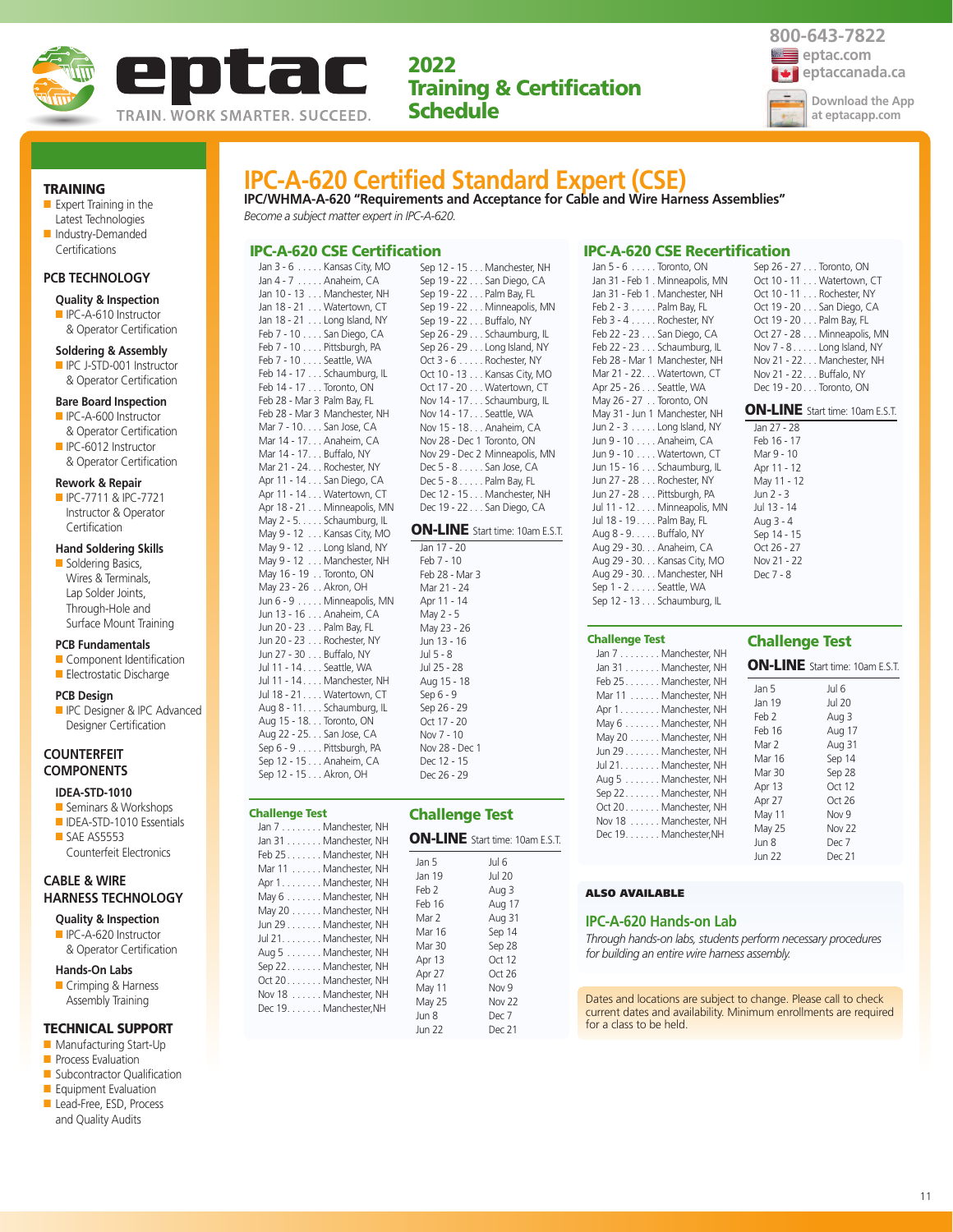



12

## TRAINING

■ Expert Training in the Latest Technologies ■ Industry-Demanded

## **PCB TECHNOLOGY**

Certifications

## **Quality & Inspection**

■ IPC-A-610 Instructor & Operator Certification

#### **Soldering & Assembly**

■ IPC J-STD-001 Instructor & Operator Certification

#### **Bare Board Inspection**

- IPC-A-600 Instructor & Operator Certification
- IPC-6012 Instructor & Operator Certification

#### **Rework & Repair**

■ IPC-7711 & IPC-7721 Instructor & Operator **Certification** 

## **Hand Soldering Skills**

■ Soldering Basics, Wires & Terminals, Lap Solder Joints, Through-Hole and Surface Mount Training

#### **PCB Fundamentals**

■ Component Identification ■ Electrostatic Discharge

## **PCB Design**

**ID** IPC Designer & IPC Advanced Designer Certification

## **COUNTERFEIT COMPONENTS**

## **IDEA-STD-1010**

- Seminars & Workshops
- IDEA-STD-1010 Essentials ■ SAE AS5553 Counterfeit Electronics

## **CABLE & WIRE HARNESS TECHNOLOGY**

**Quality & Inspection** ■ IPC-A-620 Instructor

& Operator Certification

### **Hands-On Labs**

■ Crimping & Harness Assembly Training

## TECHNICAL SUPPORT

- Manufacturing Start-Up
- **Process Evaluation**
- Subcontractor Qualification ■ Equipment Evaluation
- Lead-Free, ESD, Process
- and Quality Audits

## **IPC-A-620 Hands-on Labs**

**IPC/WHMA-A-620 "Requirements and Acceptance for Cable and Wire Harness Assemblies"** *Through hands-on labs, students perform necessary procedures for building an entire wire harness assembly.*

#### 620 Hands-on Labs (CIT or CIS Option) Ottawa, ON

| Jan 7 Kansas City, MO   | Jun 24. Ottawa, ON   |                         |
|-------------------------|----------------------|-------------------------|
| Jan 14 Manchester, NH   | Jul 1. Buffalo, NY   |                         |
| Jan 14 Ottawa, ON       |                      | Jul 15. Manchester, NH  |
| Feb 4. Atlanta, GA      |                      | Jul 22. Watertown, CT   |
| Feb 11. San Diego, CA   | Aug 5 Atlanta, GA    |                         |
| Feb 11 Pittsburgh, PA   |                      | Aug 12 Schaumburg, IL   |
| Feb 11. Seattle, WA     | Aug 19 Toronto, ON   |                         |
| Feb 18. Schaumburg, IL  | Aug 26 San Jose, CA  |                         |
| Mar 4 Syracuse, NY      |                      | Aug 26 Manchester, NH   |
| Mar 18 Anaheim, CA      | Sep 16. Anaheim, CA  |                         |
| Mar 18 Manchester, NH   |                      | Sep 16. Manchester, NH  |
| Mar 18 Buffalo, NY      | Sep 16. Akron, OH    |                         |
| Mar 25 Rochester, NY    | Sep 23. Buffalo, NY  |                         |
| Apr 15. San Diego, CA   |                      | Sep 30. Schaumburg, IL  |
| Apr 15. Watertown, CT   |                      | Sep 30. Long Island, NY |
| Apr 22. Minneapolis, MN |                      | Oct 7Rochester, NY      |
| Apr 29. Manchester, NH  |                      | Oct 14. Kansas City, MO |
| Apr 29. Binghamton, NY  |                      | Oct 21. Watertown, CT   |
| May 6 Atlanta, GA       |                      | Oct 28. Manchester, NH  |
| May 13 Kansas City, MO  | Oct 28. Syracuse, NY |                         |
| May 13 Manchester, NH   | Nov 4 Ottawa, ON     |                         |
| May 13 Long Island, NY  | Nov 18 Atlanta, GA   |                         |
| May 20 Toronto, ON      |                      | Nov 18 Schaumburg, IL   |
| Jun 10 Minneapolis, MN  | Nov 18 Seattle, WA   |                         |
| Jun 10 Syracuse, NY     | Dec 2. Toronto, ON   |                         |
| Jun 17 Anaheim, CA      | Dec 9. San Jose, CA  |                         |
| Jun 17 Manchester, NH   |                      | Dec 16. Manchester, NH  |
| Jun 24 Rochester, NY    |                      |                         |
|                         |                      |                         |

#### ALSO AVAILABLE

## Crimp Terminations Certification

Apr 15. . . . . . . Manchester, NH Aug 12 . . . . . . Manchester, NH Dec 19. . . . . . . Manchester, NH

## Crimp Terminations Recertification

Apr 15. . . . . . . Manchester, NH Aug 12 . . . . . . Manchester, NH Dec 19. . . . . . . Manchester, NH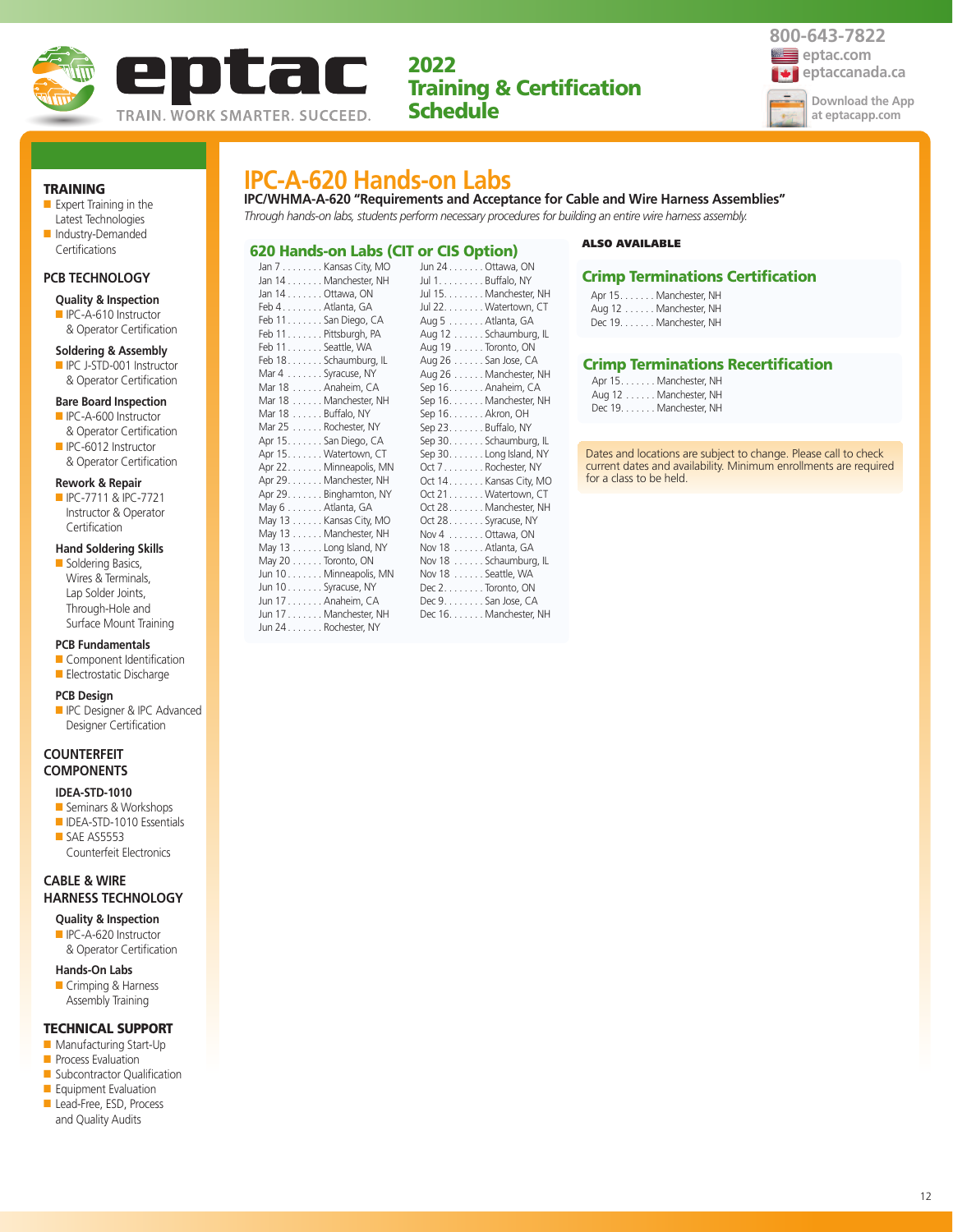



## TRAINING

■ Expert Training in the Latest Technologies ■ Industry-Demanded

## Certifications

## **PCB TECHNOLOGY**

- **Quality & Inspection**
- IPC-A-610 Instructor & Operator Certification

#### **Soldering & Assembly**

■ IPC J-STD-001 Instructor & Operator Certification

#### **Bare Board Inspection**

- IPC-A-600 Instructor & Operator Certification
- IPC-6012 Instructor & Operator Certification

#### **Rework & Repair**

■ IPC-7711 & IPC-7721 Instructor & Operator **Certification** 

#### **Hand Soldering Skills**

■ Soldering Basics, Wires & Terminals, Lap Solder Joints, Through-Hole and Surface Mount Training

### **PCB Fundamentals**

■ Component Identification

## ■ Electrostatic Discharge

#### **PCB Design**

**ID** IPC Designer & IPC Advanced Designer Certification

## **COUNTERFEIT COMPONENTS**

## **IDEA-STD-1010**

- Seminars & Workshops
- IDEA-STD-1010 Essentials ■ SAE AS5553 Counterfeit Electronics

## **CABLE & WIRE HARNESS TECHNOLOGY**

## **Quality & Inspection** ■ IPC-A-620 Instructor

& Operator Certification

#### **Hands-On Labs**

■ Crimping & Harness Assembly Training

## TECHNICAL SUPPORT

- Manufacturing Start-Up
- **Process Evaluation**
- Subcontractor Qualification ■ Equipment Evaluation
- Lead-Free, ESD, Process
- and Quality Audits

## **IPC-A-600 Certified IPC Trainer (CIT) IPC-A-600 "The Acceptability of Printed Boards"**

*Become an expert in the quality standards of printed circuit boards and be certified for inspection and instruction.*

## IPC-A-600 CIT Certification

Challenge Test

| Feb 7 - 9 Toronto, ON                                                                                                                                                                                                                                               | <b>ON-LINE</b> Start time: 10am E.S.T.                                           |
|---------------------------------------------------------------------------------------------------------------------------------------------------------------------------------------------------------------------------------------------------------------------|----------------------------------------------------------------------------------|
| Mar 21 - 23. Schaumburg, IL<br>May 4 - 6. Toronto, ON<br>May 23 - 25 San Jose, CA<br>May 24 - 26 Manchester, NH<br>Jul 13 - 15 Schaumburg, IL<br>Aug 2 - 4. Manchester, NH<br>Aug 29 - 31. Toronto, ON<br>Nov 16 - 18. Toronto, ON<br>Nov 29 - Dec 1 Manchester, NH | Jan 4 - 6<br>Mar 1 - 3<br>May 10 - 12<br>Jul 11 - 13<br>Sep $6 - 8$<br>Nov 1 - 3 |

| hallenge Test:                                                                                                                                                                                                                                       |                                                                                                    |                                                                                                                             |
|------------------------------------------------------------------------------------------------------------------------------------------------------------------------------------------------------------------------------------------------------|----------------------------------------------------------------------------------------------------|-----------------------------------------------------------------------------------------------------------------------------|
| Jan 7 Manchester, NH<br>Jan 31 Manchester, NH<br>Feb 25 Manchester, NH<br>Mar 11 Manchester, NH<br>Apr 1. Manchester, NH<br>May 6 Manchester, NH<br>May 20 Manchester, NH<br>Jun 29 Manchester, NH<br>Jul 21. Manchester, NH<br>Aug 5 Manchester, NH | <b>Challenge Test</b><br>Jan 5<br>Jan 19<br>Feb 2<br>Feb 16<br>Mar 2<br>Mar 16<br>Mar 30<br>Apr 13 | <b>ON-LINE</b> Start time: 10am E.S.T.<br>Jul 6<br><b>Jul 20</b><br>Aug 3<br>Aug 17<br>Aug 31<br>Sep 14<br>Sep 28<br>Oct 12 |
| Sep 22 Manchester, NH<br>Oct 20. Manchester, NH<br>Nov 18 Manchester, NH<br>Dec 19. Manchester, NH                                                                                                                                                   | Apr 27<br>May 11<br>May 25<br>Jun 8<br><b>Jun 22</b>                                               | Oct 26<br>Nov 9<br>Nov 22<br>Dec 7<br>Dec 21                                                                                |

| May 24 - 26 Manchester, NH<br>Jul 13 - 15 Schaumburg, IL<br>Aug 2 - 4. Manchester, NH<br>Aug 29 - 31. Toronto, ON<br>Nov 16 - 18. Toronto, ON<br>Nov 29 - Dec 1 Manchester, NH | IVIdy TU - T<br>Jul 11 - 13<br>Sep 6 - 8<br>Nov 1 - 3 |
|--------------------------------------------------------------------------------------------------------------------------------------------------------------------------------|-------------------------------------------------------|
| Challenge Test                                                                                                                                                                 | <b>Challen</b>                                        |
| Jan 7 Manchester, NH                                                                                                                                                           |                                                       |
| Jan 31 Manchester, NH                                                                                                                                                          | <b>ON-LINE</b>                                        |
| Feb 25 Manchester, NH                                                                                                                                                          | Jan 5                                                 |
| Mar 11 Manchester, NH<br>Apr 1. Manchester, NH                                                                                                                                 | Jan 19                                                |
|                                                                                                                                                                                | $F - L$                                               |

IPC-A-600 CIT Recertification

Feb 7 - 9 . . . . . Toronto, ON Mar 21 - 23. . . Schaumburg, IL May 4 - 6. . . . . Toronto, ON May 23 - 25 . . San Jose, CA

## llenge Test

Jan 4 - 6 Mar 1 - 3 May 10 - 12

 $\blacksquare$ INE Start time: 10am E.S.T.

ON-LINE Start time: 10am E.S.T.

| Feb 25. Manchester, NH<br>Mar 11 Manchester, NH<br>Apr 1. Manchester, NH<br>May 6 Manchester, NH<br>May 20 Manchester, NH<br>Jun 29 Manchester, NH<br>Jul 21. Manchester, NH<br>Aug 5 Manchester, NH<br>Sep 22. Manchester, NH<br>Oct 20. Manchester, NH<br>Nov 18 Manchester, NH<br>Dec 19. Manchester, NH | Jan 5<br>Jan 19<br>Feb 2<br>Feb 16<br>Mar 2<br>Mar 16<br>Mar 30<br>Apr 13<br>Apr 27<br>May 11<br>May 25<br>Jun 8<br>Jun 22 | Jul 6<br>Jul 20<br>Aug 3<br>Aug 17<br>Aug 31<br>Sep 14<br>Sep 28<br>Oct 12<br>Oct26<br>Nov <sub>9</sub><br><b>Nov 22</b><br>Dec 7<br>Dec 21 |
|-------------------------------------------------------------------------------------------------------------------------------------------------------------------------------------------------------------------------------------------------------------------------------------------------------------|----------------------------------------------------------------------------------------------------------------------------|---------------------------------------------------------------------------------------------------------------------------------------------|
|-------------------------------------------------------------------------------------------------------------------------------------------------------------------------------------------------------------------------------------------------------------------------------------------------------------|----------------------------------------------------------------------------------------------------------------------------|---------------------------------------------------------------------------------------------------------------------------------------------|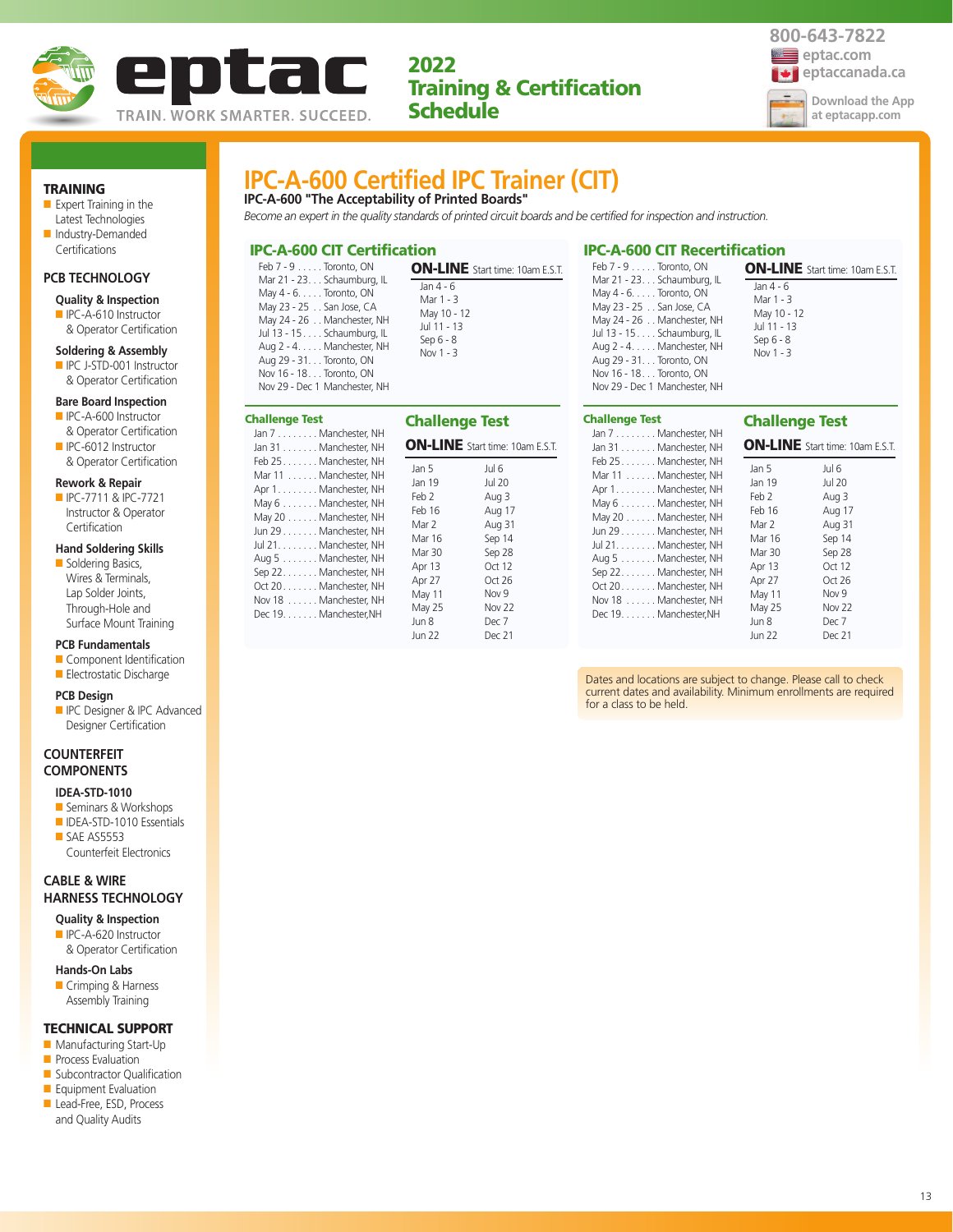



**Download the App at eptacapp.com**

## TRAINING

- Expert Training in the Latest Technologies ■ Industry-Demanded
- Certifications

## **PCB TECHNOLOGY**

#### **Quality & Inspection**

■ IPC-A-610 Instructor & Operator Certification

#### **Soldering & Assembly**

■ IPC J-STD-001 Instructor & Operator Certification

#### **Bare Board Inspection**

- IPC-A-600 Instructor & Operator Certification
- IPC-6012 Instructor & Operator Certification

#### **Rework & Repair**

■ IPC-7711 & IPC-7721 Instructor & Operator **Certification** 

### **Hand Soldering Skills**

■ Soldering Basics, Wires & Terminals, Lap Solder Joints, Through-Hole and Surface Mount Training

### **PCB Fundamentals**

■ Component Identification ■ Electrostatic Discharge

## **PCB Design**

**ID** IPC Designer & IPC Advanced Designer Certification

## **COUNTERFEIT COMPONENTS**

## **IDEA-STD-1010**

- Seminars & Workshops
- IDEA-STD-1010 Essentials ■ SAE AS5553 Counterfeit Electronics

## **CABLE & WIRE HARNESS TECHNOLOGY**

**Quality & Inspection** ■ IPC-A-620 Instructor

& Operator Certification

#### **Hands-On Labs**

■ Crimping & Harness Assembly Training

### TECHNICAL SUPPORT

- Manufacturing Start-Up
- **Process Evaluation**
- Subcontractor Qualification ■ Equipment Evaluation
- Lead-Free, ESD, Process
- and Quality Audits

# **IPC-A-600 Certified IPC Specialist (CIS)**

**IPC-A-600 "The Acceptability of Printed Boards"** *Learn quality standards of PCBs and be certified for inspection of bare boards.*

## IPC-A-600 CIS Certification

| Feb 7 - 9 Toronto, ON                                                                                                                                                                                                                                                                                                                                                             | <b>ON-LINE</b> Start time: 10am E.S.T.                                               |
|-----------------------------------------------------------------------------------------------------------------------------------------------------------------------------------------------------------------------------------------------------------------------------------------------------------------------------------------------------------------------------------|--------------------------------------------------------------------------------------|
| Mar 16 - 18. San Diego, CA<br>Mar 21 - 23. Schaumburg, IL<br>Apr 12 - 14 Seattle, WA<br>May 4 - 6. Toronto, ON<br>May 23 - 25 San Jose, CA<br>May 24 - 26 Manchester, NH<br>Jul 13 - 15 Schaumburg, IL<br>Aug 2 - 4. Manchester, NH<br>Aug 29 - 31. Toronto, ON<br>Sep 7 - 9 Seattle, WA<br>Sep 28 - 30 San Diego, CA<br>Nov 16 - 18 Toronto, ON<br>Nov 29 - Dec 1 Manchester, NH | Jan $4 - 6$<br>Mar 1 - 3<br>May 10 - 12<br>Jul 11 - 13<br>Sep $6 - 8$<br>Nov $1 - 3$ |

| Challenge Test<br>Jan 7 Manchester, NH                                                                                                                                                                                                                                                                                             | <b>Challenge Test</b>                                                                                            |                                                                                                                                                                   |
|------------------------------------------------------------------------------------------------------------------------------------------------------------------------------------------------------------------------------------------------------------------------------------------------------------------------------------|------------------------------------------------------------------------------------------------------------------|-------------------------------------------------------------------------------------------------------------------------------------------------------------------|
| Jan 31 Manchester, NH<br>Feb 25Manchester, NH<br>Mar 11 Manchester, NH<br>Apr 1. Manchester, NH<br>May 6 Manchester, NH<br>May 20 Manchester, NH<br>Jun 29 Manchester, NH<br>Jul 21. Manchester, NH<br>Aug 5 Manchester, NH<br>Sep 22. Manchester, NH<br>Oct 20. Manchester, NH<br>Nov 18 Manchester, NH<br>Dec 19. Manchester, NH | Jan 5<br>Jan 19<br>Feb 2<br>Feb 16<br>Mar 2<br>Mar 16<br>Mar 30<br>Apr 13<br>Apr 27<br>May 11<br>May 25<br>Jun 8 | <b>ON-LINE</b> Start time: 10am E.S.T.<br>Jul 6<br><b>Jul 20</b><br>Aug 3<br>Aug 17<br>Aug 31<br>Sep 14<br>Sep 28<br>Oct 12<br>Oct 26<br>Nov 9<br>Nov 22<br>Dec 7 |
|                                                                                                                                                                                                                                                                                                                                    | Jun 22                                                                                                           | Dec 21                                                                                                                                                            |

#### IPC-A-600 CIS Recertification Feb 7 - 9 . . . . . Toronto, ON Mar 16 - 18. . . San Diego, CA Mar 21 - 23. . . Schaumburg, IL Apr 12 - 14 . . . Seattle, WA May 4 - 6. . . . . Toronto, ON May 23 - 25 . . San Jose, CA May 24 - 26 . . Manchester, NH Jul 13 - 15 . . . . Schaumburg, IL Aug 2 - 4. . . . . Manchester, NH Aug 29 - 31. . . Toronto, ON Sep 7 - 9 . . . . . Seattle, WA Sep 28 - 30 . . . San Diego, CA ON-LINE Start time: 10am E.S.T.

Nov 16 - 18. . . Toronto, ON Nov 29 - Dec 1 Manchester, NH

#### Challenge Test Jan 7 . . . . . . . . Manchester, NH Jan 31 . . . . . . . Manchester, NH Challenge Test ON-LINE Start time: 10am E.S.T.

 $Ian 4 - 6$ Mar 1 - 3 May 10 - 12 Jul 11 - 13 Sep 6 - 8 Nov 1 - 3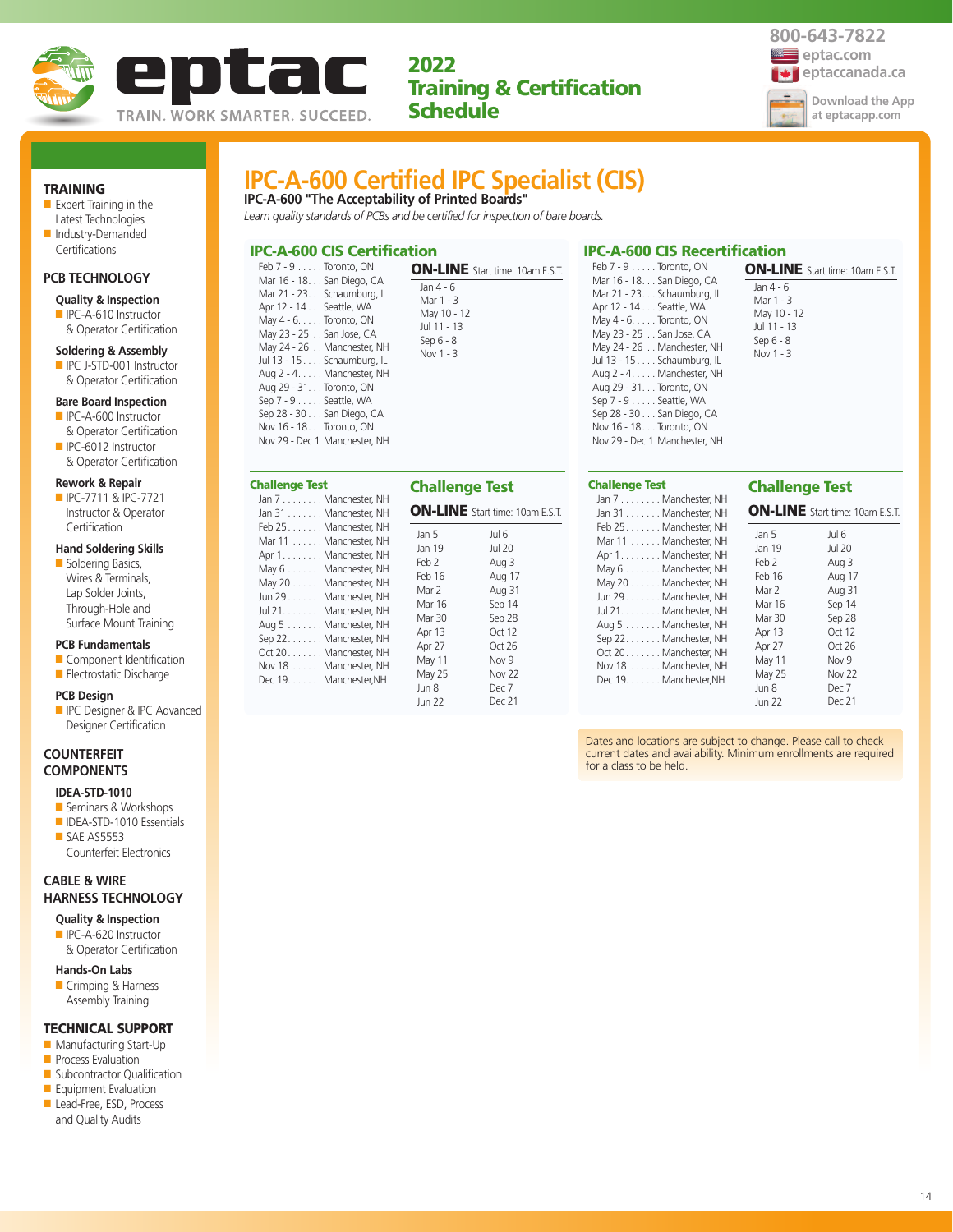



ON-LINE Start time: 10am E.S.T.

Challenge Test

Jan 4 - 6 Mar 1 - 3 May 10 - 12 Jul 11 - 13 Sep 6 - 8 Nov 1 - 3

TRAINING

- Expert Training in the Latest Technologies ■ Industry-Demanded
- Certifications

## **PCB TECHNOLOGY**

#### **Quality & Inspection**

■ IPC-A-610 Instructor & Operator Certification

#### **Soldering & Assembly**

■ IPC J-STD-001 Instructor & Operator Certification

### **Bare Board Inspection**

- IPC-A-600 Instructor & Operator Certification
- IPC-6012 Instructor & Operator Certification

#### **Rework & Repair**

■ IPC-7711 & IPC-7721 Instructor & Operator **Certification** 

## **Hand Soldering Skills**

■ Soldering Basics, Wires & Terminals, Lap Solder Joints, Through-Hole and Surface Mount Training

### **PCB Fundamentals**

■ Component Identification ■ Electrostatic Discharge

## **PCB Design**

**ID** IPC Designer & IPC Advanced Designer Certification

## **COUNTERFEIT COMPONENTS**

## **IDEA-STD-1010**

- Seminars & Workshops
- IDEA-STD-1010 Essentials ■ SAE AS5553 Counterfeit Electronics

## **CABLE & WIRE HARNESS TECHNOLOGY**

## **Quality & Inspection** ■ IPC-A-620 Instructor

& Operator Certification

#### **Hands-On Labs**

■ Crimping & Harness Assembly Training

### TECHNICAL SUPPORT

- Manufacturing Start-Up
- **Process Evaluation**
- Subcontractor Qualification
- Equipment Evaluation ■ Lead-Free, ESD, Process
- and Quality Audits

# **IPC-A-600 Certified Standards Expert (CSE)**

**IPC-A-600 "The Acceptability of Printed Boards"** *Become a subject matter expert in IPC-A-600.*

## IPC-A-600 CSE Certification

**Challenge Te**  $Jan 7......$ Jan  $31...$ ...  $Feb 25...$ Mar 11 . . . . Apr 1. . . . . . .

| <b>PC-A-600 CSE Certification</b>                                                                                                                                                                                                                                                           |                                                                                                                              | <b>IPC-A-600 CSE Recertification</b>                                                                                                                                                                                                                                                                    |                                                                                               |
|---------------------------------------------------------------------------------------------------------------------------------------------------------------------------------------------------------------------------------------------------------------------------------------------|------------------------------------------------------------------------------------------------------------------------------|---------------------------------------------------------------------------------------------------------------------------------------------------------------------------------------------------------------------------------------------------------------------------------------------------------|-----------------------------------------------------------------------------------------------|
| Feb 7 - 9 Toronto, ON<br>Mar 21 - 23. Schaumburg, IL<br>May 4 - 6. Toronto, ON<br>May 23 - 25 San Jose, CA<br>May 24 - 26 Manchester, NH<br>Jul 13 - 15 Schaumburg, IL<br>Aug 2 - 4. Manchester, NH<br>Aug 29 - 31. Toronto, ON<br>Nov 16 - 18 Toronto, ON<br>Nov 29 - Dec 1 Manchester, NH | <b>ON-LINE</b> Start time: 10am E.S.T.<br>Jan 4 - 6<br>Mar 1 - 3<br>May 10 - 12<br>Jul 11 - 13<br>Sep $6 - 8$<br>Nov $1 - 3$ | Feb $7 - 9$ Toronto, ON<br>Mar 21 - 23. Schaumburg, IL<br>May $4 - 6. \ldots$ Toronto, ON<br>May 23 - 25 San Jose, CA<br>May 24 - 26 Manchester, NH<br>Jul 13 - 15 Schaumburg, IL<br>Aug 2 - 4. Manchester, NH<br>Aug 29 - 31. Toronto, ON<br>Nov 16 - 18. Toronto, ON<br>Nov 29 - Dec 1 Manchester, NH | <b>ON-LIN</b><br>Jan 4 - 6<br>Mar 1 - 3<br>May 10 -<br>Jul 11 - 1<br>Sep 6 - 8<br>Nov $1 - 3$ |

| hallenge Test                                                                                                                                                                                                                                                                                               | <b>Challenge Test</b>                                                                                                             |                                                                                                                                                     |
|-------------------------------------------------------------------------------------------------------------------------------------------------------------------------------------------------------------------------------------------------------------------------------------------------------------|-----------------------------------------------------------------------------------------------------------------------------------|-----------------------------------------------------------------------------------------------------------------------------------------------------|
| Jan 7 Manchester, NH<br>Jan 31 Manchester, NH                                                                                                                                                                                                                                                               |                                                                                                                                   | <b>ON-LINE</b> Start time: 10am E.S.T.                                                                                                              |
| Feb 25. Manchester, NH<br>Mar 11 Manchester, NH<br>Apr 1. Manchester, NH<br>May 6 Manchester, NH<br>May 20 Manchester, NH<br>Jun 29 Manchester, NH<br>Jul 21. Manchester, NH<br>Aug 5 Manchester, NH<br>Sep 22. Manchester, NH<br>Oct 20. Manchester, NH<br>Nov 18 Manchester, NH<br>Dec 19. Manchester, NH | Jan 5<br>Jan 19<br>Feb 2<br>Feb 16<br>Mar 2<br>Mar 16<br>Mar 30<br>Apr 13<br>Apr 27<br>May 11<br>May 25<br>Jun 8<br><b>Jun 22</b> | Jul 6<br><b>Jul 20</b><br>Aug 3<br>Aug 17<br>Aug 31<br>Sep 14<br>Sep 28<br>Oct 12<br>Oct 26<br>Nov <sub>9</sub><br><b>Nov 22</b><br>Dec 7<br>Dec 21 |

#### May 24 - 26 . . Manchester, NH Jul 13 - 15 . . . . Schaumburg, IL Aug 2 - 4. . . . . Manchester, NH Aug 29 - 31. . . Toronto, ON Nov 16 - 18. . . Toronto, ON Nov 29 - Dec 1 Manchester, NH

## Challenge Test

|                                                                                                                                                                                                                                                                                                             | CHANGING ICSL                                                                                                                     |                                                                                                                                              |
|-------------------------------------------------------------------------------------------------------------------------------------------------------------------------------------------------------------------------------------------------------------------------------------------------------------|-----------------------------------------------------------------------------------------------------------------------------------|----------------------------------------------------------------------------------------------------------------------------------------------|
| Jan 7 Manchester, NH<br>Jan 31 Manchester, NH                                                                                                                                                                                                                                                               |                                                                                                                                   | <b>ON-LINE</b> Start time: 10am E.S.T.                                                                                                       |
| Feb 25. Manchester, NH<br>Mar 11 Manchester, NH<br>Apr 1. Manchester, NH<br>May 6 Manchester, NH<br>May 20 Manchester, NH<br>Jun 29 Manchester, NH<br>Jul 21. Manchester, NH<br>Aug 5 Manchester, NH<br>Sep 22. Manchester, NH<br>Oct 20. Manchester, NH<br>Nov 18 Manchester, NH<br>Dec 19. Manchester, NH | Jan 5<br>Jan 19<br>Feb 2<br>Feb 16<br>Mar 2<br>Mar 16<br>Mar 30<br>Apr 13<br>Apr 27<br>May 11<br>May 25<br>Jun 8<br><b>Jun 22</b> | Jul 6<br><b>Jul 20</b><br>Aug 3<br>Aug 17<br>Aug 31<br>Sep 14<br>Sep 28<br>Oct 12<br>Oct 26<br>Nov 9<br>Nov <sub>22</sub><br>Dec 7<br>Dec 21 |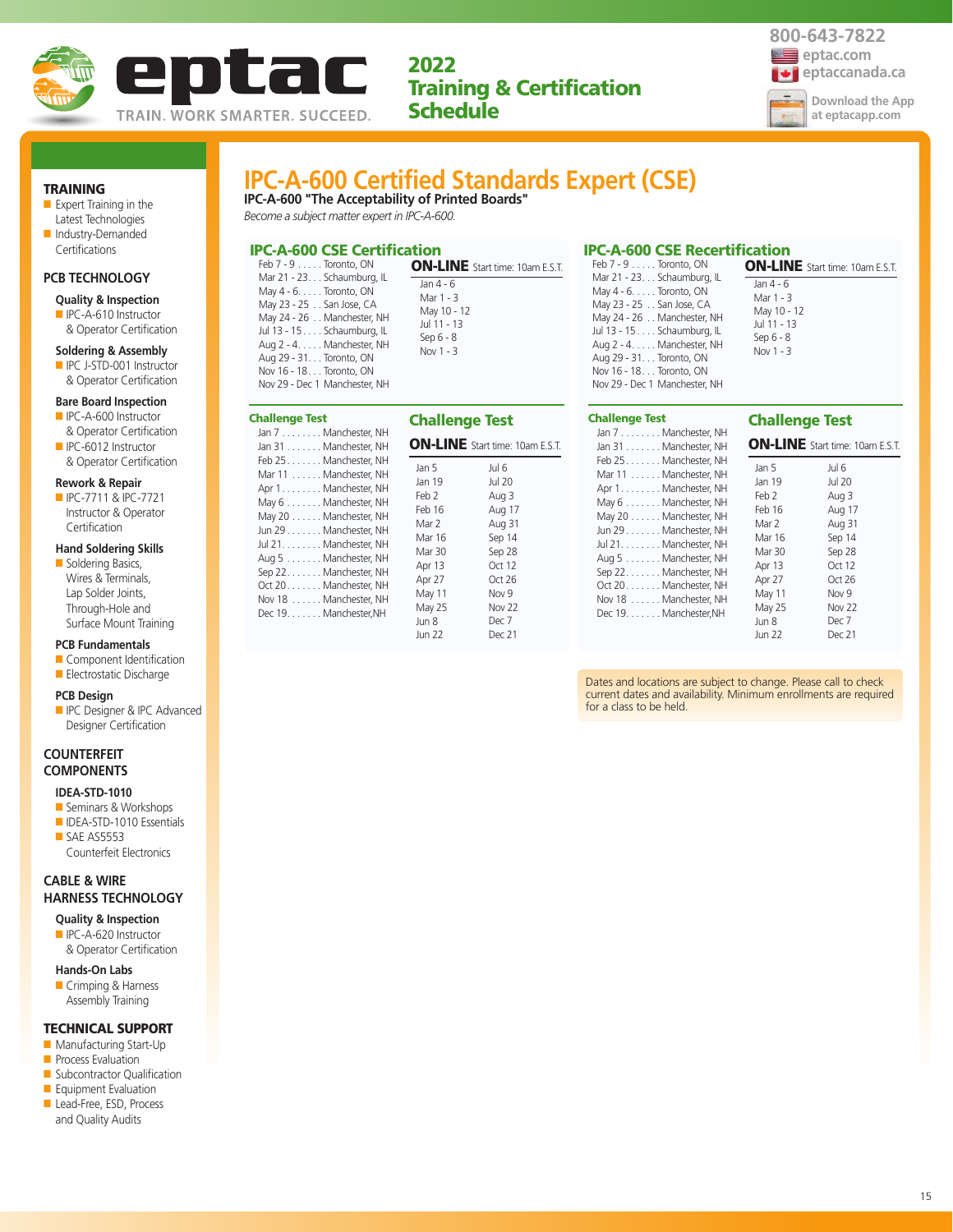



TRAINING

- Expert Training in the Latest Technologies
- Industry-Demanded Certifications

## **PCB TECHNOLOGY**

- **Quality & Inspection**
- IPC-A-610 Instructor & Operator Certification

#### **Soldering & Assembly**

■ IPC J-STD-001 Instructor & Operator Certification

#### **Bare Board Inspection**

- IPC-A-600 Instructor & Operator Certification
- IPC-6012 Instructor & Operator Certification

#### **Rework & Repair**

■ IPC-7711 & IPC-7721 Instructor & Operator **Certification** 

## **Hand Soldering Skills**

■ Soldering Basics, Wires & Terminals, Lap Solder Joints, Through-Hole and Surface Mount Training

#### **PCB Fundamentals**

- Component Identification
- Electrostatic Discharge

#### **PCB Design**

**ID** IPC Designer & IPC Advanced Designer Certification

## **COUNTERFEIT COMPONENTS**

## **IDEA-STD-1010**

- Seminars & Workshops ■ IDEA-STD-1010 Essentials
- SAE AS5553 Counterfeit Electronics

## **CABLE & WIRE HARNESS TECHNOLOGY**

**Quality & Inspection** ■ IPC-A-620 Instructor

& Operator Certification

## **Hands-On Labs**

■ Crimping & Harness Assembly Training

## TECHNICAL SUPPORT

- Manufacturing Start-Up
- **Process Evaluation**
- Subcontractor Qualification ■ Equipment Evaluation
- Lead-Free, ESD, Process
- and Quality Audits

## **IPC-7711/7721 Certified IPC Trainer (CIT)**

## **IPC-7711 "Rework of Electronic Assemblies"**

**IPC-7721 "Repair & Modification of Printed Boards and Electronic Assemblies"**

*Become qualified to instruct operators in the required knowledge and skills for component rework and bare board repair.*

## IPC-7711/7721 CIT Certification

| Jan 10 - 13 Palm Bay, FL    | Ω   |
|-----------------------------|-----|
| Jan 10 - 14 Seattle, WA     | Ν   |
| Jan 24 - 28 Minneapolis, MN | Ν   |
| Jan 24 - 28 Manchester, NH  | Ν   |
| Mar 7 - 11. Schaumburg, IL  | D   |
| Mar 7 - 11. Toronto, ON     | D   |
| Apr 4 - 8 San Jose, CA      | D   |
| Apr 18 - 22 Manchester, NH  |     |
| May 2 - 6. Minneapolis, MN  | Oľ  |
| Jun 6 - 10 Toronto, ON      | FOF |
| Jun 6 - 10 Seattle, WA      | Ja  |
| Jun 13 - 16 Palm Bay, FL    | А   |
| Jun 20 - 24 Schaumburg, IL  | Jι  |
| Jul 18 - 22 Manchester, NH  | ∩   |

Aug 8 - 12. . . . San Jose, CA Aug 22 - 26. . . Manchester, NH Oct 17 - 21 . . . Toronto, ON Oct 24 - 28 . . . Schaumburg, IL

| Oct 24 - 28 Manchester, NH       |
|----------------------------------|
| Nov 14 - 17 Palm Bay, FL         |
| Nov 28 - Dec 2 Manchester, NH    |
| Nov 28 - Dec 2 San Jose, CA      |
| Dec 5 - 9 Minneapolis, MN        |
| Dec $5 - 9 \ldots$ . Toronto, ON |
| Dec 12 - 16 Seattle, WA          |
|                                  |

## **N-LINE** Start time: 10am E.S.T.

#### **R LECTURE AND EXAM ONLY\***

 $an 24 - 26$ Apr 13 - 15 ..<br>ul 6 - 8 Oct 10 - 12 Dec 19 - 21

## IPC-7711/7721 CIT Recertification

| Jan 19 - 20 Seattle, WA       | Jul 13 - 14 Minneapolis, MN      |
|-------------------------------|----------------------------------|
| Jan 31 - Feb 1 . Palm Bay, FL | Aug 15 - 16. Manchester, NH      |
| Feb 3 - 4 Manchester, NH      | Sep $1 - 2 \ldots$ . Toronto, ON |
| Feb 24 - 25 Schaumburg, IL    | Sep 14 - 15 Schaumburg, IL       |
| Feb 24 - 25 Toronto, ON       | Sep 26 - 27 Manchester, NH       |
| Mar 17 - 18. Minneapolis, MN  | Oct 17 - 18 Palm Bay, FL         |
| Mar 28 - 29. Manchester, NH   | Nov 7 - 8 Manchester, NH         |
| May 2 - 3. Toronto, ON        | Nov 14 - 15 Toronto, ON          |
| May 23 - 24 Manchester, NH    | Dec 12 - 13 Schaumburg, IL       |
| Jun 27 - 28 Manchester, NH    |                                  |
|                               |                                  |

Dates and locations are subject to change. Please call to check current dates and availability. Minimum enrollments are required for a class to be held.

**\*Important Note: IPC-7711/7721 ON-LINE CLASS**

**DATES ARE FOR THE LECTURE AND EXAM ONLY.** Attendees will need to travel to a confirmed, in-person IPC-7711/7721 class to complete their workmanship requirements with an EPTAC Instructor.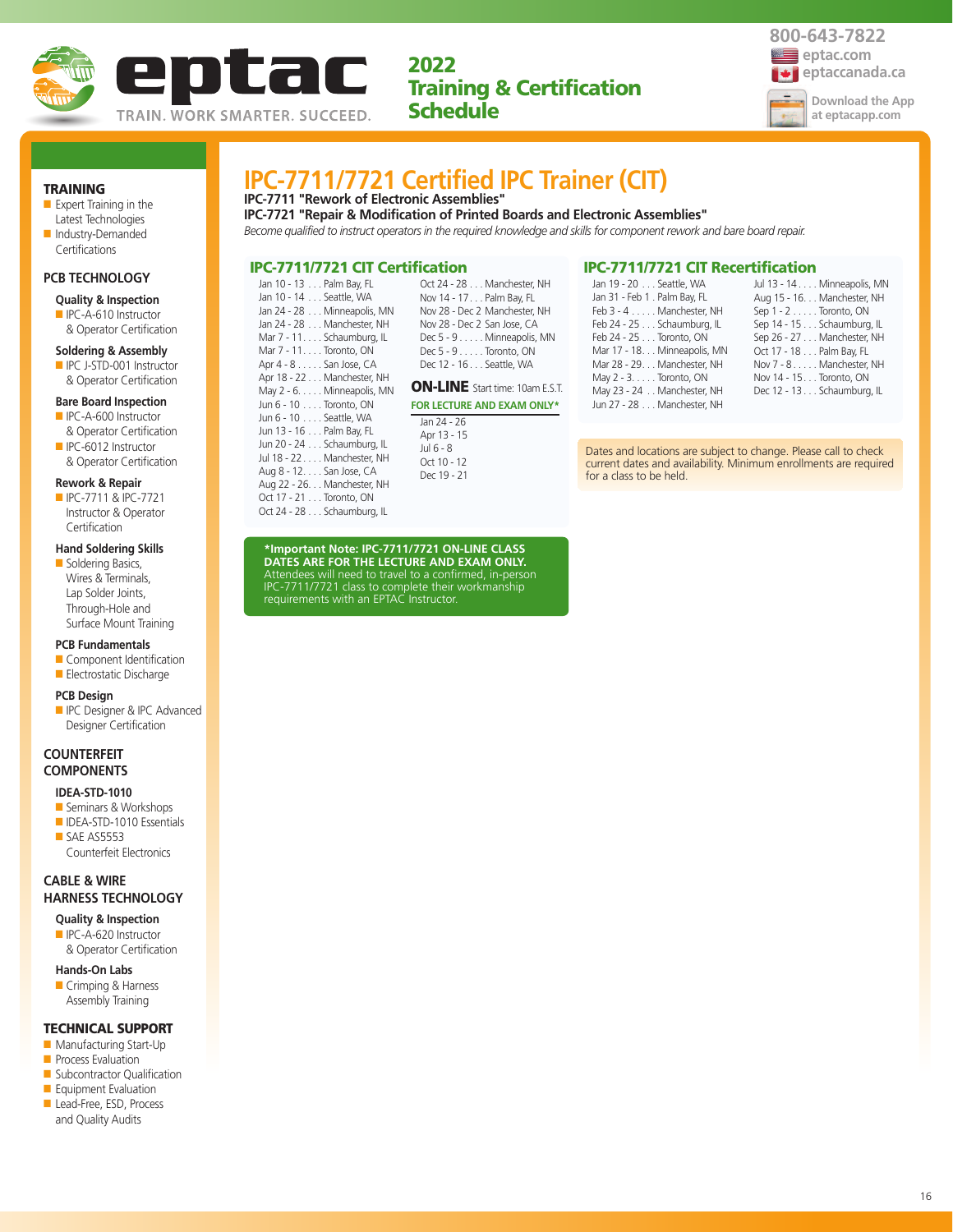



TRAINING

- Expert Training in the
- Latest Technologies ■ Industry-Demanded Certifications

#### **PCB TECHNOLOGY**

#### **Quality & Inspection**

■ IPC-A-610 Instructor & Operator Certification

#### **Soldering & Assembly**

■ IPC J-STD-001 Instructor & Operator Certification

#### **Bare Board Inspection**

- IPC-A-600 Instructor & Operator Certification
- IPC-6012 Instructor & Operator Certification

#### **Rework & Repair**

■ IPC-7711 & IPC-7721 Instructor & Operator **Certification** 

#### **Hand Soldering Skills**

■ Soldering Basics, Wires & Terminals, Lap Solder Joints, Through-Hole and Surface Mount Training

### **PCB Fundamentals**

- Component Identification
- Electrostatic Discharge

#### **PCB Design**

**ID** IPC Designer & IPC Advanced Designer Certification

## **COUNTERFEIT COMPONENTS**

#### **IDEA-STD-1010**

- Seminars & Workshops ■ IDEA-STD-1010 Essentials
- SAE AS5553 Counterfeit Electronics

## **CABLE & WIRE HARNESS TECHNOLOGY**

- **Quality & Inspection** ■ IPC-A-620 Instructor
- & Operator Certification
- **Hands-On Labs**
- Crimping & Harness Assembly Training

## TECHNICAL SUPPORT

- Manufacturing Start-Up
- **Process Evaluation**
- Subcontractor Qualification ■ Equipment Evaluation
- Lead-Free, ESD, Process
- and Quality Audits

# **IPC-7711/7721 Certified IPC Specialist (CIS)**

## **IPC-7711 "Rework of Electronic Assemblies"**

**IPC-7721 "Repair & Modification of Printed Boards and Electronic Assemblies"** *Learn general requirements and practice damage-free removal and replacement techniques for wires and terminals, through-hole and surface mount components. Develop skills for repairing PWBs, including conductor/ land repair, lifted conductor/ land/pad repair and base material.*

## IPC-7711/7721 CIS Certification

| Jan 10 - 13 Palm Bay, FL   | Jul 18 - 22 Manchester, NH       |
|----------------------------|----------------------------------|
| Jan 10 - 14 Seattle, WA    | Jul 25 - 29 Watertown, CT        |
| Jan 24 - 28 Manchester, NH | Aug 8 - 12. San Jose, CA         |
| Mar 7 - 11. Schaumburg, IL | Aug 22 - 26. Manchester, NH      |
| Mar 7 - 11. Toronto, ON    | Oct 17 - 21 Toronto, ON          |
| Mar 14 - 18. Watertown, CT | Oct 24 - 28 Schaumburg, IL       |
| Apr 4 - 8 San Jose, CA     | Oct 24 - 28 Manchester, NH       |
| Apr 18 - 22 Manchester, NH | Nov 14 - 17. Palm Bay, FL        |
| Jun 6 - 10 Toronto, ON     | Nov 28 - Dec 2 Manchester, NH    |
| Jun 6 - 10 Seattle, WA     | Nov 28 - Dec 2 San Jose, CA      |
| Jun 13 - 16 Palm Bay, FL   | Dec $5 - 9 \ldots$ . Toronto, ON |
| Jun 20 - 24 Schaumburg, IL | Dec 12 - 16 Seattle, WA          |

## IPC-7711/7721 CIS Recertification

| Aug 15 - 16. Manchester, NH    |
|--------------------------------|
| Sep $1 - 2 \ldots$ Toronto, ON |
| Sep 14 - 15 Schaumburg, IL     |
| Sep 26 - 27 Manchester, NH     |
| Oct 17 - 18 Palm Bay, FL       |
| Nov 7 - 8. Manchester, NH      |
| Nov 14 - 15 Toronto, ON        |
| Nov 21 - 22 Watertown, CT      |
| Dec 12 - 13 Schaumburg, IL     |
|                                |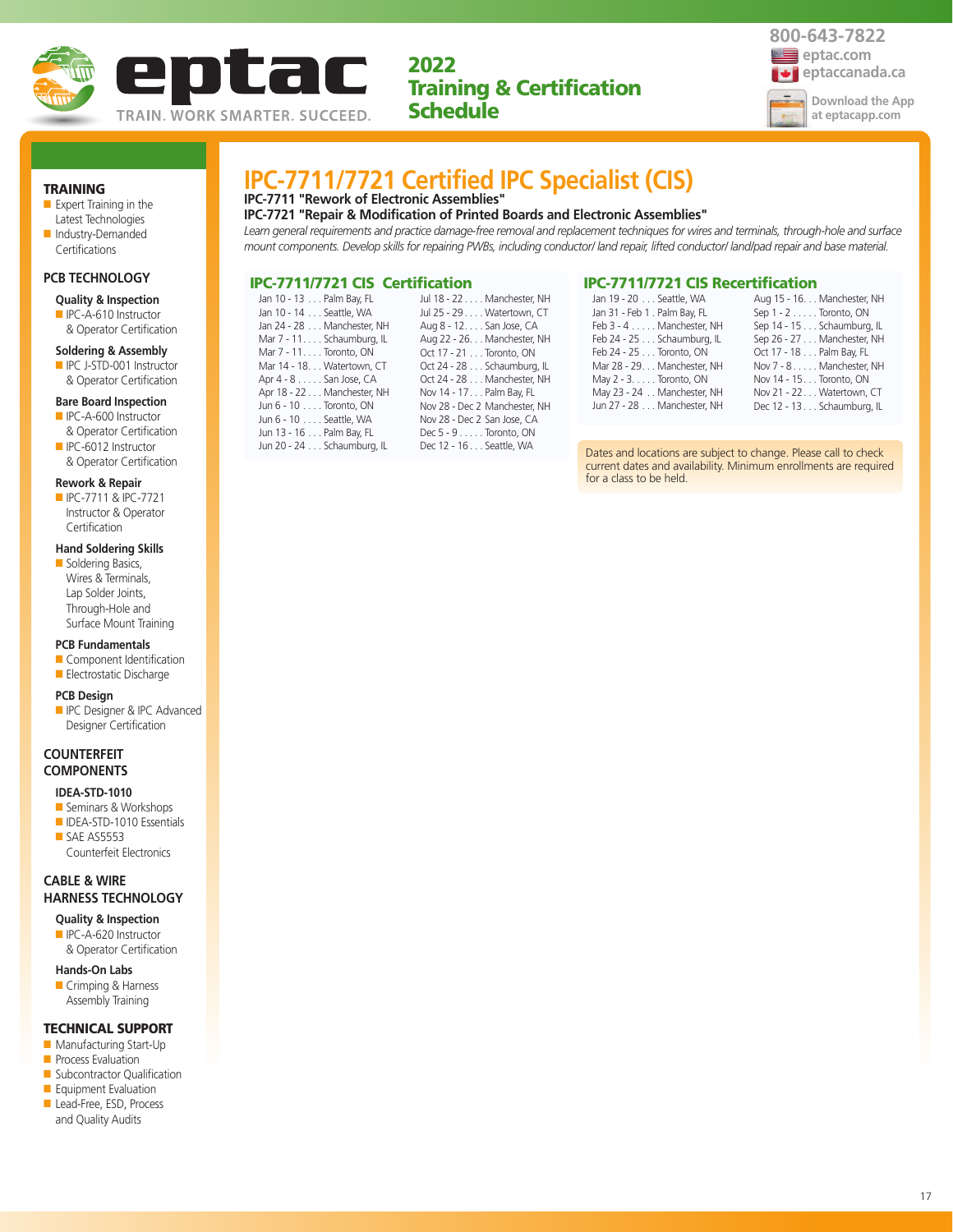



## TRAINING

- Expert Training in the Latest Technologies ■ Industry-Demanded
- Certifications

## **PCB TECHNOLOGY**

- **Quality & Inspection**
- IPC-A-610 Instructor & Operator Certification

#### **Soldering & Assembly**

■ IPC J-STD-001 Instructor & Operator Certification

#### **Bare Board Inspection**

- IPC-A-600 Instructor & Operator Certification
- IPC-6012 Instructor & Operator Certification

#### **Rework & Repair**

■ IPC-7711 & IPC-7721 Instructor & Operator

## **Certification**

**Hand Soldering Skills** ■ Soldering Basics, Wires & Terminals, Lap Solder Joints, Through-Hole and Surface Mount Training

#### **PCB Fundamentals**

- Component Identification ■ Electrostatic Discharge
- **PCB Design**
- 
- **ID** IPC Designer & IPC Advanced Designer Certification

## **COUNTERFEIT COMPONENTS**

## **IDEA-STD-1010**

- Seminars & Workshops
- IDEA-STD-1010 Essentials ■ SAE AS5553 Counterfeit Electronics

## **CABLE & WIRE HARNESS TECHNOLOGY**

**Quality & Inspection** ■ IPC-A-620 Instructor

& Operator Certification

## **Hands-On Labs**

■ Crimping & Harness Assembly Training

## TECHNICAL SUPPORT

- Manufacturing Start-Up
- **Process Evaluation**
- Subcontractor Qualification ■ Equipment Evaluation
- Lead-Free, ESD, Process
- and Quality Audits

# **IPC-7711/7721 Certified Standards Expert (CSE)**

**IPC-7711 "Rework of Electronic Assemblies" IPC-7721 "Repair & Modification of Printed Boards and Electronic Assemblies"**

*Become a subject matter expert in IPC-7711 and IPC-7721.*

## IPC-7711/7721 CSE Certification

|    | Jan 10 - 13 Palm Bay, FL    |
|----|-----------------------------|
|    | Jan 10 - 14 Seattle, WA     |
|    | Jan 24 - 28 Minneapolis, MN |
|    | Jan 24 - 28 Manchester, NH  |
|    | Mar 7 - 11. Schaumburg, IL  |
|    | Mar 7 - 11. Toronto, ON     |
|    | Apr 4 - 8 San Jose, CA      |
|    | Apr 18 - 22 Manchester, NH  |
|    | May 2 - 6. Minneapolis, MN  |
|    | Jun 6 - 10 Toronto, ON      |
| FС | Jun 6 - 10 Seattle, WA      |
|    | Jun 13 - 16 Palm Bay, FL    |
|    | Jun 20 - 24 Schaumburg, IL  |

Jul 18 - 22 . . . . Manchester, NH Aug 8 - 12. . . . San Jose, CA Aug 22 - 26. . . Manchester, NH Oct 17 - 21 . . . Toronto, ON

Challenge Test

|                                  | Oct 24 - 28 Schaumburg, IL    |
|----------------------------------|-------------------------------|
|                                  | Oct 24 - 28 Manchester, NH    |
| Nov 14 - 17 Palm Bay, FL         |                               |
|                                  | Nov 28 - Dec 2 Manchester, NH |
| Nov 28 - Dec 2 San Jose, CA      |                               |
|                                  | Dec 5 - 9 Minneapolis, MN     |
| Dec $5 - 9 \ldots$ . Toronto, ON |                               |
| Dec 12 - 16 Seattle, WA          |                               |
|                                  |                               |

## **N-LINE** Start time: 10am E.S.T.

**FR LECTURE AND EXAM ONLY\*** Jan 24 - 26 Apr 13 - 15 Jul 6 - 8 Oct 10 - 12 Dec 19 - 21

| hallenge Test<br>Jan 7 Manchester, NH                                                                                                                                                                                                                                                                                                | <b>Challenge Test</b>                                                                                                      |                                                                                                                                                                                               |
|--------------------------------------------------------------------------------------------------------------------------------------------------------------------------------------------------------------------------------------------------------------------------------------------------------------------------------------|----------------------------------------------------------------------------------------------------------------------------|-----------------------------------------------------------------------------------------------------------------------------------------------------------------------------------------------|
| Jan 31 Manchester, NH<br>Feb 25. Manchester, NH<br>Mar 11 Manchester, NH<br>Apr 1. Manchester, NH<br>May 6 Manchester, NH<br>May 20 Manchester, NH<br>Jun 29 Manchester, NH<br>Jul 21. Manchester, NH<br>Aug 5 Manchester, NH<br>Sep 22. Manchester, NH<br>Oct 20. Manchester, NH<br>Nov 18 Manchester, NH<br>Dec 19. Manchester, NH | Jan 5<br>Jan 19<br>Feb 2<br>Feb 16<br>Mar 2<br>Mar 16<br>Mar 30<br>Apr 13<br>Apr 27<br>May 11<br>May 25<br>Jun 8<br>Jun 22 | <b>ON-LINE</b> Start time: 10am E.S.T.<br>Jul 6<br><b>Jul 20</b><br>Aug 3<br>Aug 17<br>Aug 31<br>Sep 14<br>Sep 28<br>Oct 12<br>Oct 26<br>Nov <sub>9</sub><br><b>Nov 22</b><br>Dec 7<br>Dec 21 |

#### IPC-7711/7721 CSE Recertification

| Jan 19 - 20 Seattle, WA       | Jul 13 - 14 Minneapolis, MN |
|-------------------------------|-----------------------------|
| Jan 31 - Feb 1 . Palm Bay, FL | Aug 15 - 16. Manchester, NH |
| Feb 3 - 4 Manchester, NH      | Sep $1 - 2$ Toronto, ON     |
| Feb 24 - 25 Schaumburg, IL    | Sep 14 - 15 Schaumburg, IL  |
| Feb 24 - 25 Toronto, ON       | Sep 26 - 27 Manchester, NH  |
| Mar 17 - 18. Minneapolis, MN  | Oct 17 - 18 Palm Bay, FL    |
| Mar 28 - 29. Manchester, NH   | Nov 7 - 8 Manchester, NH    |
| May 2 - 3. Toronto, ON        | Nov 14 - 15. Toronto, ON    |
| May 23 - 24 Manchester, NH    | Dec 12 - 13 Schaumburg, IL  |
| Jun 27 - 28 Manchester, NH    |                             |

#### Challenge Test

| Jan 7 Manchester, NH<br>Jan 31 Manchester, NH                                                                                                                                                                                                                                                             | ON-LIN                                                                                                                         |
|-----------------------------------------------------------------------------------------------------------------------------------------------------------------------------------------------------------------------------------------------------------------------------------------------------------|--------------------------------------------------------------------------------------------------------------------------------|
| Feb 25 Manchester, NH<br>Mar 11 Manchester, NH<br>Apr 1. Manchester, NH<br>May 6 Manchester, NH<br>May 20 Manchester, NH<br>Jun 29 Manchester, NH<br>Jul 21. Manchester, NH<br>Aug 5 Manchester, NH<br>Sep 22. Manchester, NH<br>Oct 20 Manchester, NH<br>Nov 18 Manchester, NH<br>Dec 19. Manchester, NH | Jan 5<br>Jan 19<br>Feb 2<br>Feb 16<br>Mar 2<br>Mar 16<br>Mar 30<br>Apr 13<br>Apr 27<br>May 11<br>May 25<br>Jun 8<br>$\ln n$ 22 |

## Challenge Test

 $\mathbf{E}$  Start time: 10am E.S.T.

| ┫<br>ł | Jan 5         | Jul 6             |
|--------|---------------|-------------------|
| ł      | Jan 19        | <b>Jul 20</b>     |
| ł      | Feb 2         | Aug 3             |
| ł      | Feb 16        | Aug 17            |
| ł      | Mar 2         | Aug 31            |
| ł      | Mar 16        | Sep 14            |
| ł      | Mar 30        | Sep 28            |
| ł      | Apr 13        | Oct 12            |
| ł      | Apr 27        | Oct $26$          |
| ł      | May 11        | Nov 9             |
|        | May 25        | Nov <sub>22</sub> |
|        | Jun 8         | Dec 7             |
|        | <b>Jun 22</b> | Dec 21            |
|        |               |                   |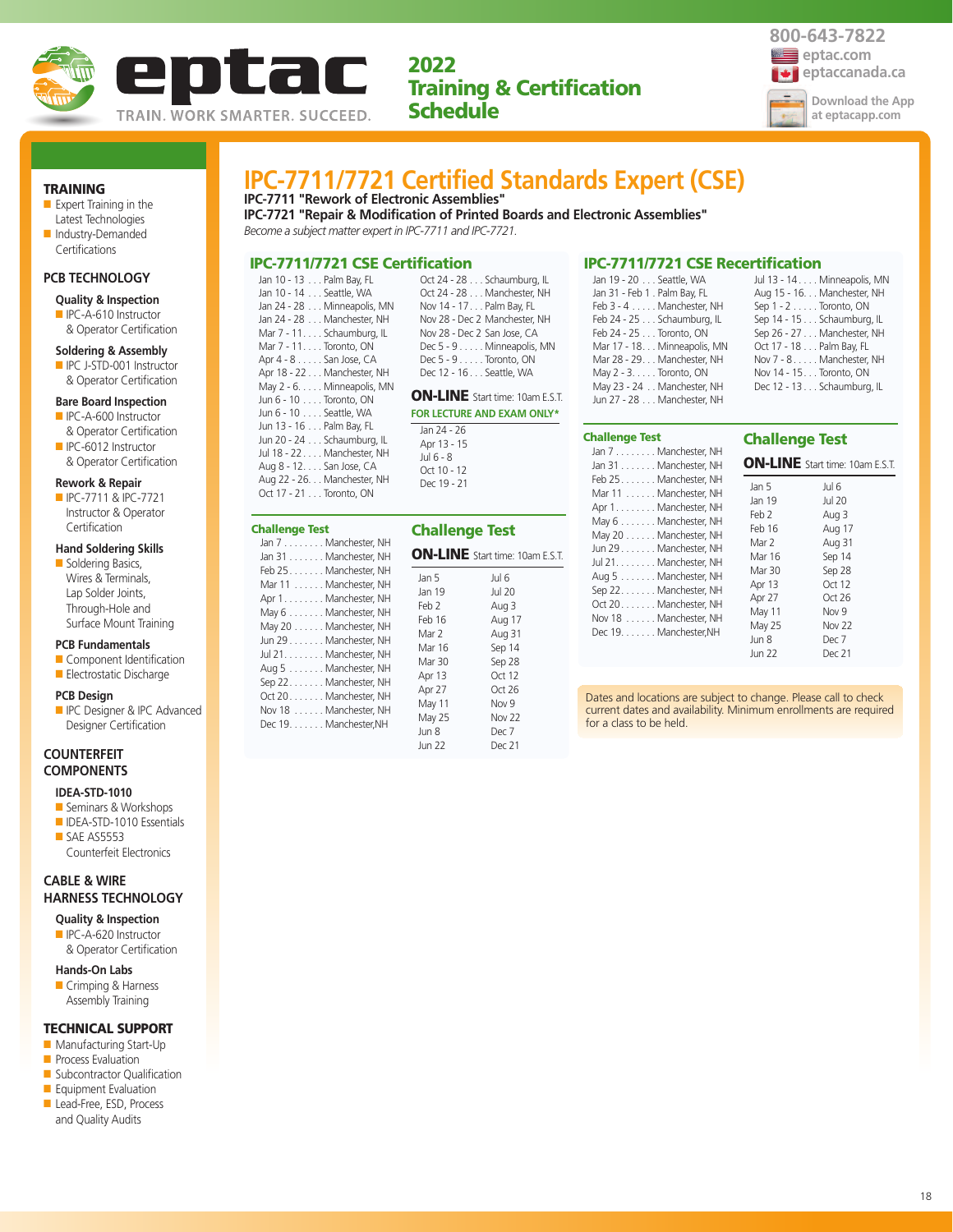



## TRAINING

■ Expert Training in the Latest Technologies ■ Industry-Demanded

## Certifications

## **PCB TECHNOLOGY**

- **Quality & Inspection** ■ IPC-A-610 Instructor
- & Operator Certification

## **Soldering & Assembly**

■ IPC J-STD-001 Instructor & Operator Certification

### **Bare Board Inspection**

- IPC-A-600 Instructor & Operator Certification
- IPC-6012 Instructor & Operator Certification

#### **Rework & Repair**

■ IPC-7711 & IPC-7721 Instructor & Operator **Certification** 

## **Hand Soldering Skills**

■ Soldering Basics, Wires & Terminals, Lap Solder Joints, Through-Hole and Surface Mount Training

### **PCB Fundamentals**

- Component Identification
- Electrostatic Discharge

#### **PCB Design**

■ IPC Designer & IPC Advanced Designer Certification

## **COUNTERFEIT COMPONENTS**

## **IDEA-STD-1010**

- Seminars & Workshops ■ IDEA-STD-1010 Essentials
- SAE AS5553 Counterfeit Electronics

## **CABLE & WIRE HARNESS TECHNOLOGY**

- **Quality & Inspection** ■ IPC-A-620 Instructor
- & Operator Certification

#### **Hands-On Labs**

■ Crimping & Harness Assembly Training

### TECHNICAL SUPPORT

- Manufacturing Start-Up
- **Process Evaluation**
- Subcontractor Qualification ■ Equipment Evaluation
- Lead-Free, ESD, Process
- and Quality Audits

## **IPC-6012 Certified IPC Trainer (CIT)**

**IPC-6012 "Qualification and Performance Specification for Rigid Printed Boards"** *Become an expert in the design, specifications, fabrication and inspection of printed circuit boards.*

## IPC-6012 CIT Certification

ON-LINE Start time: 10am E.S.T.

| Jan 31 - Feb 3 |  |
|----------------|--|
| Jun 13 - 16    |  |
| Nov 14 - 17    |  |

#### IPC-6012 CIT Recertification ON-LINE Start time: 10am E.S.T.

Jan 31 - Feb 3 Jun 13 - 16 Nov 14 - 17

| <b>Challenge Test</b><br>Jan 7 Manchester, NH | <b>Challenge Test</b> | <b>ON-LINE</b> Start time: 10am E.S.T. |
|-----------------------------------------------|-----------------------|----------------------------------------|
| Jan 31 Manchester, NH                         | Jan 5                 | Jul 6                                  |
| Feb 25. Manchester, NH                        | Jan 19                | Jul 20                                 |
| Mar 11 Manchester, NH                         | Feb 2                 | Aug 3                                  |
| Apr 1. Manchester, NH                         | Feb 16                | Aug 17                                 |
| May 6 Manchester, NH                          | Mar 2                 | Aug 31                                 |
| May 20 Manchester, NH                         | Mar 16                | Sep 14                                 |
| Jun 29 Manchester, NH                         | Mar 30                | Sep 28                                 |
| Jul 21. Manchester, NH                        | Apr 13                | Oct $12$                               |
| Aug 5 Manchester, NH                          | Apr 27                | Oct $26$                               |
| Sep 22. Manchester, NH                        | May 11                | Nov 9                                  |
| Oct 20. Manchester, NH                        | May 25                | Nov 22                                 |
| Nov 18 Manchester, NH                         | Jun 8                 | Dec 7                                  |
| Dec 19. Manchester, NH                        | <b>Jun 22</b>         | Dec 21                                 |

| <b>Challenge Test</b><br>Jan 7 Manchester, NH<br>Jan 31 Manchester, NH                                                                                                                                                                                                                                    | <b>Challenge Test</b>                                                                                                      | <b>ON-LINE</b> Start time: 10am E.S.T.                                                                                                  |
|-----------------------------------------------------------------------------------------------------------------------------------------------------------------------------------------------------------------------------------------------------------------------------------------------------------|----------------------------------------------------------------------------------------------------------------------------|-----------------------------------------------------------------------------------------------------------------------------------------|
| Feb 25 Manchester, NH<br>Mar 11 Manchester, NH<br>Apr 1. Manchester, NH<br>May 6 Manchester, NH<br>May 20 Manchester, NH<br>Jun 29 Manchester, NH<br>Jul 21. Manchester, NH<br>Aug 5 Manchester, NH<br>Sep 22. Manchester, NH<br>Oct 20 Manchester, NH<br>Nov 18 Manchester, NH<br>Dec 19. Manchester, NH | Jan 5<br>Jan 19<br>Feb 2<br>Feb 16<br>Mar 2<br>Mar 16<br>Mar 30<br>Apr 13<br>Apr 27<br>May 11<br>May 25<br>Jun 8<br>Jun 22 | Jul 6<br>Jul 20<br>Aug 3<br>Aug 17<br>Aug 31<br>Sep 14<br>Sep 28<br>Oct 12<br>Oct $26$<br>Nov 9<br>Nov <sub>22</sub><br>Dec 7<br>Dec 21 |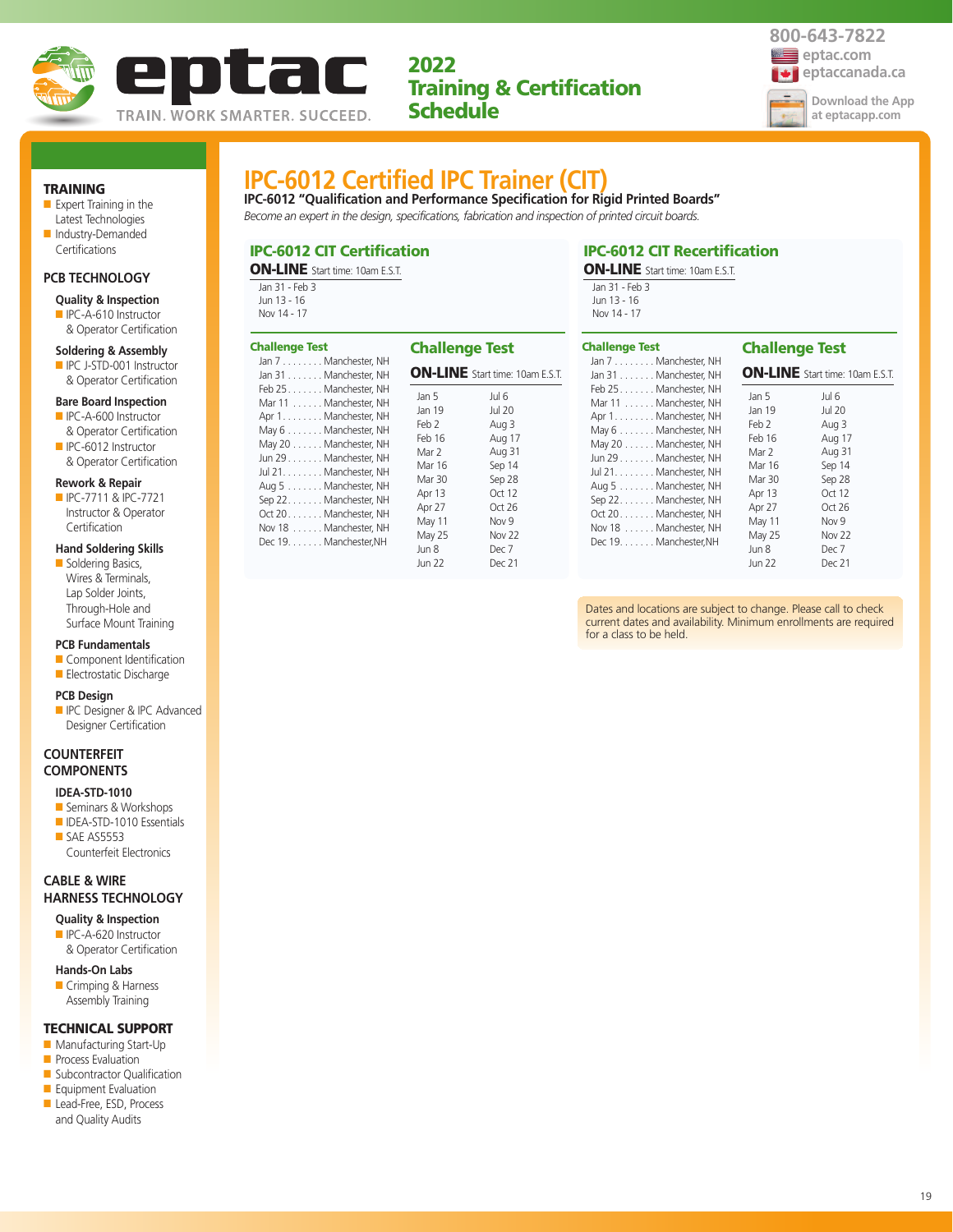



## TRAINING

■ Expert Training in the Latest Technologies ■ Industry-Demanded

## **PCB TECHNOLOGY**

Certifications

**Quality & Inspection**

■ IPC-A-610 Instructor & Operator Certification

#### **Soldering & Assembly**

■ IPC J-STD-001 Instructor & Operator Certification

#### **Bare Board Inspection**

- IPC-A-600 Instructor & Operator Certification
- IPC-6012 Instructor & Operator Certification

#### **Rework & Repair**

■ IPC-7711 & IPC-7721 Instructor & Operator **Certification** 

## **Hand Soldering Skills**

■ Soldering Basics, Wires & Terminals, Lap Solder Joints, Through-Hole and Surface Mount Training

### **PCB Fundamentals**

- Component Identification
- Electrostatic Discharge

#### **PCB Design**

■ IPC Designer & IPC Advanced Designer Certification

## **COUNTERFEIT COMPONENTS**

## **IDEA-STD-1010**

- Seminars & Workshops ■ IDEA-STD-1010 Essentials
- SAE AS5553 Counterfeit Electronics

## **CABLE & WIRE HARNESS TECHNOLOGY**

## **Quality & Inspection** ■ IPC-A-620 Instructor

& Operator Certification

#### **Hands-On Labs**

■ Crimping & Harness Assembly Training

## TECHNICAL SUPPORT

- Manufacturing Start-Up
- **Process Evaluation**
- Subcontractor Qualification ■ Equipment Evaluation
- Lead-Free, ESD, Process
- and Quality Audits

## **IPC-6012 Certified IPC Specialist (CIS)**

**IPC-6012 "Qualification and Performance Specification for Rigid Printed Boards"** *Learn about the design, specifications,fabrication and inspection of printed circuit boards.* 

## IPC-6012 CIS Certification

ON-LINE Start time: 10am E.S.T.  $\overline{I}$  -  $\overline{I}$ 

| Jan 31 - Feb 3 |  |  |
|----------------|--|--|
| Jun 13 - 16    |  |  |
| Nov 14 - 17    |  |  |

#### IPC-6012 CIS Recertification ON-LINE Start time: 10am E.S.T.

| Jan 31 - Feb 3 |  |
|----------------|--|
| Jun 13 - 16    |  |
| Nov 14 - 17    |  |
|                |  |

| <b>Challenge Test</b>                                                                                                                                                                                                                                 | <b>Challenge Test</b>                                           |                                                                                                                   |  |
|-------------------------------------------------------------------------------------------------------------------------------------------------------------------------------------------------------------------------------------------------------|-----------------------------------------------------------------|-------------------------------------------------------------------------------------------------------------------|--|
| Jan 7 Manchester, NH<br>Jan 31 Manchester, NH<br>Feb 25. Manchester, NH<br>Mar 11 Manchester, NH<br>Apr 1. Manchester, NH<br>May 6 Manchester, NH<br>May 20 Manchester, NH<br>Jun 29 Manchester, NH<br>Jul 21. Manchester, NH<br>Aug 5 Manchester, NH | Jan 5<br>Jan 19<br>Feb 2<br>Feb 16<br>Mar 2<br>Mar 16<br>Mar 30 | <b>ON-LINE</b> Start time: 10am E.S.T.<br>Jul 6<br><b>Jul 20</b><br>Aug 3<br>Aug 17<br>Aug 31<br>Sep 14<br>Sep 28 |  |
| Sep 22. Manchester, NH<br>Oct 20. Manchester, NH<br>Nov 18 Manchester, NH<br>Dec 19. Manchester, NH                                                                                                                                                   | Apr 13<br>Apr 27<br>May 11<br>May 25<br>Jun 8<br>Jun 22         | Oct 12<br>Oct 26<br>Nov <sub>9</sub><br><b>Nov 22</b><br>Dec 7<br>Dec 21                                          |  |

| <b>Challenge Test</b><br>Jan 7 Manchester, NH                                                                                                                                                                                                                                                             | <b>Challenge Test</b>                                                                                                      |                                                                                                                              |
|-----------------------------------------------------------------------------------------------------------------------------------------------------------------------------------------------------------------------------------------------------------------------------------------------------------|----------------------------------------------------------------------------------------------------------------------------|------------------------------------------------------------------------------------------------------------------------------|
| Jan 31 Manchester, NH                                                                                                                                                                                                                                                                                     |                                                                                                                            | <b>ON-LINE</b> Start time: 10am E.S.T.                                                                                       |
| Feb 25 Manchester, NH<br>Mar 11 Manchester, NH<br>Apr 1. Manchester, NH<br>May 6 Manchester, NH<br>May 20 Manchester, NH<br>Jun 29 Manchester, NH<br>Jul 21. Manchester, NH<br>Aug 5 Manchester, NH<br>Sep 22. Manchester, NH<br>Oct 20 Manchester, NH<br>Nov 18 Manchester, NH<br>Dec 19. Manchester, NH | Jan 5<br>Jan 19<br>Feb 2<br>Feb 16<br>Mar 2<br>Mar 16<br>Mar 30<br>Apr 13<br>Apr 27<br>May 11<br>May 25<br>Jun 8<br>Jun 22 | Jul 6<br>Jul 20<br>Aug 3<br>Aug 17<br>Aug 31<br>Sep 14<br>Sep 28<br>Oct 12<br>Oct $26$<br>Nov 9<br>Nov 22<br>Dec 7<br>Dec 21 |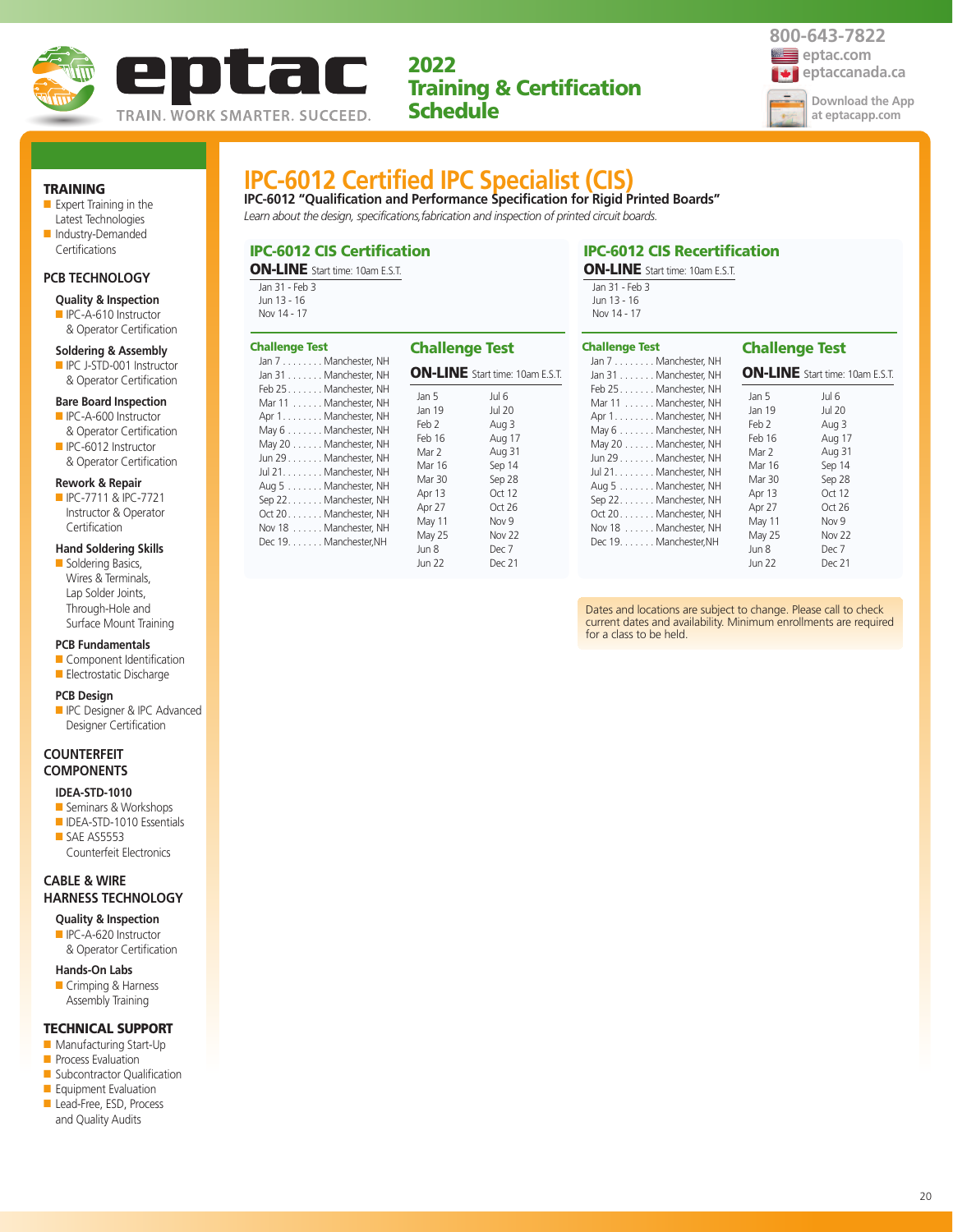



## TRAINING

■ Expert Training in the Latest Technologies ■ Industry-Demanded

#### **PCB TECHNOLOGY**

Certifications

**Quality & Inspection**

■ IPC-A-610 Instructor & Operator Certification

#### **Soldering & Assembly**

■ IPC J-STD-001 Instructor & Operator Certification

#### **Bare Board Inspection**

- IPC-A-600 Instructor & Operator Certification
- IPC-6012 Instructor & Operator Certification

#### **Rework & Repair**

■ IPC-7711 & IPC-7721 Instructor & Operator **Certification** 

#### **Hand Soldering Skills**

■ Soldering Basics, Wires & Terminals, Lap Solder Joints, Through-Hole and Surface Mount Training

### **PCB Fundamentals**

- Component Identification
- Electrostatic Discharge

#### **PCB Design**

**ID** IPC Designer & IPC Advanced Designer Certification

## **COUNTERFEIT COMPONENTS**

## **IDEA-STD-1010**

- Seminars & Workshops ■ IDEA-STD-1010 Essentials
- SAE AS5553 Counterfeit Electronics

## **CABLE & WIRE HARNESS TECHNOLOGY**

## **Quality & Inspection** ■ IPC-A-620 Instructor

& Operator Certification

#### **Hands-On Labs**

■ Crimping & Harness Assembly Training

## TECHNICAL SUPPORT

- Manufacturing Start-Up
- **Process Evaluation**
- Subcontractor Qualification ■ Equipment Evaluation
- Lead-Free, ESD, Process
- and Quality Audits

## **IPC-6012 Certified Standards Expert (CSE)**

**IPC-6012 "Qualification and Performance Specification for Rigid Printed Boards"** *Become a subject matter expert in IPC-A-6012.*

ON-LINE Start time: 10am E.S.T.

Jul 6 Jul 20 Aug 3 Aug 17 Aug 31 Sep 14 Sep 28 Oct 12 Oct 26 Nov 9 Nov 22 Dec 7 Dec 21

Jan 5 Jan 19 Feb 2 Feb 16 Mar 2 Mar 16 Mar 30 Apr 13 Apr 27 May 11 May 25 Jun 8 Jun 22

## IPC-6012 CSE Certification

ON-LINE Start time: 10am E.S.T.

| Jan 31 - Feb 3 |
|----------------|
| Jun 13 - 16    |
| Nov 14 - 17    |

Jan 7 . . . . . . . . Manchester, NH Jan 31 . . . . . . . Manchester, NH Feb 25. . . . . . . Manchester, NH Mar 11 . . . . . . Manchester, NH Apr 1. . . . . . . . Manchester, NH May 6 . . . . . . . Manchester, NH May 20 . . . . . . Manchester, NH Jun 29 . . . . . . . Manchester, NH Jul 21. . . . . . . . Manchester, NH Aug 5 . . . . . . . Manchester, NH Sep 22. . . . . . . Manchester, NH Oct 20. . . . . . . Manchester, NH Nov 18 . . . . . . Manchester, NH Dec 19. . . . . . . Manchester,NH

Challenge Test

## Jan 31 - Feb 3 Jun 13 - 16 Nov 14 - 17 Challenge Test

| <b>Challenge Test</b><br>Jan 7 Manchester, NH<br>Jan 31 Manchester, NH                                                                                                                                                                                                                                    | <b>Challenge Test</b>                                                                                                      | <b>ON-LINE</b> Start time: 10am E.S.T.                                                                                                     |
|-----------------------------------------------------------------------------------------------------------------------------------------------------------------------------------------------------------------------------------------------------------------------------------------------------------|----------------------------------------------------------------------------------------------------------------------------|--------------------------------------------------------------------------------------------------------------------------------------------|
| Feb 25 Manchester, NH<br>Mar 11 Manchester, NH<br>Apr 1. Manchester, NH<br>May 6 Manchester, NH<br>May 20 Manchester, NH<br>Jun 29 Manchester, NH<br>Jul 21. Manchester, NH<br>Aug 5 Manchester, NH<br>Sep 22. Manchester, NH<br>Oct 20 Manchester, NH<br>Nov 18 Manchester, NH<br>Dec 19. Manchester, NH | Jan 5<br>Jan 19<br>Feb 2<br>Feb 16<br>Mar 2<br>Mar 16<br>Mar 30<br>Apr 13<br>Apr 27<br>May 11<br>May 25<br>Jun 8<br>Jun 22 | Jul 6<br><b>Jul 20</b><br>Aug 3<br>Aug 17<br>Aug 31<br>Sep 14<br>Sep 28<br>Oct 12<br>Oct $26$<br>Nov 9<br><b>Nov 22</b><br>Dec 7<br>Dec 21 |

IPC-6012 CSE Recertification ON-LINE Start time: 10am E.S.T.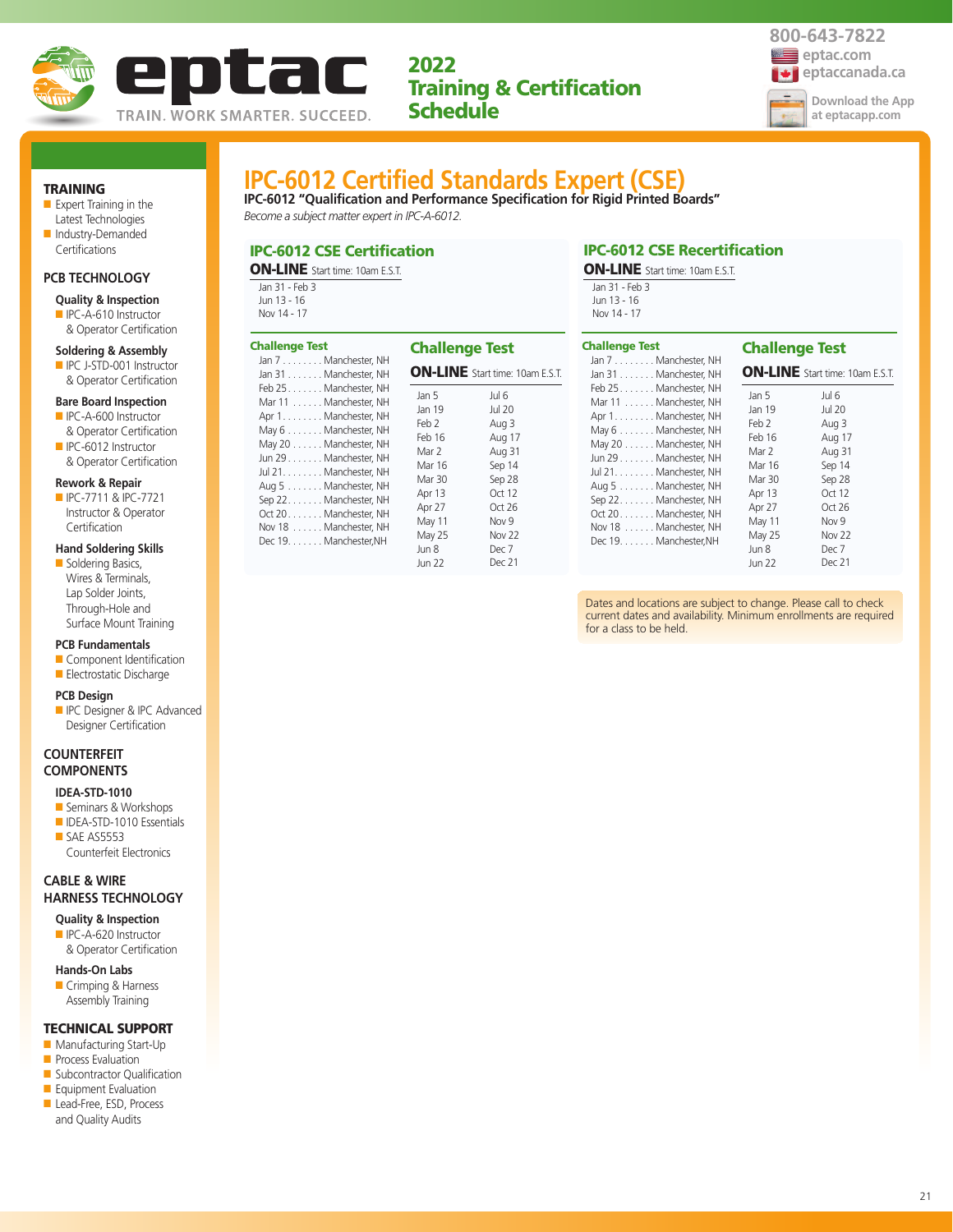



#### TRAINING

- Expert Training in the Latest Technologies
- Industry-Demanded **Certifications**

## **PCB TECHNOLOGY**

- **Quality & Inspection**
- IPC-A-610 Instructor & Operator Certification

#### **Soldering & Assembly**

■ IPC J-STD-001 Instructor & Operator Certification

#### **Bare Board Inspection**

- IPC-A-600 Instructor & Operator Certification
- IPC-6012 Instructor & Operator Certification

#### **Rework & Repair**

■ IPC-7711 & IPC-7721 Instructor & Operator Certification

#### **Hand Soldering Skills**

■ Soldering Basics, Wires & Terminals, Lap Solder Joints, Through-Hole and Surface Mount Training

#### **PCB Fundamentals**

- Component Identification
- Electrostatic Discharge

#### **PCB Design**

**ID** IPC Designer & IPC Advanced Designer Certification

## **COUNTERFEIT COMPONENTS**

## **IDEA-STD-1010**

- Seminars & Workshops
- IDEA-STD-1010 Essentials ■ SAE AS5553 Counterfeit Electronics

## **CABLE & WIRE HARNESS TECHNOLOGY**

- **Quality & Inspection** ■ IPC-A-620 Instructor
- & Operator Certification

## **Hands-On Labs**

■ Crimping & Harness Assembly Training

## TECHNICAL SUPPORT

- Manufacturing Start-Up
- **Process Evaluation**
- Subcontractor Qualification
- Equipment Evaluation
- Lead-Free, ESD, Process and Quality Audits

## **IPC Interconnect Designer Certification (CID and CID+)**

**IPC-2221 "Generic Standard on Printed Board Design"**

**IPC-2222 "Sectional Standard on Rigid Organic Printed Boards"**

*These courses go beyond the fundamentals of component placement and track routing to encompass a complete understanding of all the elements that go into the development of a printed circuit board.*

## IPC CID Certification

Jan 21 - 24 . . . San Diego, CA Feb 21 - 24 . . . Manchester, NH Jul 25 - 28 . . . . Seattle, WA Oct 31 - Nov 3 Manchester, NH TBD . . . . . . . . . TBD APEX,

### ON-LINE Start time: 10am E.S.T. **FXAM ONLY\***

| FOR LECTURE AND E |
|-------------------|
| Jan 10 - 13       |
| Feb 7 - 10        |
| Mar 7 - 10        |
| Mar 28 - 31       |
| Apr 4 - 7         |
| May 2 - 5         |
| May 23 - 26       |
| Jun 6 - 9         |
| Jul 11 - 14       |
| Jul 25 - 28       |
| Aug 8 - 11        |
| Aug 22 - 25       |
| Sep 6 - 9         |
| Sep 26 - 29       |
| Oct 3 - 6         |
| Oct 24 - 27       |
| Nov 7 - 10        |
| Dec 12 - 15       |

## IPC CID+ Certification

Jan 21 - 24 . . . San Diego, CA Jun 27 - 30 . . . Manchester, NH Oct 31 - Nov 3 Seattle, WA TBD . . . . . . . . . TBD APEX,

## ON-LINE Start time: 10am E.S.T.

- **FOR LECTURE AND EXAM ONLY\*** Jan 24 - 27
	- Mar 21 24 Apr 18 - 21 May 16 - 19 Jun 20 - 23 Jul 18 - 21 Sep 19 - 22 Nov 28 - Dec 1

Dates and locations are subject to change. Please call to check current dates and availability. Minimum enrollments are required for a class to be held.

22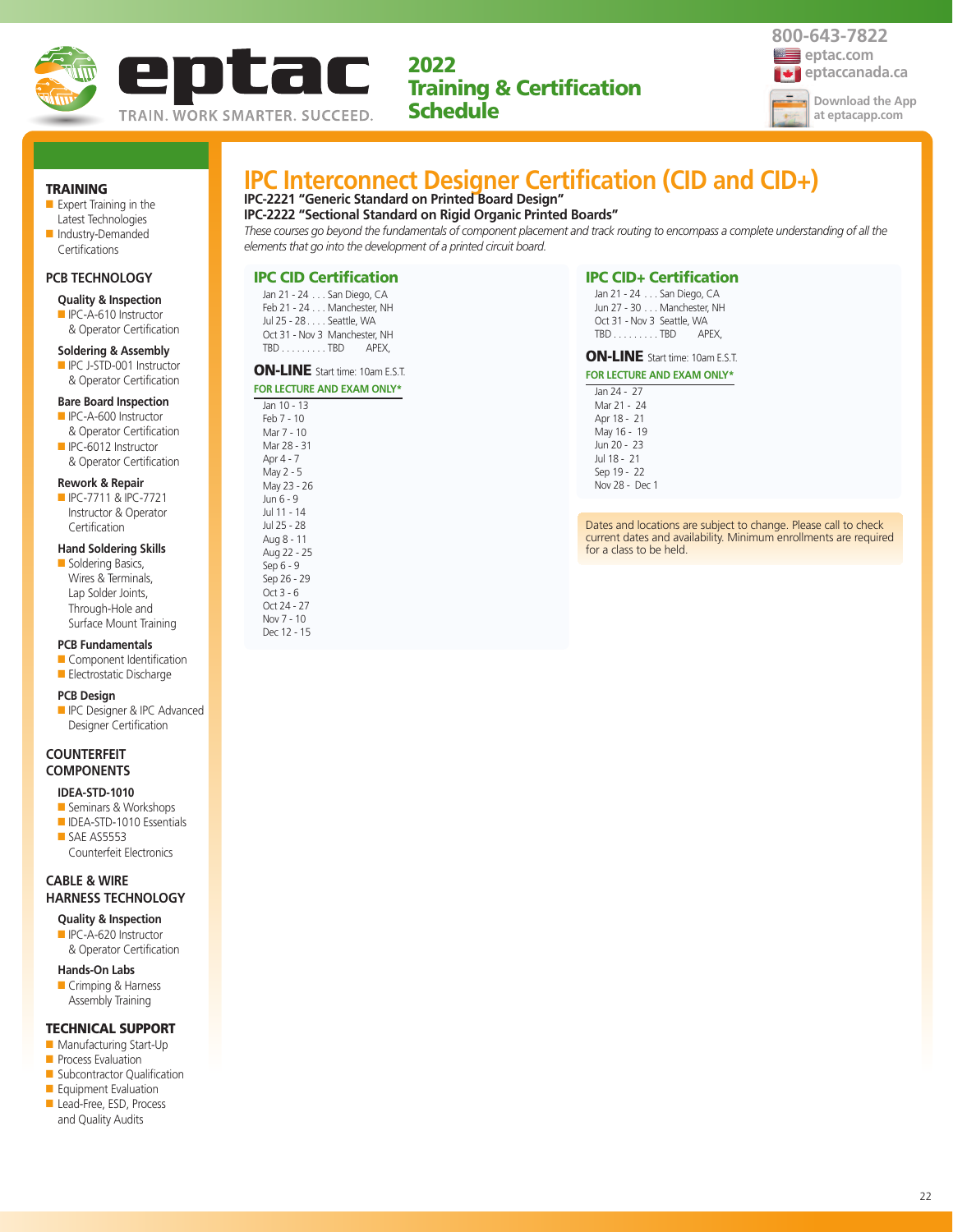



#### TRAINING

- Expert Training in the Latest Technologies
- Industry-Demanded **Certifications**

## **PCB TECHNOLOGY**

## **Quality & Inspection**

■ IPC-A-610 Instructor & Operator Certification

#### **Soldering & Assembly**

■ IPC J-STD-001 Instructor & Operator Certification

#### **Bare Board Inspection**

- IPC-A-600 Instructor & Operator Certification
- IPC-6012 Instructor & Operator Certification

#### **Rework & Repair**

■ IPC-7711 & IPC-7721 Instructor & Operator **Certification** 

#### **Hand Soldering Skills**

■ Soldering Basics, Wires & Terminals, Lap Solder Joints, Through-Hole and Surface Mount Training

#### **PCB Fundamentals**

■ Component Identification ■ Electrostatic Discharge

- **PCB Design**
- **ID** IPC Designer & IPC Advanced Designer Certification

## **COUNTERFEIT COMPONENTS**

#### **IDEA-STD-1010**

- Seminars & Workshops ■ IDEA-STD-1010 Essentials
- SAE AS5553 Counterfeit Electronics

## **CABLE & WIRE HARNESS TECHNOLOGY**

- **Quality & Inspection** ■ IPC-A-620 Instructor
- & Operator Certification

## **Hands-On Labs**

■ Crimping & Harness Assembly Training

## TECHNICAL SUPPORT

- Manufacturing Start-Up
- **Process Evaluation**
- Subcontractor Qualification ■ Equipment Evaluation
- Lead-Free, ESD, Process
- and Quality Audits

## **IDEA Counterfeit Component Training**

**IDEA-TRN-2000 "Inspection for Visual Indicators of Counterfeit Parts" IDEA-STD-1010 "Acceptability of Electronic Components Distributed in the Open Market"**

## IDEA Counterfeit Component Workshop

IDEA-TRN-2000 Inspection for Visual Indicators of Counterfeit Parts *A basic introduction to Counterfeit Mitigation and to IDEA-STD-1010*

ON-LINE Start time: 10am E.S.T.

#### Jan 21 Apr 15 Aug 3 Nov 23

## IDEA Essentials

IDEA-STD-1010 "Acceptability of Electronic Components Distributed in the Open Market"

| Jan 17 - 18 Peabody, MA<br>Apr 11 - 12 Peabody, MA<br>Aug 4 - 5. Peabody, MA |
|------------------------------------------------------------------------------|
| Oct 10 - 11 Schaumburg, IL                                                   |

ON-LINE Start time: 10am E.S.T. Jan 19 - 20

Apr 13 - 14 Aug 1 - 2 Nov 21 - 22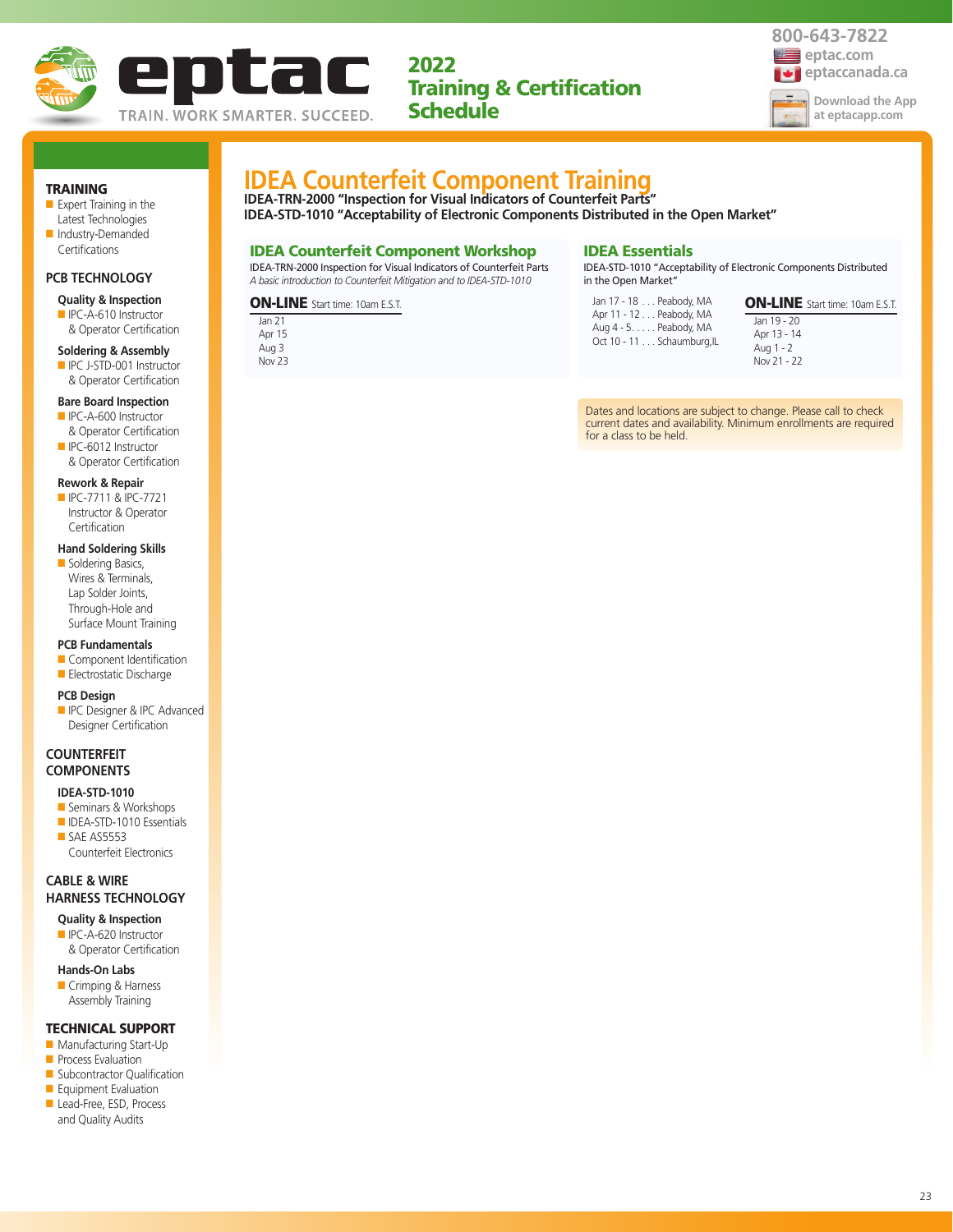



TRAINING

- Expert Training in the Latest Technologies
- Industry-Demanded Certifications

## **PCB TECHNOLOGY**

- **Quality & Inspection**
- IPC-A-610 Instructor & Operator Certification

## **Soldering & Assembly**

■ IPC J-STD-001 Instructor & Operator Certification

## **Bare Board Inspection**

- IPC-A-600 Instructor & Operator Certification
- IPC-6012 Instructor & Operator Certification

#### **Rework & Repair**

■ IPC-7711 & IPC-7721 Instructor & Operator **Certification** 

## **Hand Soldering Skills**

■ Soldering Basics, Wires & Terminals, Lap Solder Joints, Through-Hole and Surface Mount Training

#### **PCB Fundamentals**

- Component Identification
- Electrostatic Discharge

#### **PCB Design**

**ID** IPC Designer & IPC Advanced Designer Certification

## **COUNTERFEIT COMPONENTS**

## **IDEA-STD-1010**

- Seminars & Workshops
- IDEA-STD-1010 Essentials ■ SAE AS5553 Counterfeit Electronics

## **CABLE & WIRE HARNESS TECHNOLOGY**

**Quality & Inspection** ■ IPC-A-620 Instructor

& Operator Certification

#### **Hands-On Labs**

■ Crimping & Harness Assembly Training

## TECHNICAL SUPPORT

- Manufacturing Start-Up
- **Process Evaluation**
- Subcontractor Qualification ■ Equipment Evaluation
- Lead-Free, ESD, Process
- and Quality Audits

| <b>Hand Soldering Certification</b> |  |  |  |
|-------------------------------------|--|--|--|

### **J-STD-001 "Requirements for Soldered Electrical & Electronic Assemblies"**

*Introduces the basics of soldering, terms & definitions and equipment familiarization. Wires and Terminals, and Through-Hole Soldering and Rework is taught through hands-on construction and inspection of two Through-Hole boards. Students learn the accept/reject criteria for Surface Mount Assembly and Rework first hand through the construction, inspection and rework of a surface mount board. Lead and Lead-free included.*

## Hand Soldering Certification

Jan 3 - 7 . . . . . Syracuse, NY Jan 10 - 14 . . . San Jose, CA Jan 10 - 14 . . . Manchester, NH Jan 10 - 14 . . . Toronto, ON Jan 24 - 28 . . . Seattle, WA Jan 31 - Feb 4 . San Diego, CA Feb 7 - 11 . . . . Schaumburg, IL Feb 7 - 11 . . . . Manchester, NH Feb 14 - 18 . . . Minneapolis, MN Feb 14 - 18 . . . Buffalo, NY Feb 21 - 25 . . . Long Island, NY Feb 28 - Mar 4 Watertown, CT Feb 28 - Mar 4 Atlanta, GA Mar 14 - 18. . . Manchester, NH Mar 14 - 18. . . Rochester, NY Mar 21 - 25. . . Anaheim, CA Mar 21 - 25. . . Toronto, ON Mar 28 -Apr 1. Schaumburg, IL Mar 28 - Apr 1 Binghamton, NY Apr 4 - 8 . . . . . Palm Bay, FL Apr 4 - 8 . . . . . Kansas City, MO Apr 4 - 8 . . . . . Ottawa, ON Apr 11 - 15 . . . Minneapolis, MN Apr 11 - 15 . . . Manchester, NH Apr 11 - 15 . . . Syracuse, NY Apr 18 - 22 . . . Pittsburgh, PA Apr 25 - 29 . . . San Jose, CA Apr 25 - 29 . . . Toronto, ON May 9 - 13 . . . Manchester, NH May 9 - 13 . . . Buffalo, NY May 16 - 20 . . San Diego, CA May 16 - 20 . . Schaumburg, IL May 30 - Jun 3 Toronto, ON Jun 6 - 10 . . . . Atlanta, GA Jun 6 - 10 . . . . Binghamton, NY Jun 13 - 17 . . . Manchester, NH Jun 13 - 17 . . . Rochester, NY Jun 20 - 24 . . . Anaheim, CA Jun 20 - 24 . . . Watertown, CT

| Jul 11 - 15 Manchester, NH   |
|------------------------------|
| Jul 11 - 15 Pittsburgh, PA   |
|                              |
| Jul 11 - 15 San Jose, CA     |
| Jul 18 - 22 Rochester, NY    |
| Jul 18 - 22 Toronto, ON      |
| Jul 18 - 22 Seattle, WA      |
| Jul 25 - 29 Palm Bay, FL     |
| Aug 1 - 5. Schaumburg, IL    |
| Aug 1 - 5. Minneapolis, MN   |
| Aug 1 - 5. Long Island, NY   |
| Aug 8 - 12. Manchester, NH   |
| Aug 15 - 19. Buffalo, NY     |
| Aug 29 - Sep 2 San Diego, CA |
|                              |
| Sep 12 - 16 Kansas City, MO  |
| Sep 12 - 16 Manchester, NH   |
| Sep 19 - 23 Anaheim, CA      |
| Sep 19 - 23 Watertown, CT    |
| Sep 19 - 23 Toronto, ON      |
| Sep 26 - 30 Atlanta, GA      |
| Sep 26 - 30 Ottawa, ON       |
| Oct 3 - 7 San Jose, CA       |
| Oct 10 - 14 Palm Bay, FL     |
| Oct 10 - 14 Manchester, NH   |
| Oct 10 - 14 Syracuse, NY     |
| Oct 17 - 21 Minneapolis, MN  |
| Oct 17 - 21 Pittsburgh, PA   |
| Oct 24 - 28 Binghamton, NY   |
|                              |
| Oct 31 - Nov 4 Toronto, ON   |
| Nov 7 - 11 Schaumburg, IL    |
| Nov 7 - 11. Buffalo, NY      |
| Nov 14 - 18. Manchester, NH  |
| Nov 28 - Dec 2 Anaheim, CA   |
| Nov 28 - Dec 2 Rochester, NY |
| Dec 5 - 9 Watertown, CT      |
| Dec 5 - 9 Atlanta, GA        |
| Dec 5 - 9 Seattle, WA        |
| Dec 12 - 16 San Diego, CA    |
| Dec 12 - 16 Manchester, NH   |
| Dec 12 - 16 San Jose, CA     |
|                              |

## Hand Soldering Recertification

| Jan 7 Manchester, NH   | Jun 17 Schaumburg, IL  |
|------------------------|------------------------|
| Jan 7 Toronto, ON      | Jul 1. Manchester, NH  |
| Jan 14 San Diego, CA   | Jul 8. Toronto, ON     |
| Jan 14 Kansas City, MO | Jul 15. Anaheim, CA    |
| Jan 21 Seattle, WA     | Aug 17 Manchester, NH  |
| Jan 28 Schaumburg, IL  | Sep 16. Watertown, CT  |
| Jan 31 Anaheim, CA     | Sep 28. Toronto, ON    |
| Feb 18. Manchester, NH | Oct 7. San Diego, CA   |
| Mar 4 Manchester, NH   | Oct 7 Manchester, NH   |
| Mar 11 San Jose, CA    | Oct 7 Seattle, WA      |
| Apr 1. Manchester, NH  | Oct 31Schaumburg, IL   |
| Apr 8. Anaheim, CA     | Nov 11 Kansas City, MO |
| May 6 Manchester, NH   | Nov 11 Manchester, NH  |
| May 25 Toronto, ON     | Nov 18 Watertown, CT   |
| Jun 10 San Diego, CA   | Nov 18 Palm Bay, FL    |
| Jun 10Manchester, NH   |                        |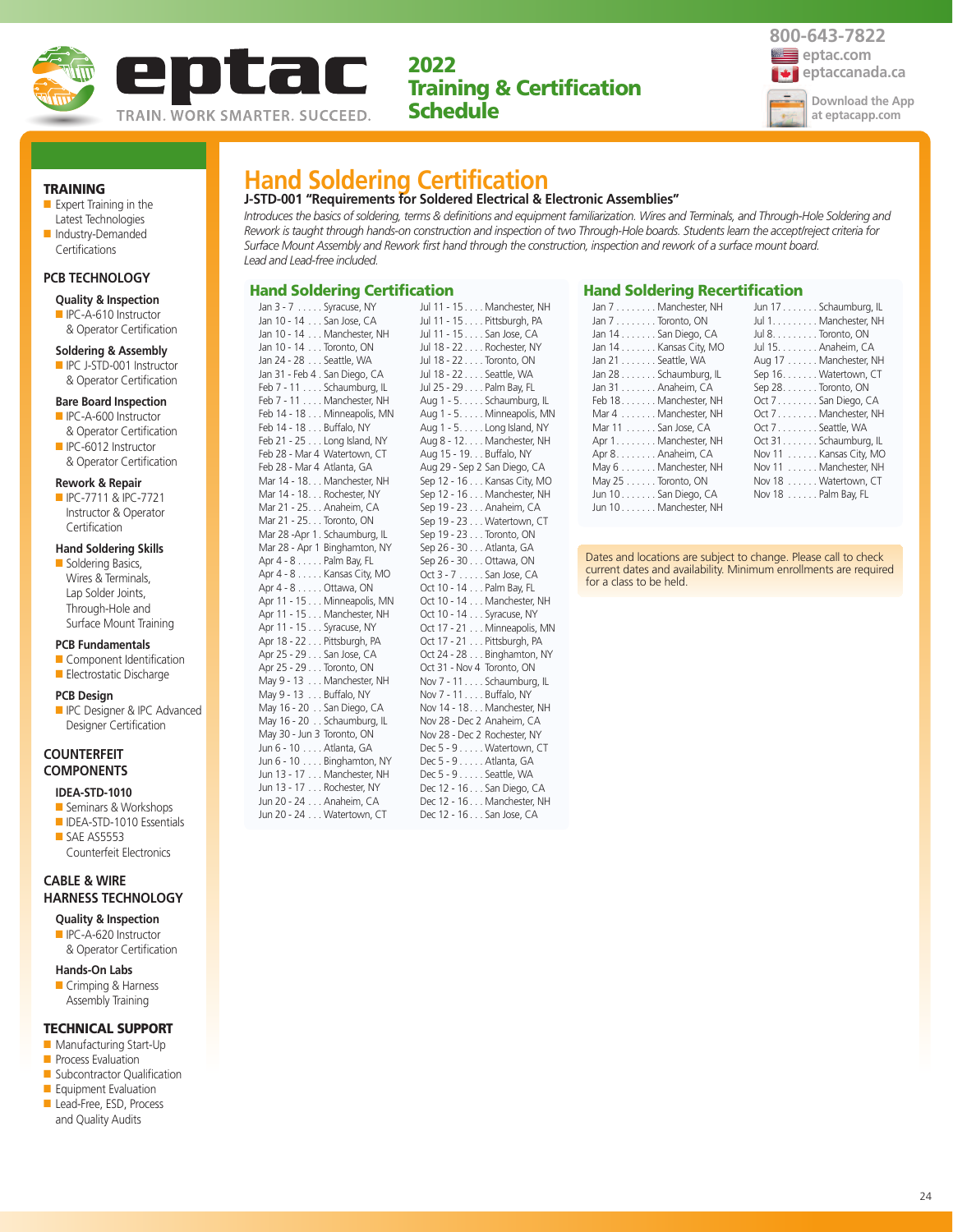



## TRAINING

- Expert Training in the Latest Technologies ■ Industry-Demanded
- Certifications

## **PCB TECHNOLOGY**

- **Quality & Inspection**
- IPC-A-610 Instructor & Operator Certification

#### **Soldering & Assembly**

■ IPC J-STD-001 Instructor & Operator Certification

#### **Bare Board Inspection**

- IPC-A-600 Instructor & Operator Certification
- IPC-6012 Instructor & Operator Certification

#### **Rework & Repair**

■ IPC-7711 & IPC-7721 Instructor & Operator **Certification** 

### **Hand Soldering Skills**

■ Soldering Basics, Wires & Terminals, Lap Solder Joints, Through-Hole and Surface Mount Training

#### **PCB Fundamentals**

■ Component Identification ■ Electrostatic Discharge

## **PCB Design**

■ IPC Designer & IPC Advanced Designer Certification

## **COUNTERFEIT COMPONENTS**

#### **IDEA-STD-1010**

- Seminars & Workshops ■ IDEA-STD-1010 Essentials
- SAE AS5553 Counterfeit Electronics

## **CABLE & WIRE HARNESS TECHNOLOGY**

- **Quality & Inspection** ■ IPC-A-620 Instructor
- & Operator Certification
- **Hands-On Labs**
- Crimping & Harness Assembly Training

## TECHNICAL SUPPORT

- Manufacturing Start-Up
- **Process Evaluation**
- Subcontractor Qualification ■ Equipment Evaluation
- Lead-Free, ESD, Process
- and Quality Audits

## **Advanced Surface Mount Micro Hand Soldering J-STD-001 / IPC-A-610 / IPC-7711**

*Learn proper techniques for placement, soldering and rework of fine pitch and multi-leaded extra fine pitch surface mount components*

## Advanced SMT Micro Hand Soldering **Certification**

| Mar 2 - 3. Manchester. NH   | Jun 13 - 14 Schaumburg, IL |
|-----------------------------|----------------------------|
| Mar 10 - 11. Seattle, WA    | Oct 17 - 18 Manchester. NH |
| Mar 24 - 25. Schaumburg, IL | Nov 10 - 11. Seattle, WA   |
| Jun 7 - 8 Manchester. NH    | Dec 14 - 15 Schaumburg, IL |